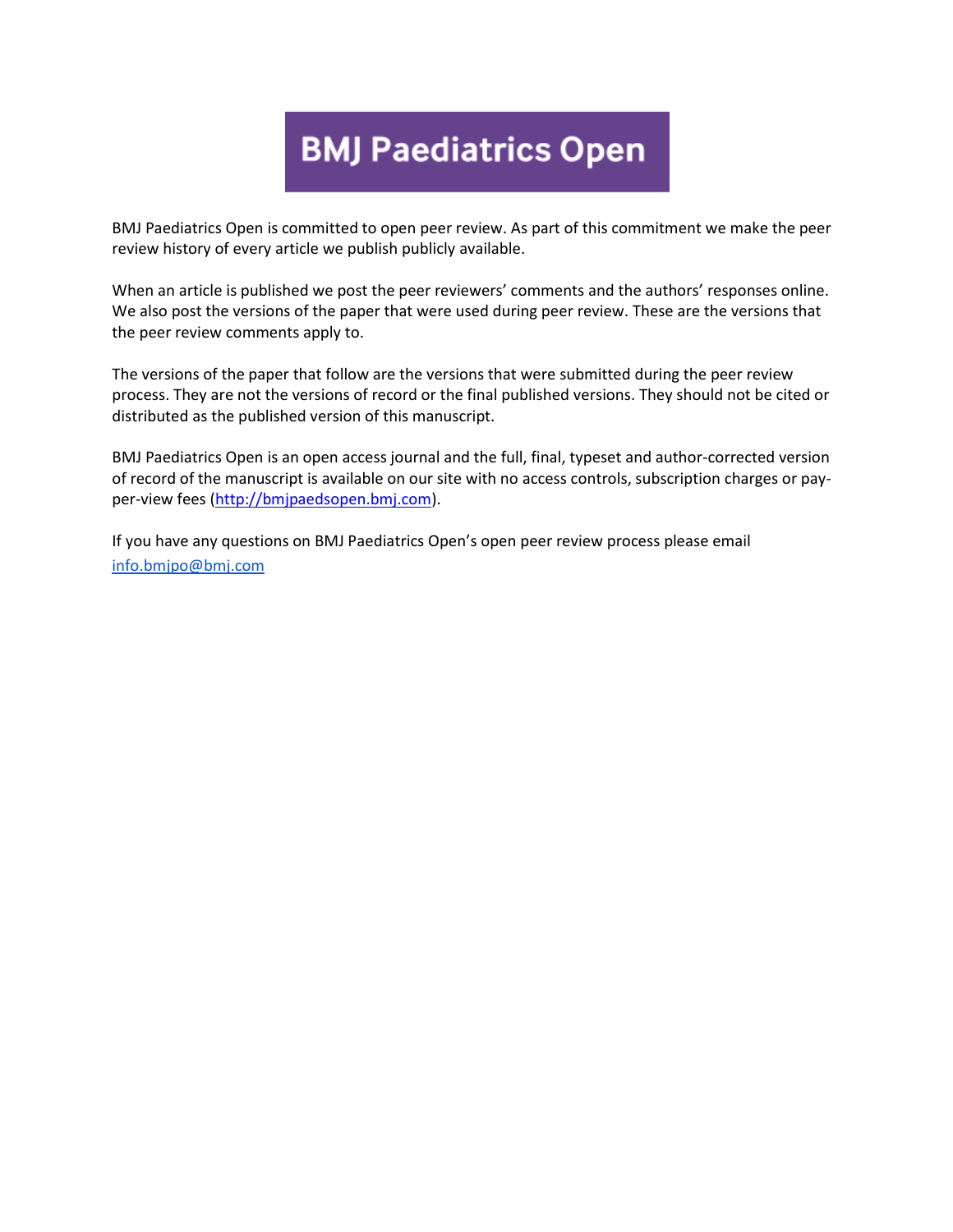# **BMJ Paediatrics Open**

| High body mass index in children with sickle cell disease |                                                                                                                                                                                                                                                                                                                                                                                                           |  |
|-----------------------------------------------------------|-----------------------------------------------------------------------------------------------------------------------------------------------------------------------------------------------------------------------------------------------------------------------------------------------------------------------------------------------------------------------------------------------------------|--|
|                                                           |                                                                                                                                                                                                                                                                                                                                                                                                           |  |
| Journal:                                                  | <b>BMJ Paediatrics Open</b>                                                                                                                                                                                                                                                                                                                                                                               |  |
| Manuscript ID                                             | bmjpo-2018-000302                                                                                                                                                                                                                                                                                                                                                                                         |  |
| Article Type:                                             | Original article                                                                                                                                                                                                                                                                                                                                                                                          |  |
| Date Submitted by the Author:                             | 17-Apr-2018                                                                                                                                                                                                                                                                                                                                                                                               |  |
| Complete List of Authors:                                 | Hall, Rachael; Imperial College London Department of Life Sciences,<br>Gardner, Kate; King's College Hospital NHS Foundation Trust, Paediatric<br>Haematology<br>Rees, David; King's College Hospital, Department of Haematological<br>Medicine<br>Chakravorty, Subarna; King's College Hospital NHS Foundation Trust,<br>Paediatric Haematology; Imperial College London Department of Life<br>Sciences, |  |
| Keywords:                                                 | Obesity, Haematology, Comm Child Health                                                                                                                                                                                                                                                                                                                                                                   |  |
|                                                           |                                                                                                                                                                                                                                                                                                                                                                                                           |  |
|                                                           | <b>SCHOLARONE</b><br>Manuscripts<br>TOL,<br>$\mathcal{P}_{\mathcal{F}_{\mathcal{F}}}$                                                                                                                                                                                                                                                                                                                     |  |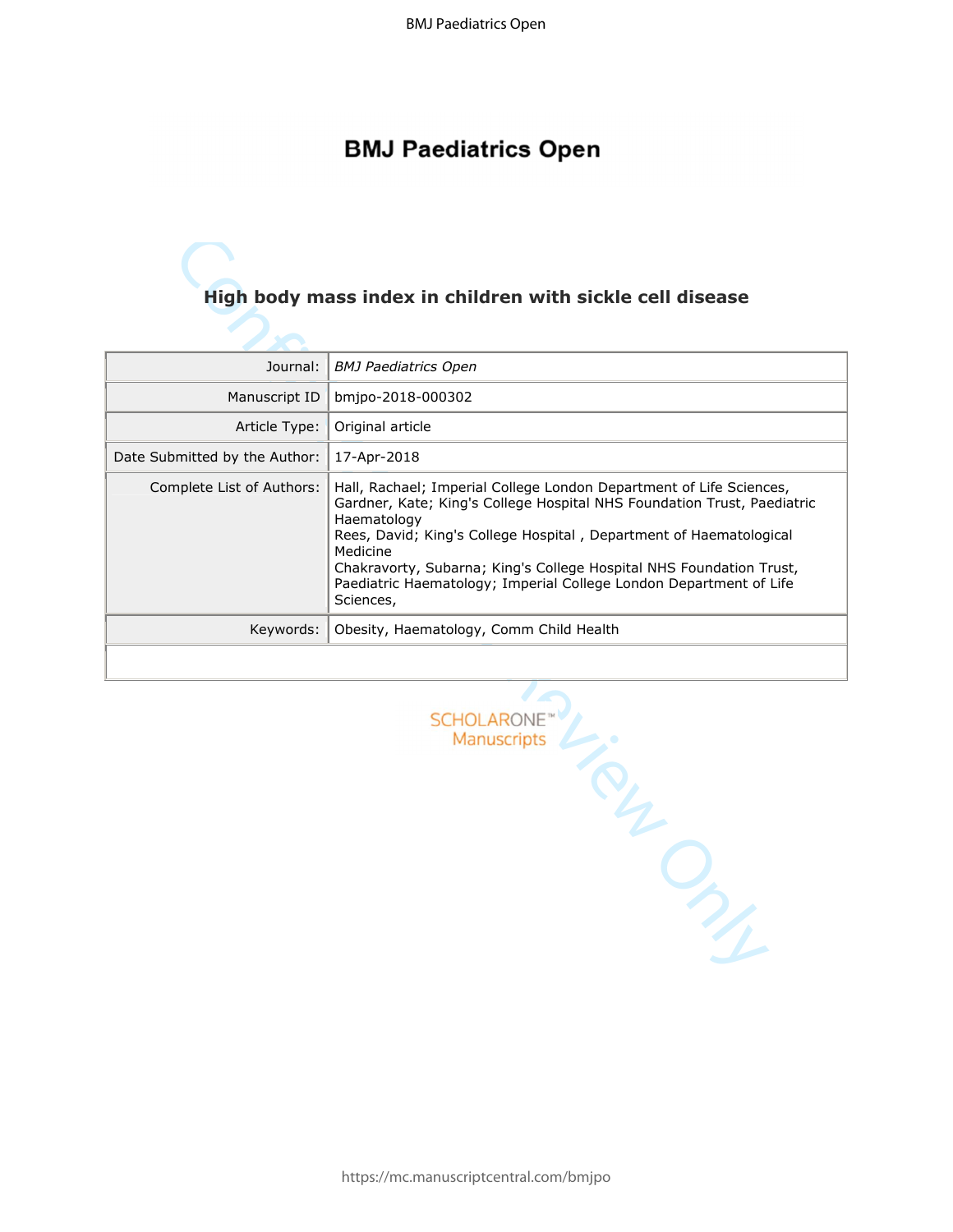# High body mass index in children with sickle cell disease

- R. Hall<sup>1</sup>, K. Gardner<sup>2</sup>, D C Rees<sup>2,3</sup>, S Chakravorty<sup>2,3</sup>
- 1. Department of Haematology, Imperial College London
- 2. Department of Haematological Medicine, King's College London
- 3. Department of Paediatric Haematology, King's College Hospital, London

Department of Haematological Medicine, King's College London<br>
Department of Haematological Medicine, King's College Hospital, London<br>
Pepartment of Paediatric Haematology, King's College Hospital, NHS Trust, Department<br>
Pa Corresponding author- Dr S Chakravorty subarna.chakravorty@nhs.net Department of Paediatric Haematology, King's College Hospital NHS Trust, Denmark Hill, London SE59RS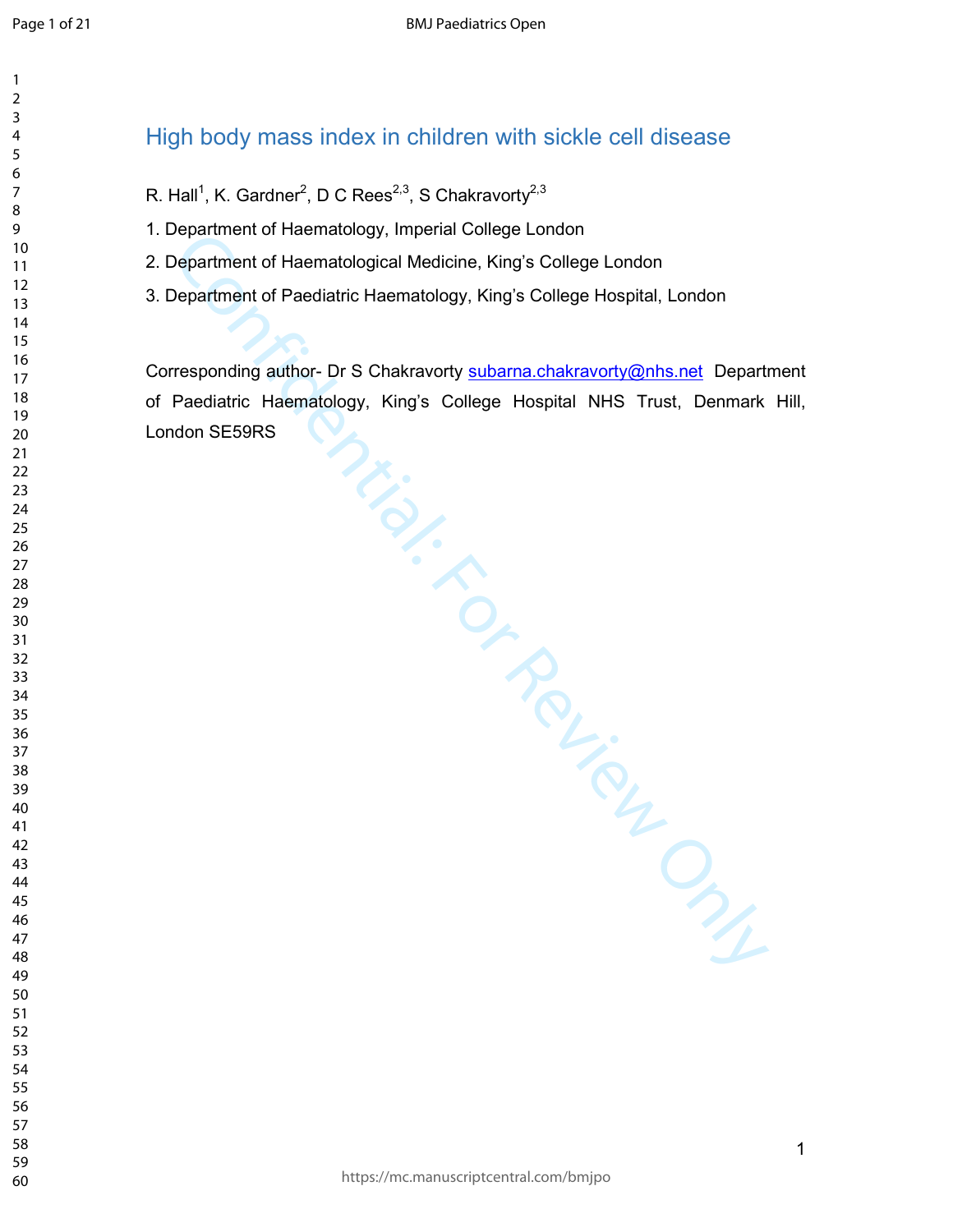# Abstract

#### **Objective**

To assess the prevalence of high body mass index (BMI) in children with Sickle Cell Disease and assess correlation between BMI and disease severity.

Design

Retrospective chart review followed by statistical analysis.

#### Setting

A single tertiary paediatric clinic in inner city London.

#### **Patients**

All patients with Sickle Cell Disease age 2-18 years receiving clinical care at the centre were included in the study.

#### Interventions

assess the prevalence of high body mass index (BMI) in children with Sickle<br>ease and assess correlation between BMI and disease severity.<br>
sign<br>
rospective chart review followed by statistical analysis.<br>
ling<br>
ing<br>
ingle t Height and weight measurements, steady-state laboratory blood tests, hospital admission rates, adjunct therapy and obstructive sleep apnoea (OSA) data were obtained from the hospital electronic patient records.

Main outcome measures

To study the prevalence of high BMI and to identify any correlation between BMI and disease severity.

Results: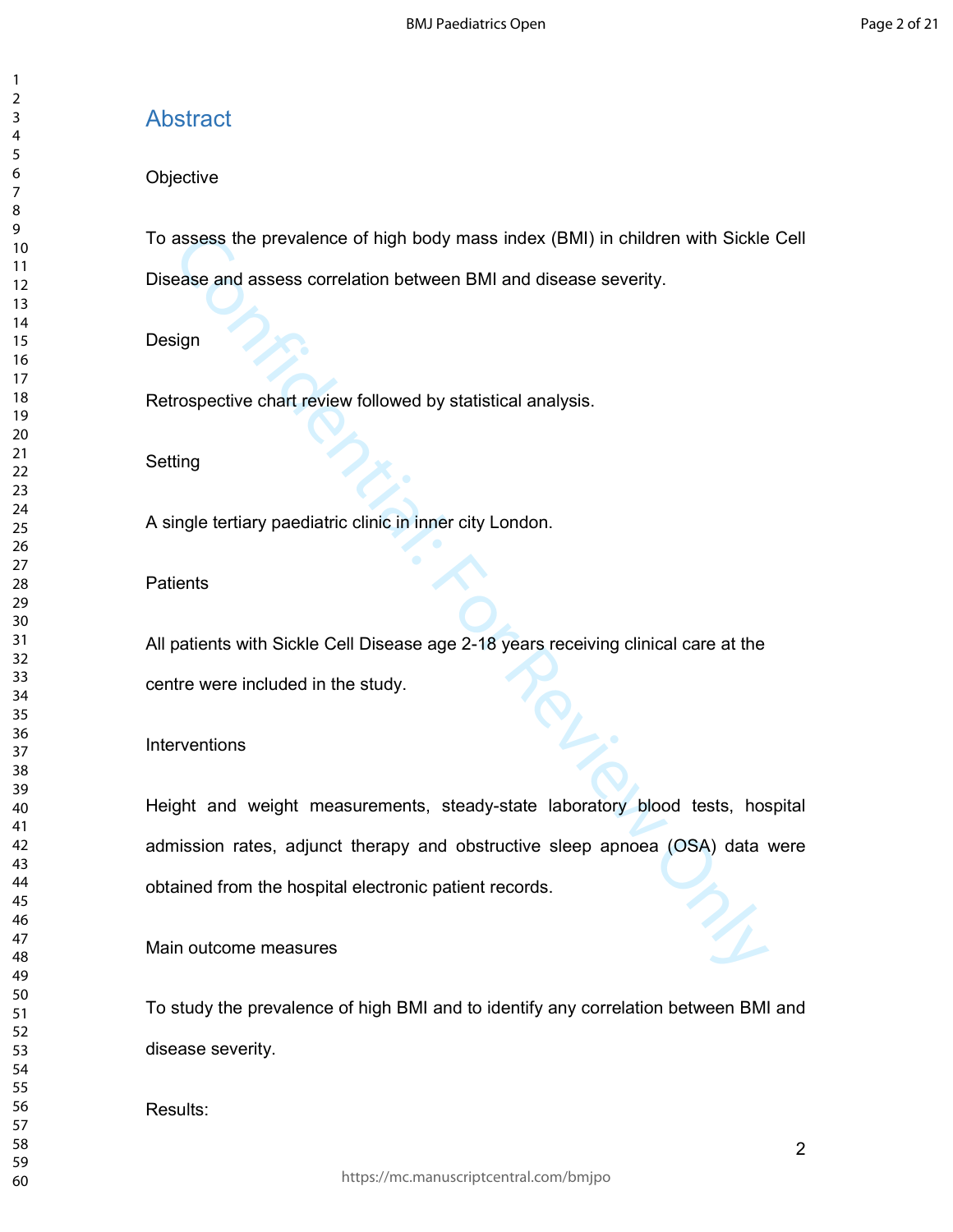#### BMJ Paediatrics Open

> 

385 patients were included. 17% children were overweight or obese, of which a significantly higher percentage of children with HbSC were obese or overweight (25%), compared to those with HbSS (13%), *P*=<0.001. The mean BMI for HbSS patients taking hydroxycarbamide was significantly higher (18.3kg/m<sup>2</sup>) than those not (17.2kg/m<sup>2</sup> ) (*P=*0.003). Haemoglobin values were significantly higher in overweight or obese children, even when corrected for age, use of hydroxycarbamide and fetal haemoglobin (HbF) levels. No correlation was found between high BMI and presence of OSA, and markers of disease severity such as admission rates, HbF or lactate dehydrogenase levels.

Conclusions:

Review Only Fewer children with Sickle Cell Disease were overweight or obese compared to all children across London and high BMI did not correlate with disease severity. Longitudinal growth studies are important for providing weight management advice for patients with SCD.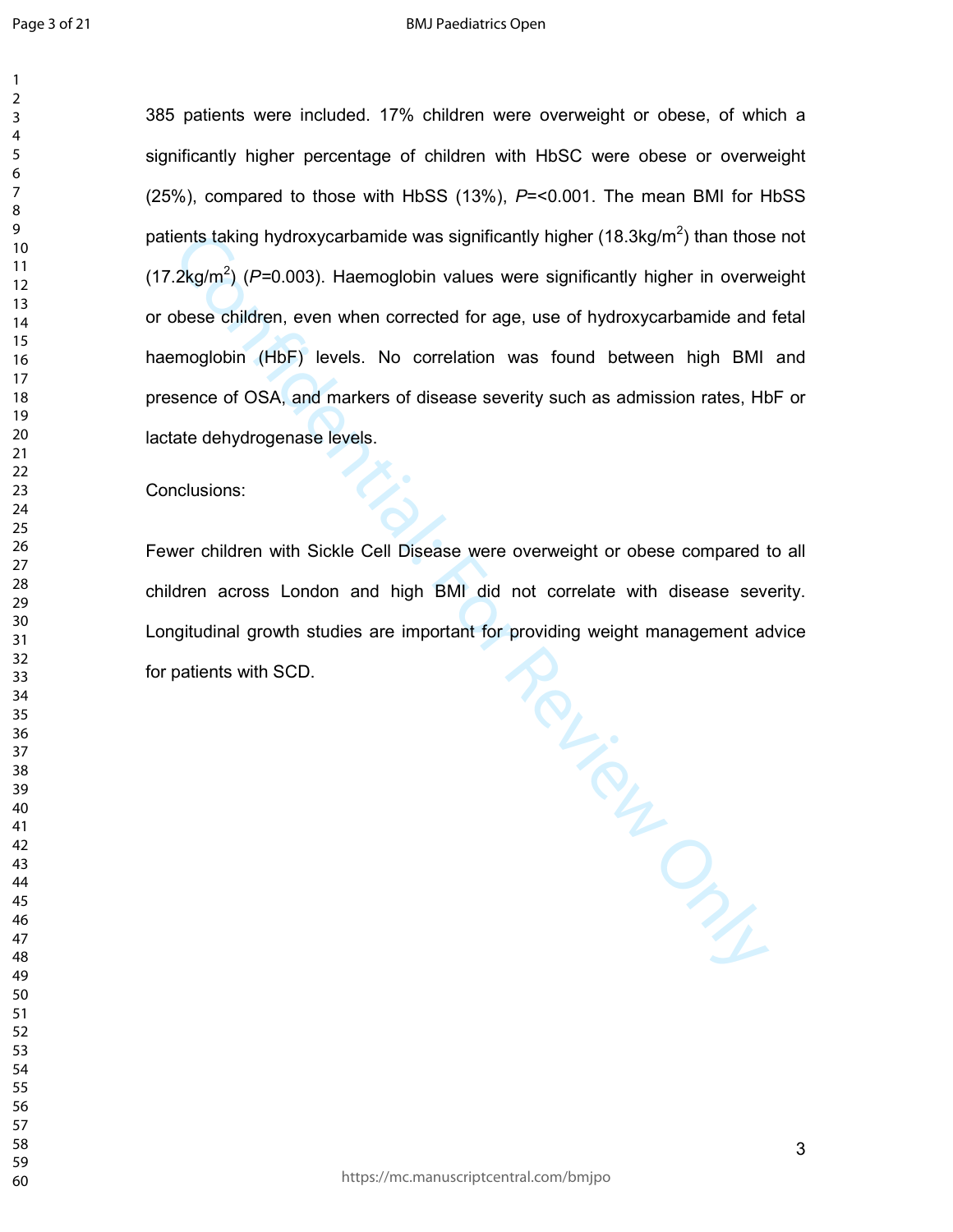# Introduction

Sickle cell disease (SCD) is one of the commonest clinically significant genetic disorder in England, affecting up to 1 in 300 live births in urban areas (1). The most common and severe form of SCD, sickle cell anaemia, refers to homozygosity for the sickle haemoglobin(Hb), known as HbSS (2). Two major pathophysiological processes of SCD, vaso-occlusion with ischaemia-reperfusion injury and chronic haemolytic anaemia, are driven by HbS polymerisation within erythrocytes (3).

Historically, it is well-documented that children with SCD were underweight, particularly those with HbSS (4). Poor growth in children with SCD is complex and multiple factors are likely to contribute, including increased energy and nutrient requirements resulting from increased haemolysis and erythropoiesis, and elevated protein turnover (5).

profer in England, affecting up to 1 in 300 live births in urban areas (1). The inmon and severe form of SCD, sickle cell anaemia, refers to homozygosity fole haemoglobin(Hb), known as HbSS (2). Two major pathophysiolo ces Obesity in the UK is increasing with recent figures suggesting that nearly a third (31%) of boys and more than one in four girls (28%) aged between two and fifteen years are overweight or obese (6). Although the increasing incidence is almost certainly due environmental factors, genetic factors strongly affect susceptibility to obesity (7). At least 32 loci have been found by genome-wide association studies (GWAS) to be associated with adiposity levels and susceptibility to obesity (7). Analysis of the 32 loci showed that they only have a small effect on obesity susceptibility, with one paper estimating they account for 6-11% of genetic variation in BMI. (8) (9). The identification of further loci that influence obesity susceptibility may ultimately increase the understanding of obesity as a disorder and allow for personalised obesity therapy (7).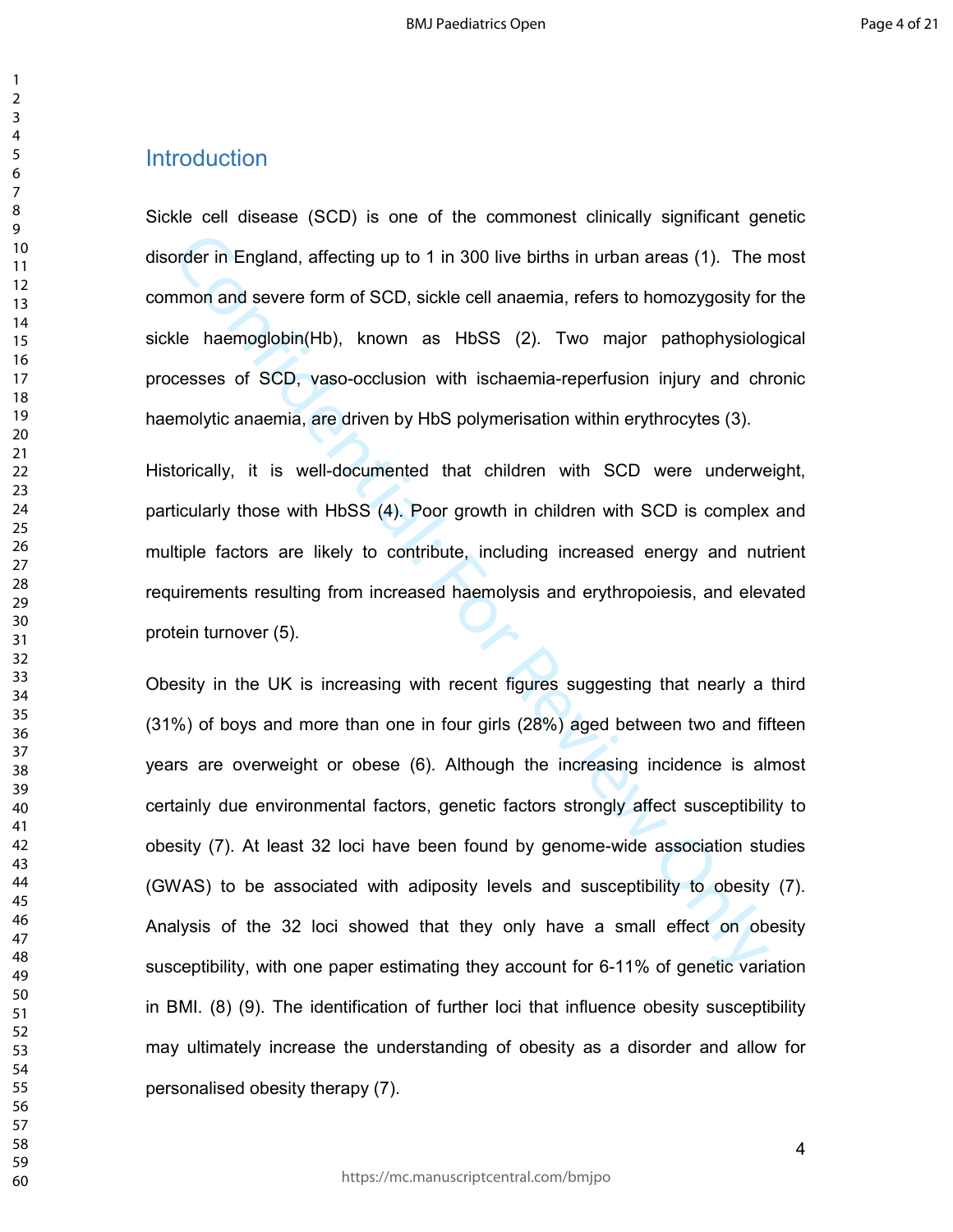Idren in the Stroke Prevention Trial in Sickle Cell Anaemia (STOP) who reguived transfusions over 24 months demonstrated a significant improvement<br>res for height, weight and body mass index (BMI) (12). Hydroxycarbamide (ch Two reports in the United States (US) found that 19-22% of children with SCD were overweight or obese (10) (11). Nutritional status and growth may have improved in SCD due to the increased use of SCD-directed therapies and lifestyle factors (11). Children in the Stroke Prevention Trial in Sickle Cell Anaemia (STOP) who regularly received transfusions over 24 months demonstrated a significant improvement in zscores for height, weight and body mass index (BMI) (12). Hydroxycarbamide (HC), which was, until recently, the only drug licenced for the use in SCD, lowers resting energy expenditure, improving energy balance and growth (13). Preventing obesity in children with SCD is vital as obesity is associated with obstructive sleep apnoea (OSA), which increases the risk of nocturnal hypoxia and vaso-occlusive episodes (VOE) (14).

There is limited data assessing the prevalence of high BMI in children with SCD in the UK and the relationship between BMI and disease severity. One study in the US demonstrated that there was a 36% increase in odds of being overweight or obese for each 10g/L increase in baseline Hb levels (11). Another study failed to demonstrate an association between the extremes of BMI of patients and hospitalisation for VOE (10). The purpose of this study is to assess the prevalence of high BMI in an urban population of children with SCD in the UK and evaluate whether there is a correlation between BMI and disease severity.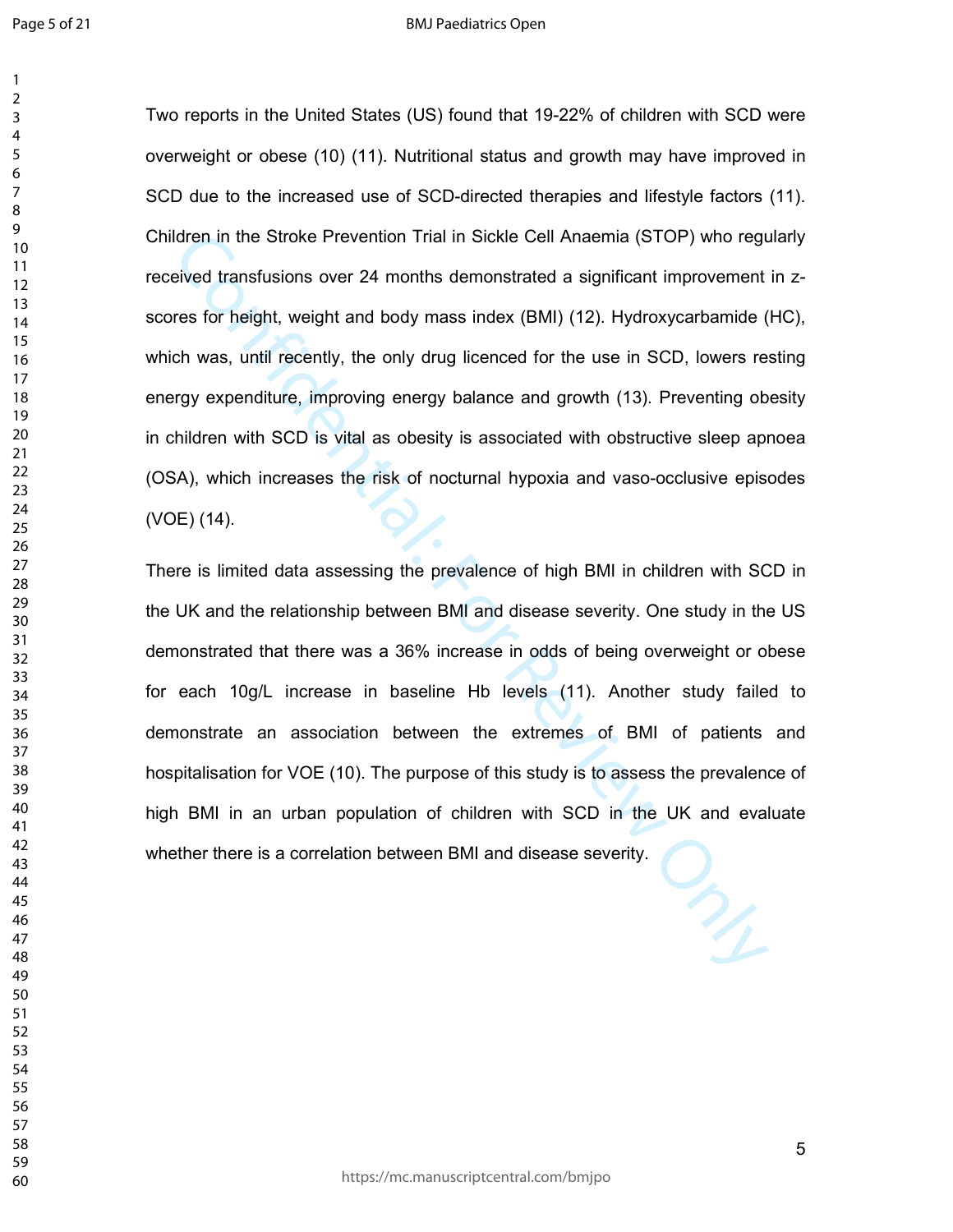# **Methods**

#### Data collection

A retrospective chart review was performed on patients aged 2 to 18 years with SCD who were registered to the National Haemoglobinopathy Register (15) and attended a paediatric haematology outpatient clinic in a single tertiary hospital in inner city London, between April 2015 and April 2017. Only patients with the genotypes HbSS, HbS $\beta^0$ , HbS $\beta^+$  or HbSC were included. Patients transferred to other centres were excluded. excluded.<br>Clinical and laboratory data

etrospective chart review was performed on patients aged 2 to 18 years with<br>ouvere registered to the National Haemoglobinopathy Register (15) and atter<br>aediatric haematology outpatient clinic in a single tertiary hospital All children are weighed and measured when they attend clinic by trained clinical staff using standard, calibrated equipment. BMI and BMI percentile documented from the most recent clinic visit were recorded. Age and gender specific definitions of BMI percentiles were used, based on the British 1990 growth reference charts (16). Overweight, or high BMI, was defined as  $≥85<sup>th</sup>$  percentile for age and gender, whilst underweight, or low BMI, was defined as ≤5<sup>th</sup> BMI percentile. Patients were assigned to one of three groups based on their percentile: low, normal and high BMI.

Through retrospective chart review, markers of disease severity were recorded, including acute sickle cell-related Accident and Emergency (A&E) attendances and hospital admissions during the 24-month period. Elective admissions were excluded. Patients were assigned to none, 1 or >1 A&E attendances and none, 1 or >1 hospital admissions. Other indices of disease severity were recorded, including Hb, reticulocyte count, lactate dehydrogenase (LDH) levels and fetal Hb (HbF) level from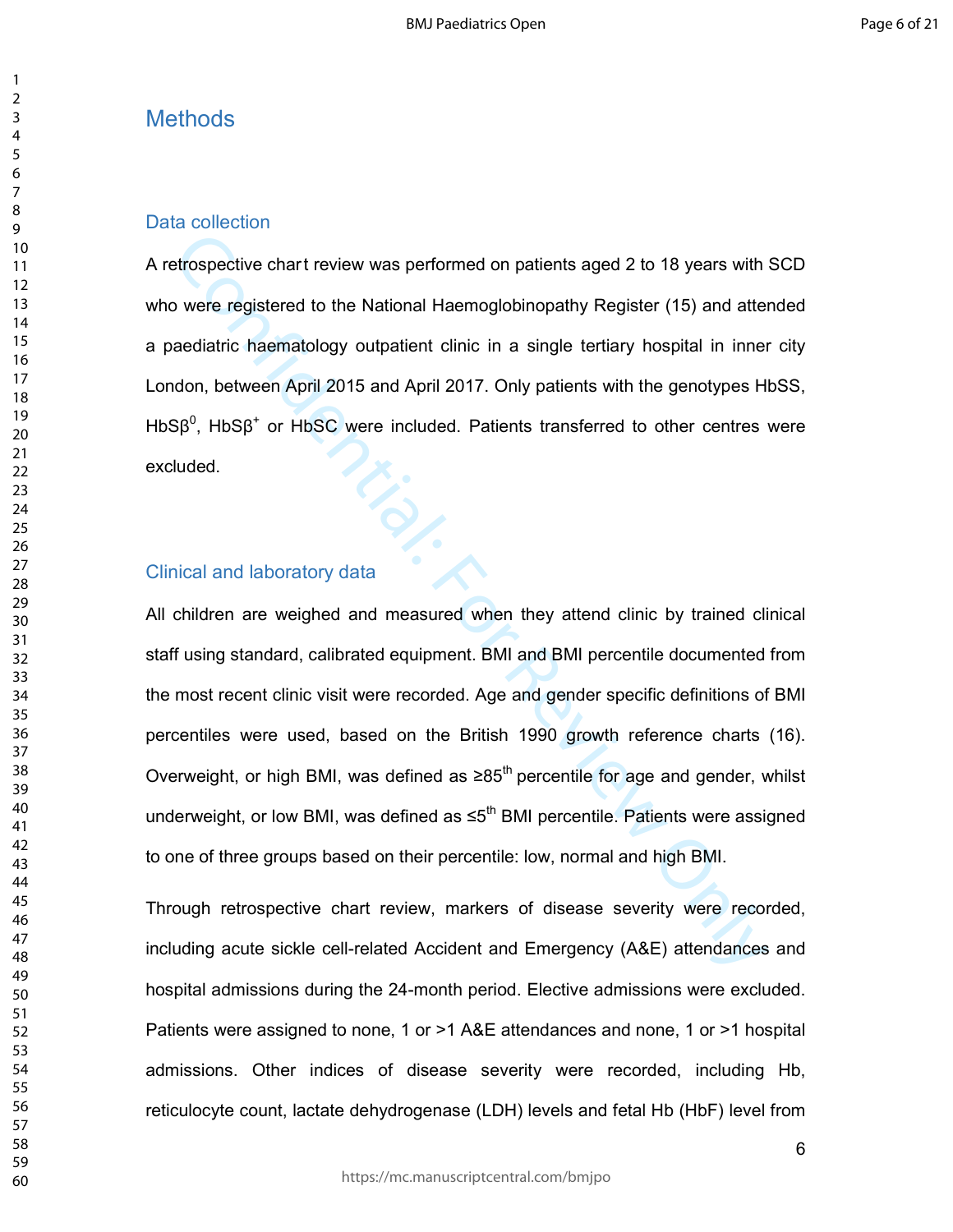the most recent blood test. Hb was a mean of the last three steady-state results. The use of SCD-directed treatments during this period was recorded.

#### Statistical analysis

cociation between BMI group and independent variables were examined by<br>ared test for categorical variables and Independent Samples t Test<br>tinuous variables. Given the small number of low BMI subjects in this s<br>20), only no Association between BMI group and independent variables were examined by chisquared test for categorical variables and Independent Samples t Test for continuous variables. Given the small number of low BMI subjects in this study (*n*=20), only normal and high BMI groups were compared for differences with respect to laboratory data. Given the difference in disease severity by genotype, HbSS and HbSC clinical and laboratory data were assessed separately (17). Multiple regression analysis was undertaken to predict the relationship of BMI centiles with independent variables such as laboratory markers of disease severity and use of HC. *P-*values less than 0.05 were considered significant. All analyses were performed using the IBM SPSS Statistics, version 24 (IBM., Armonk, NY).

#### Ethical considerations

This study involved retrospective chart reviews and no identifiable patient data have been reported. Hence this was classified as a clinical audit and no formal ethical approval was sought for this study.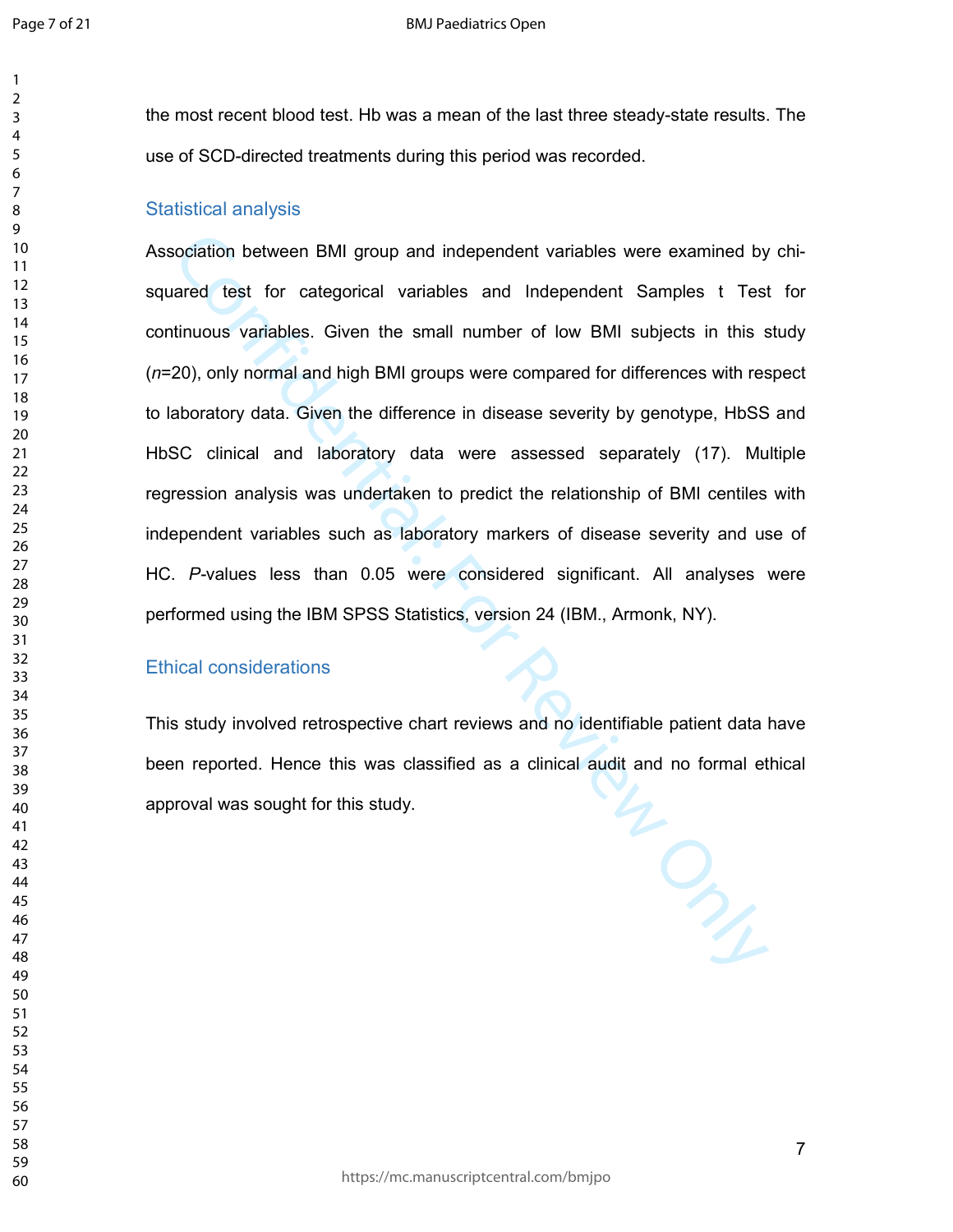# **Results**

#### Patient population

385 children and adolescents with SCD between ages 2-18 years were included in the study. 71% and 24% of patients had HbSS and HbSC disease respectively (Table 1). 53 % of the sample were male. 28% of patients were receiving HC therapy and 7% chronic transfusions. 14% of patients had a clinical diagnosis of obstructive sleep apnoea (OSA).

ient population<br>
schildren and adolescents with SCD between ages 2-18 years were include<br>
study. 71% and 24% of patients had HbSS and HbSC disease respect<br>
ble 1). 53 % of the sample were male. 28% of patients were receivi Seventeen percent of patients were overweight or obese, 78% had a normal BMI and 5% had a low BMI (Table 2). Significantly more females had a high BMI (26%) than males (8%) (*P*=<0.001). Patients in the low BMI group were significantly more likely to be older than those in the normal BMI group. Significantly more patients with HbSC disease were overweight or obese (25%) than HbSS patients (13%) (*P*=0.006). There was no significant difference between BMI group and ethnic origin, chronic transfusions and OSA.

#### BMI and hydroxycarbamide therapy

104 HbSS patients received HC therapy (38%), see Table 3. There was no significant difference between BMI group and HC treatment (*P*=0.477). The mean BMI for HbSS patients taking HC was significantly higher (18.3kg/m<sup>2</sup>) than those not taking HC (17.2kg/m<sup>2</sup> ) (*P=*0.003).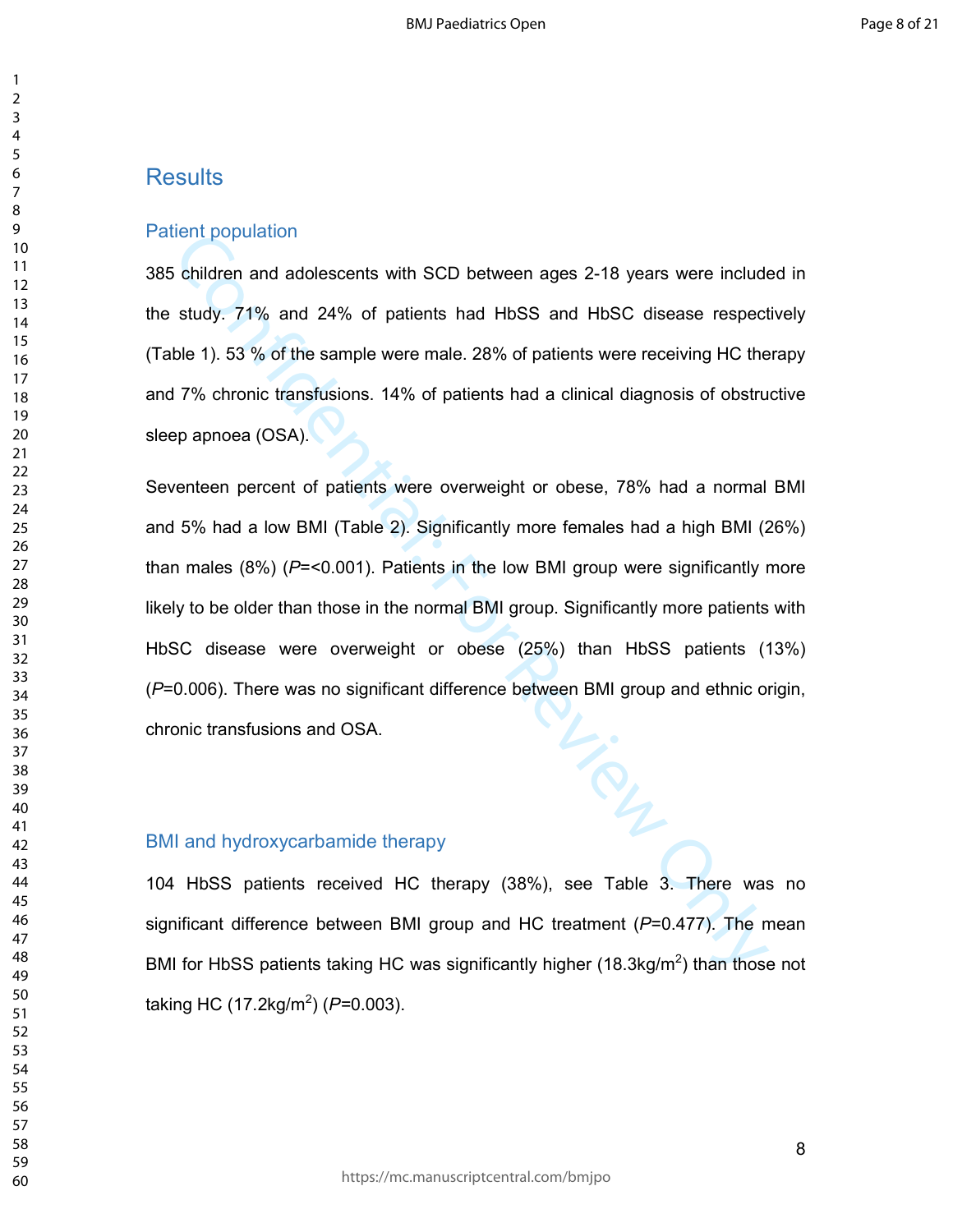## BMI, clinical and laboratory data

No significant difference in the number of A&E attendances or hospital admissions between the three BMI groups in patients with HbSS or HbSC disease (Table 5).

The median Hb was significantly higher in the high BMI group (95g/L) compared to the normal BMI group (86g/L) for HbSS patients (*P*=<0.001). This correlation persisted even when corrected for age at visit, Hb F percentage, use of HC and genotype (HbSS vs HbSC) (*P*=0.048), data not shown. Although the median absolute reticulocyte count (ARC) and the median HbF % were significantly lower in the high BMI group compared to the normal BMI group, this correlation did not achieve significance when corrected for HC use. Additionally, there was no significant difference between BMI group and LDH level or for all laboratory markers of disease severity between low and normal BMI groups.

TOLIC TONIE There was no significant difference for patients with HbSC disease between normal and high BMI groups and laboratory markers of disease severity.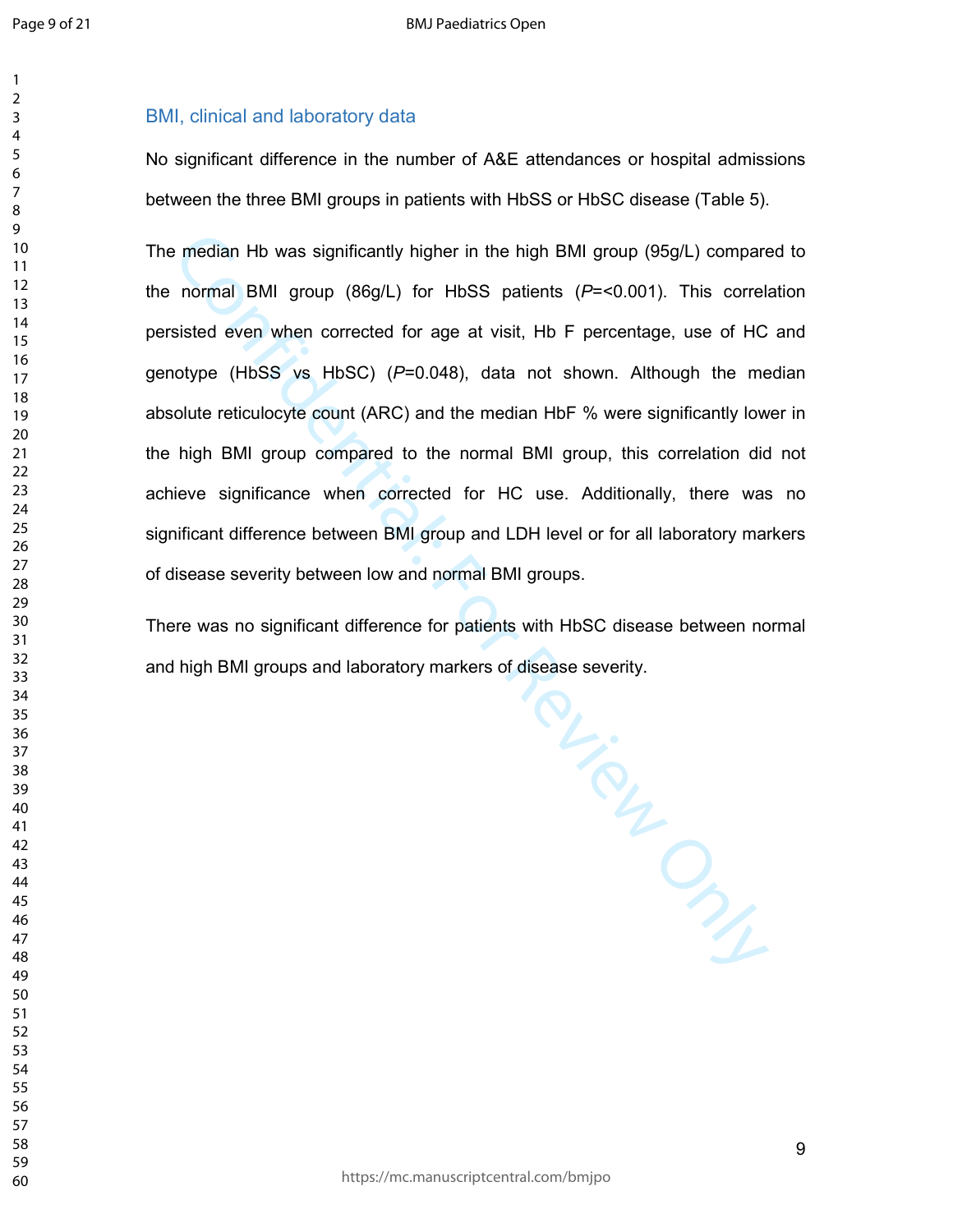### **Discussion**

17% of children with SCD, including 25% of those with HbSC disease, in this singlecentre cohort were overweight or obese. There was no association between BMI group and clinical disease severity, determined by the number of A&E attendances and hospital admissions. The association between BMI and haemoglobin values persisted even when corrected for the use of HC, genotype and HbF levels.

of those win hose win hose win hose that is sure. The state of the state of the state confident wind occurs are the second the pup and clinical disease severity, determined by the number of A&E attenda hospital admissions. There were fewer overweight or obese children with SCD in this study compared to the US (19-22%) and compared to all children across London, with 40% being overweight or obese (10) (11) (18). This is understandable as multiple factors increase the demand for energy and nutrients in SCD (5) (19). Females were more likely to be overweight or obese than males, similar to one other study (20), but not another (11). A high BMI was more often associated with the HbSC genotype, consistent with other reports (10) (11). It is also consistent with data demonstrating that growth in children with HbSC disease is not significantly different from that in normal children (26).

The mean BMI in HbSS patients taking hydroxycarbamide (HC) was significantly higher than those who were not. This supports the data suggesting HC can decrease the resting energy expenditure by 8%, by decreasing the severity of anaemia and increasing red cell survival, making more energy available for normal growth (13) (21) (22). A randomised study looking at the effect of growth in HbSS patients receiving HC in the BABYHUG trial did not show any difference in growth parameters at study entry and exit (23). However, that study involved infants only, and the duration of the study may not have been long enough to demonstrate the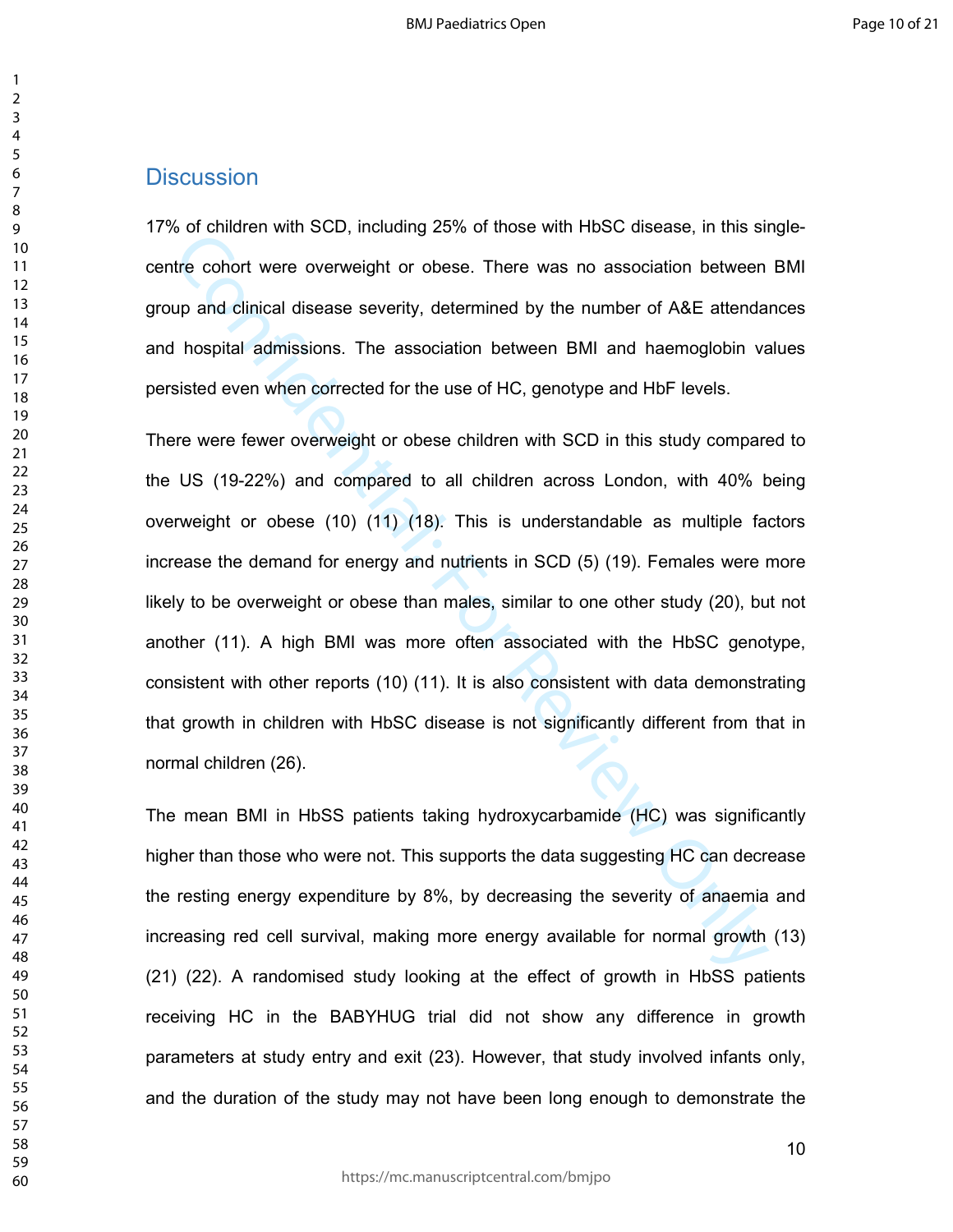#### BMJ Paediatrics Open

effect of HC on growth. Potentially some of the beneficial effects of taking HC might be off-set by the increased numbers of obese and overweight patients. The duration of SCD-directed treatment was not collected in this study and some patients may only be taking HC for a short period.

be taking HC for a short period.<br>
correlation between BMI group and clinical markers of disease severity<br>
nd. The results are similar to a single centre, retrospective chart review<br>
dren with SCD from the US where no assoc No correlation between BMI group and clinical markers of disease severity was found. The results are similar to a single centre, retrospective chart review of children with SCD from the US where no association was found between extremes of BMI and frequency of hospitalisations for VOE (10). The study only used the first admission during the study period in data analysis and did not look at the total number of admissions. This may not represent the true severity of SCD.

HbSS patients in the high BMI group had a significantly higher Hb than those with a normal BMI, even when corrected for HC use, genotype and HbF levels. Another study found that for each 10g/L increase in baseline Hb, there was a 36% in increase in odds of being overweight or obese (11). A less severe anaemia decreases the need for a hyperdynamic circulation, which reduces energy and nutrient demand, and may also be a marker of a less severe phenotype in general (19).

No significant difference was found between BMI group and laboratory markers in patients with HbSC disease. This could be because fewer HbSC patients are on HC so are not receiving the benefits of an increased Hb and HbF% and a lower ARC. Some haematological features of HbSC disease are more like those of a normal individual as there is less haemolysis, a milder anaemia and fewer reticulocytes (17).

This study has some limitations. As it is retrospective, it is difficult to establish causation. Only data concerning attendances and admissions to our hospital were obtainable and it does not cover all potential A&E attendances or admissions. The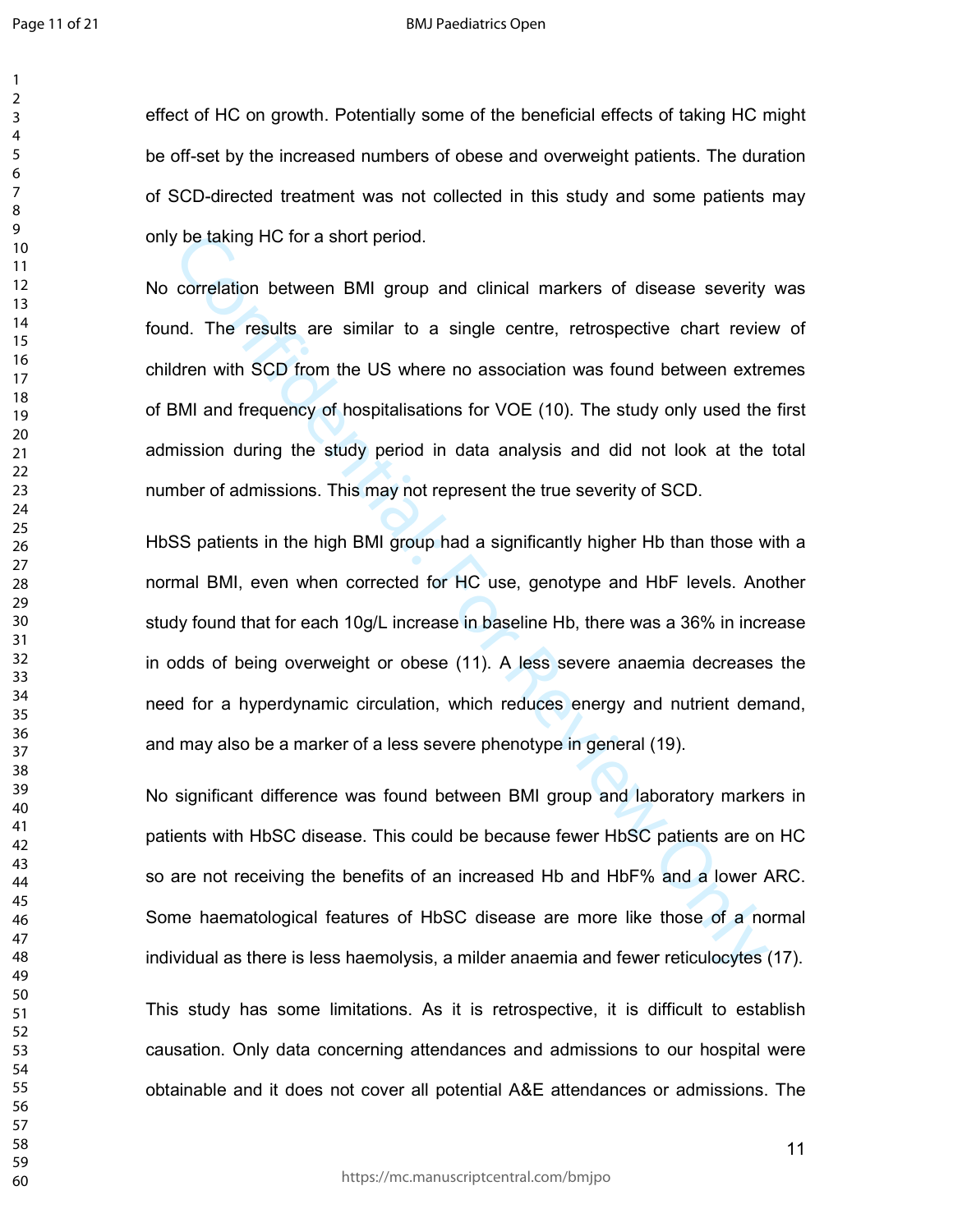patient sample is only representative of an urban population of children with SCD in the UK and will not be generalisable to all children with SCD. Immigration status was not recorded, which could underestimate the prevalence of a high BMI as children from developing countries are frequently underweight (4).

In developing countries are frequently underweight (4).<br>
Interal studies have suggested that waist circumference and waist-to-height<br>
better determinants of obesity in children than BMI, but body fat measure<br>
Il-energy x-r Several studies have suggested that waist circumference and waist-to-height ratio are better determinants of obesity in children than BMI, but body fat measured by dual-energy x-ray absorptiometry (DEXA) is shown to be strongly correlated with BMI and weight-to-height ratio, suggesting that either can be used when DEXA is not available (24) (25). Despite the advantages of using BMI percentiles for age and gender, there are limitations of BMI. BMI is an imperfect tool to determine weight status because it does not distinguish between excess fat or lean muscle mass (26). BMI may not be appropriate for young children because they grow at different rates and so weight-to-height ratio does not accurately represent whether they are overweight (27).

Longitudinal cohort studies monitoring BMI of children over time and markers of severity in SCD would produce greater evidence of the impact of a high BMI on disease severity. Looking greater at genetic influences on obesity will help identify those who are at a greater risk of a high BMI and allow for personalised obesity therapy. Preventing obesity is vital in SCD as OSA increases the risk of night time hypoxia and VOE (14). Obesity is also associated with hypertension, which increases the risk of stroke and death in SCD (28) . Given that a significant proportion of children with SCD are overweight or obese and patients with SCD commonly have multiple nutrient deficiencies, creating the optimum nutrition and exercise regimen for children and adolescents with SCD is vital to assist them in maintaining a healthy BMI (29).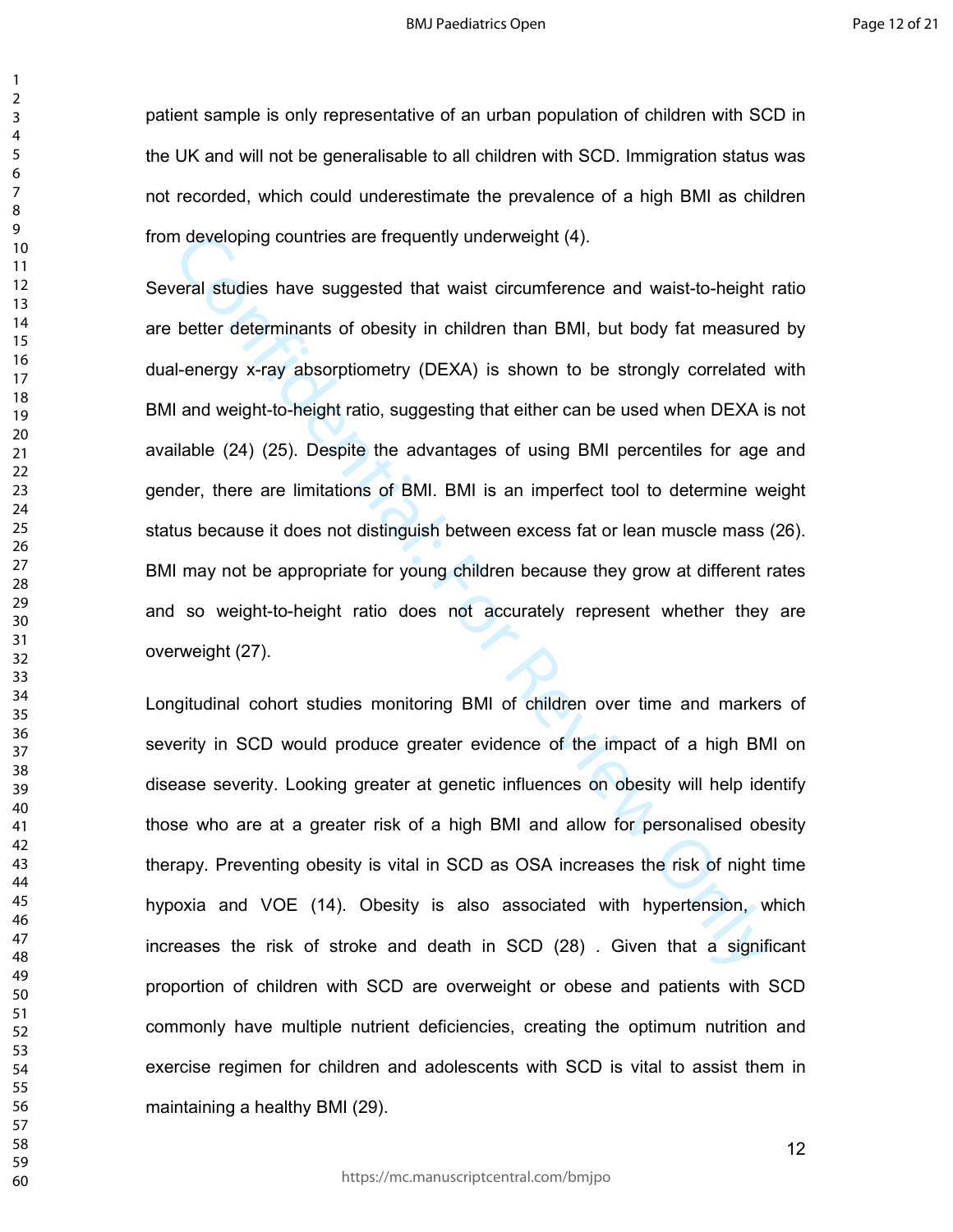# **Conclusion**

sh . and exercise. The historical observation that children with SCD were underweight is no longer true, at least in high-income countries. Nearly one-sixth of children with SCD in this cohort were overweight or obese, with a high BMI more often associated with females and HbSC genotype. The mean BMI of HbSS patients taking HC was significantly higher than those not taking it. This association of HC therapy and higher BMI in children with HbSS has been demonstrated for the first time. In this study, no association was found between BMI levels and several disease severity markers, including hospital admission rates. Further research into the genetic influence on obesity and assessing the optimum nutrition and exercise regimen is essential to help children with SCD maintain a healthy BMI.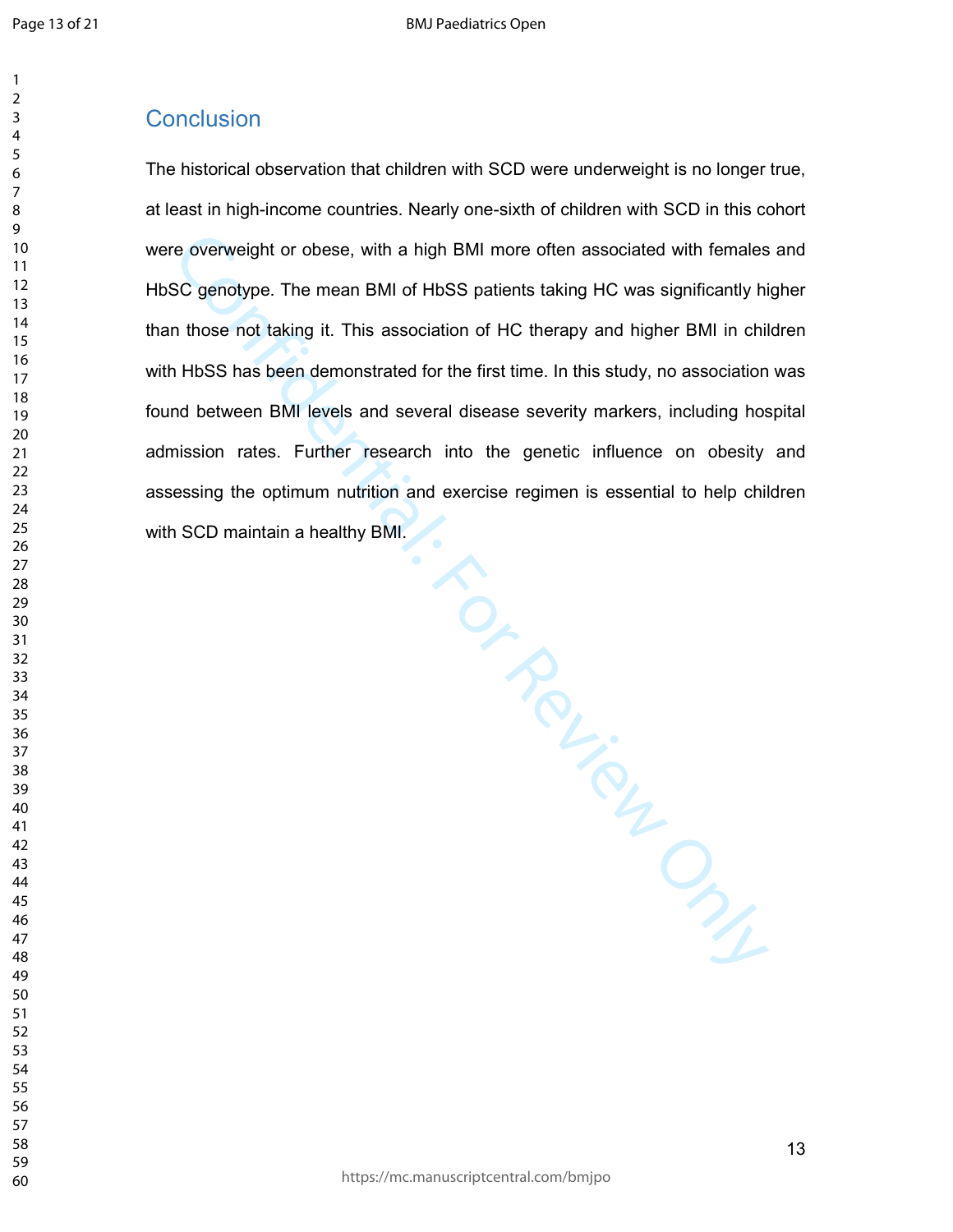# What is already known in this topic

Children with sickle cell disease (SCD), especially those with the homozygous disease HbSS were historically underweight due to increased metabolic demand and frequent ill health.

In the USA, increased frequency of childhood obesity within the general population is also reflected among SCD patients. This may partly reflect improved uptake of sickle-directed therapies.

Obesity in SCD is not associated with disease severity.

# What this study adds

The historical observation that children with SCD were underweight is no longer true, at least in high-income countries. One in six children with SCD in a large singlecentre UK- based cohort were overweight or obese, whilst only one in 20 children with SCD were underweight.

Higher BMI was more prevalent in those with HbSC genotype than those with HbSS genotype. Those on hydroxycarbamide had significantly higher BMI than those who were not.

Overweight or obese children did not have higher rates of hospitalisation compared to those with normal BMI. However, haemoglobin levels positively correlated with BMI.

Confidential: For Review Only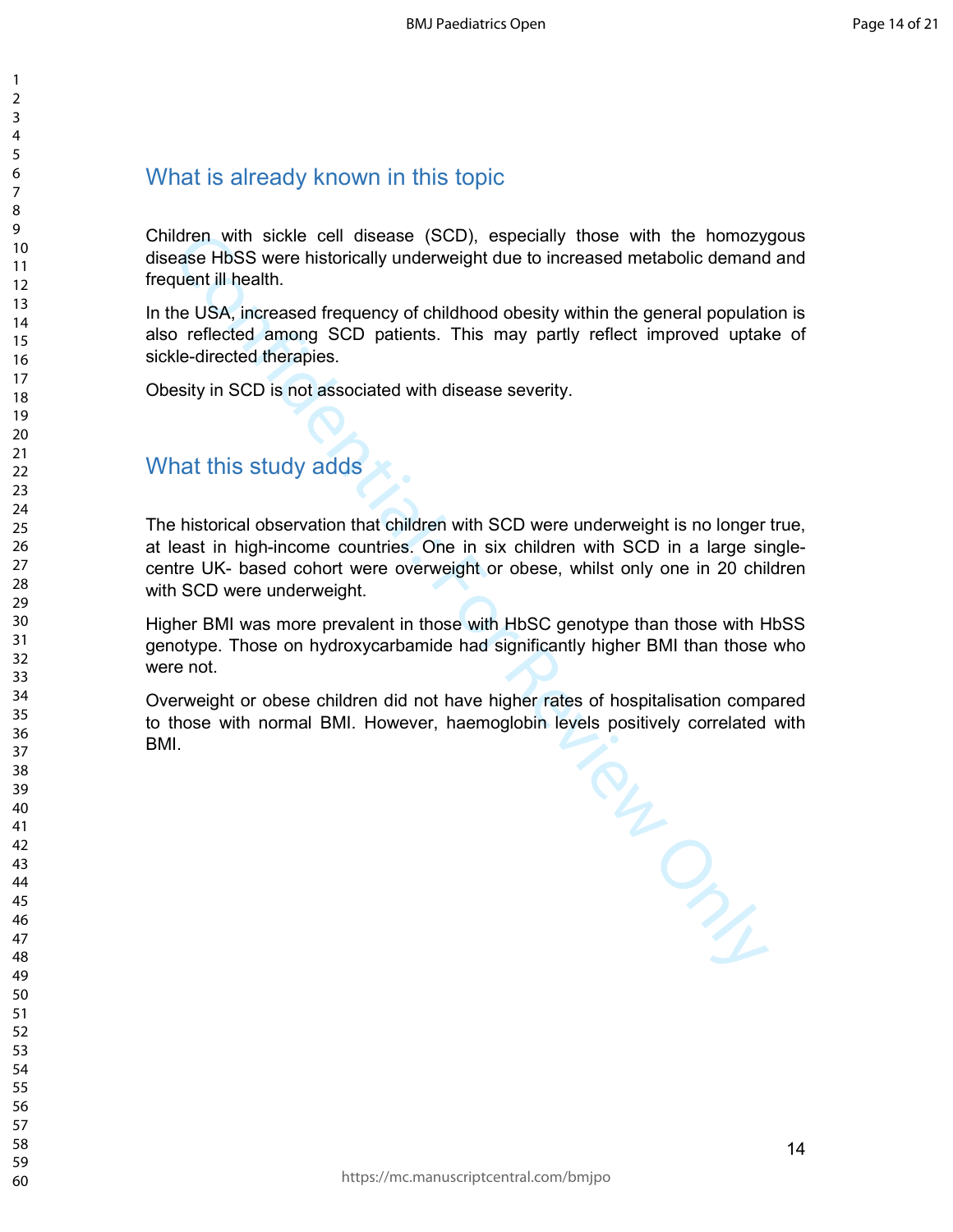References

1. NHS Screening Programmes. Data Collection and Performance Analysis Report- Newborn Blood Spot Screening 2015/16. Public Health England.

2. Piel FB, Steinberg MH, Rees DC. Sickle Cell Disease. N Engl J Med. 2017;376(16):1561-73.

3. Rees DC, Williams TN, Gladwin MT. Sickle-cell disease. Lancet. 2010;376(9757):2018-31.

4. Thomas PW, Singhal A, Hemmings-Kelly M, Serjeant GR. Height and weight reference curves for homozygous sickle cell disease. Archives of disease in childhood. 2000;82(3):204-8.

5. Barden EM, Zemel BS, Kawchak DA, Goran MI, Ohene-Frempong K, Stallings VA. Total and resting energy expenditure in children with sickle cell disease. J Pediatr. 2000;136(1):73-9.

6. Health and Social Care Information Centre. Statistics on Obesity, Physical Activity and Diet. England; 2013.

7. El-Sayed Moustafa JS, Froguel P. From obesity genetics to the future of personalized obesity therapy. Nat Rev Endocrinol. 2013;9(7):402-13.

Terfencess<br>
NHS Screening Programmes. Data Collection and Performance Analysis<br>
NHS Screening Dod Spot Screening 2015/16. Public Health England.<br>
Piel FB, Steinberg MH, Rees DC. Sickle Cell Disease. N Engl J Med.<br>
Newtom B 8. Speliotes EK, Willer CJ, Berndt SI, Monda KL, Thorleifsson G, Jackson AU, et al. Association analyses of 249,796 individuals reveal 18 new loci associated with body mass index. Nat Genet. 2010;42(11):937-48.

9. Loos RJ. Genetic determinants of common obesity and their value in prediction. Best Pract Res Clin Endocrinol Metab. 2012;26(2):211-26.

10. Zivot A, Apollonsky N, Gracely E, Raybagkar D. Body Mass Index and the Association With Vaso-occlusive Crises in Pediatric Sickle Cell Disease. Journal of pediatric hematology/oncology. 2017;39(4):314-7.

11. Chawla A, Sprinz PG, Welch J, Heeney M, Usmani N, Pashankar F, et al. Weight status of children with sickle cell disease. Pediatrics. 2013;131(4):e1168-73.

12. Wang WC, Morales KH, Scher CD, Styles L, Olivieri N, Adams R, et al. Effect of long-term transfusion on growth in children with sickle cell anemia: results of the STOP trial. J Pediatr. 2005;147(2):244-7.

13. Fung EB, Barden EM, Kawchak DA, Zemel BS, Ohene-Frempong K, Stallings VA. Effect of hydroxyurea therapy on resting energy expenditure in children with sickle cell disease. J Pediatr Hematol Oncol. 2001;23(9):604-8.

14. Hargrave DR, Wade A, Evans JP, Hewes DK, Kirkham FJ. Nocturnal oxygen saturation and painful sickle cell crises in children. Blood. 2003;101(3):846-8.

15. National Haemoglobinopathy Register. NHR Information Service Patient Number by Centre and Diagnosis: National Haemoglobinpathy Register; 2016 [Available from: http://www.nhr.nhs.uk/wp-

content/uploads/2016/05/NumberPatientsByCentre.pdf.

16. Dinsdale H. RC, Ells L. . A simple guide to classifying Body Mass index in children. Oxford: National Obesity Observatory; 2011.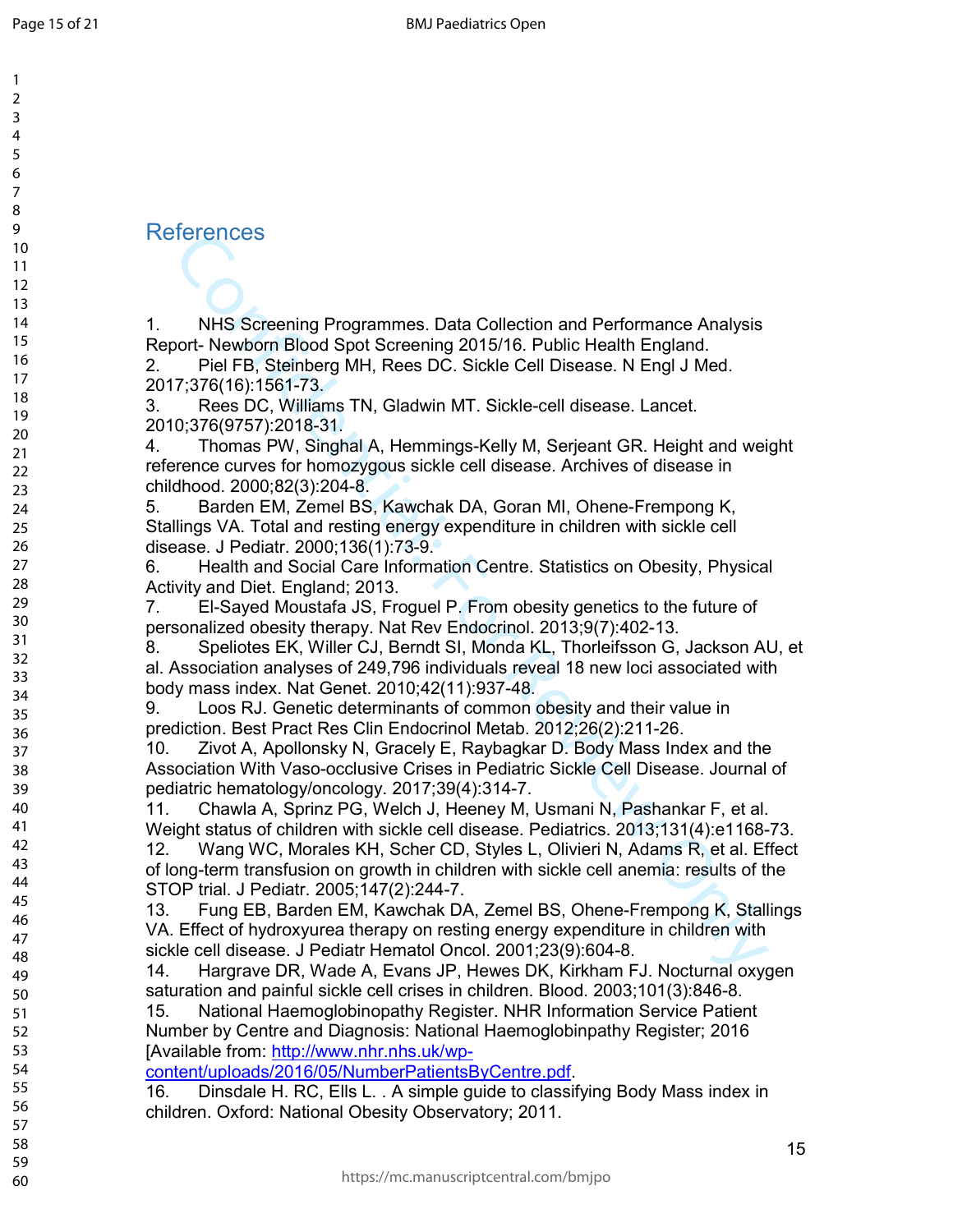17. Nagel RL, Fabry ME, Steinberg MH. The paradox of hemoglobin SC disease. Blood reviews. 2003;17(3):167-78.

18. Townsend N BP, Wickramasinghe K, Williams J, Vujcich D, Rayner M. . Children and Young People Statistics- British Heart Foundation. 2013.

19. Al-Saqladi AW, Cipolotti R, Fijnvandraat K, Brabin BJ. Growth and nutritional status of children with homozygous sickle cell disease. Ann Trop Paediatr. 2008;28(3):165-89.

20. Mitchell MJ, Carpenter GJ, Crosby LE, Bishop CT, Hines J, Noll J. Growth status in children and adolescents with sickle cell disease. Pediatr Hematol Oncol. 2009;26(4):202-15.

21. Paule I, Sassi H, Habibi A, Pham KP, Bachir D, Galacteros F, et al. Population pharmacokinetics and pharmacodynamics of hydroxyurea in sickle cell anemia patients, a basis for optimizing the dosing regimen. Orphanet J Rare Dis. 2011;6:30.

22. Ballas SK, Marcolina MJ, Dover GJ, Barton FB. Erythropoietic activity in patients with sickle cell anaemia before and after treatment with hydroxyurea. Br J Haematol. 1999;105(2):491-6.

23. Rana S, Houston PE, Wang WC, Iyer RV, Goldsmith J, Casella JF, et al. Hydroxyurea and growth in young children with sickle cell disease. Pediatrics. 2014;134(3):465-72.

24. Martin-Calvo N, Moreno-Galarraga L, Martinez-Gonzalez MA. Association between Body Mass Index, Waist-to-Height Ratio and Adiposity in Children: A Systematic Review and Meta-Analysis. Nutrients. 2016;8(8).

25. Savva SC, Tornaritis M, Savva ME, Kourides Y, Panagi A, Silikiotou N, et al. Waist circumference and waist-to-height ratio are better predictors of cardiovascular disease risk factors in children than body mass index. Int J Obes Relat Metab Disord. 2000;24(11):1453-8.

26. Must A, Anderson SE. Body mass index in children and adolescents: considerations for population-based applications. Int J Obes (Lond). 2006;30(4):590- 4.

27. Olsen IE, Lawson ML, Ferguson AN, Cantrell R, Grabich SC, Zemel BS, et al. BMI curves for preterm infants. Pediatrics. 2015;135(3):e572-81.

is 2(3): f65-89.<br>
Mitchell MJ, Carpenter GJ, Crosby LE, Bishop CT, Hines J, Noll J. Growthosin children and adolescents with sickle cell disease. Pediatr Hematol Oncors, P, 269, 2(4):202-15.<br>
Paule I, Sassi H, Habibi A, Ph 28. Pegelow CH, Colangelo L, Steinberg M, Wright EC, Smith J, Phillips G, et al. Natural history of blood pressure in sickle cell disease: risks for stroke and death associated with relative hypertension in sickle cell anemia. Am J Med. 1997;102(2):171-7.

29. Martyres DJ, Vijenthira A, Barrowman N, Harris-Janz S, Chretien C, Klaassen RJ. Nutrient Insufficiencies/Deficiencies in Children With Sickle Cell Disease and Its Association With Increased Disease Severity. Pediatr Blood Cancer. 2016;63(6):1060-4.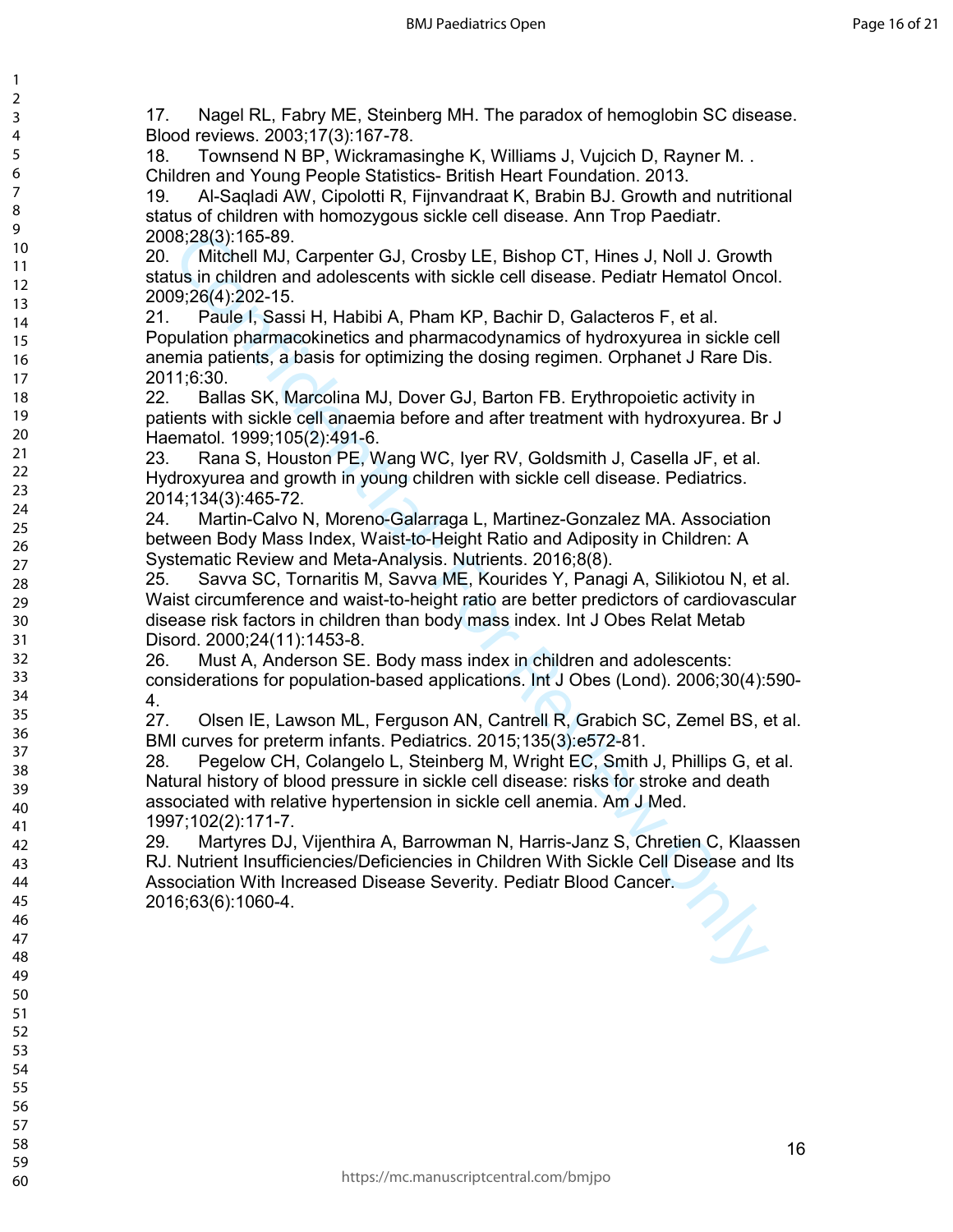# **Tables**

#### TABLE 1 – Demographics of the study population

|                             | <b>Number</b>  | Percentage |
|-----------------------------|----------------|------------|
| Sex                         |                |            |
| <b>Male</b>                 | 204            | 53.0       |
| Female                      | 181            | 47.1       |
| Age group (years)           |                |            |
| $0-4$                       | 78             | 20.3       |
| 59<br>۰                     | 133            | 34.5       |
| 10 14                       | 104            | 27.0       |
| $15 - 18$                   | 70             | 18.2       |
| <b>Ethnic origin</b>        |                |            |
| African                     | 320            | 83.1       |
| Caribbean                   | 59             | 15.3       |
| Other                       | 6              | $1.6\,$    |
| Genotype                    |                |            |
| <b>HbSS</b>                 | 273            | 70.9       |
| $HbS\beta0$                 | 6<br>۰         | 1.6        |
| $HbS\beta+$                 | 15             | 3.9        |
| <b>HbSC</b>                 | 91             | 23.6       |
| Hydroxycarbamide            |                |            |
| Yes                         | 108 (104 HbSS) | 28.1       |
| <b>No</b>                   | 277            | 71.9       |
| <b>Chronic transfusions</b> |                |            |
| Yes                         | 27             | 7.0        |
| <b>No</b>                   | 358            | 93.0       |
| Sleep apnoea                |                |            |
| Yes                         | 55             | 14.3       |
| <b>No</b>                   | 330            | 85.7       |

- 
- 
- 
- 
- 
-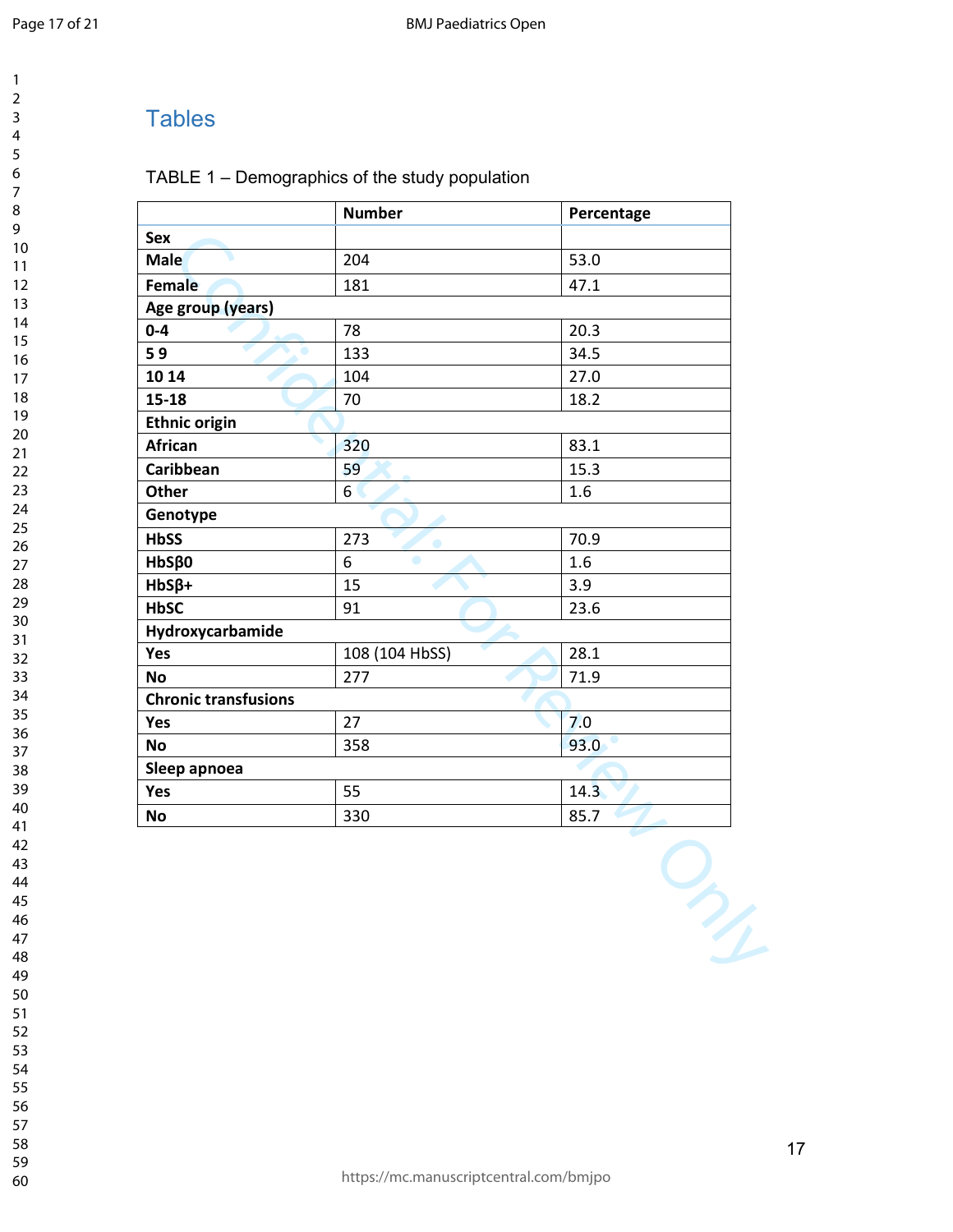| 3                   |  |
|---------------------|--|
| 1                   |  |
| 5<br>ŗ              |  |
|                     |  |
| 6                   |  |
|                     |  |
| 8                   |  |
| 9                   |  |
| 10                  |  |
| 1<br>1              |  |
| 2<br>1              |  |
| 3                   |  |
| 1                   |  |
| 4<br>1              |  |
| 15                  |  |
| 16                  |  |
| $\overline{7}$<br>1 |  |
| 18                  |  |
| 19                  |  |
|                     |  |
| 20                  |  |
| $\overline{21}$     |  |
| $^{22}$             |  |
| 23                  |  |
| 24                  |  |
| 25                  |  |
| 26                  |  |
|                     |  |
| $^{27}$             |  |
| 28                  |  |
| 29                  |  |
| 30                  |  |
| $\overline{31}$     |  |
| 32                  |  |
| 33                  |  |
|                     |  |
| $\frac{34}{5}$      |  |
| 35                  |  |
| 36                  |  |
| 37                  |  |
| 38                  |  |
| 39                  |  |
| ŀ                   |  |
|                     |  |
| 41                  |  |
| 42                  |  |
| 43                  |  |
| 44                  |  |
| 45                  |  |
| 46                  |  |
| 47                  |  |
|                     |  |
| 48                  |  |
| 49                  |  |
| 50                  |  |
| 51                  |  |
| 52                  |  |
| 53                  |  |
| 54                  |  |
|                     |  |
| 55                  |  |
| 56                  |  |
| 57                  |  |
| 58                  |  |

| TABLE 2 – Baseline characteristics by BMI group |  |  |
|-------------------------------------------------|--|--|
|-------------------------------------------------|--|--|

|                                                                            | BMI group (n=385) |               | P value      |                 |
|----------------------------------------------------------------------------|-------------------|---------------|--------------|-----------------|
|                                                                            | Low               | <b>Normal</b> | High         |                 |
| Total, n(%)                                                                | 20(5.2)           | 301 (78.2)    | 64 (16.6)    |                 |
| Sex, $n$ (%)                                                               |                   |               |              |                 |
| Male                                                                       | 12 (5.9)          | 175(85.8)     | 17(8.3)      |                 |
| Female                                                                     | 8(4.4)            | 126 (69.6)    | 47 (26.0)    | < 0.001         |
| Age, years                                                                 |                   |               |              |                 |
| Median                                                                     | 12.8              | 10.1          | 10.7         |                 |
| Range                                                                      | $3.7 - 18.3$      | $2.0 - 18.9$  | $2.0 - 18.4$ | $0.005*$        |
| Ethnic origin, n(%)                                                        |                   |               |              |                 |
| African                                                                    | 16(5.0)           | 253 (79.1)    | 51 (15.9)    |                 |
| Caribbean                                                                  | 4(6.8)            | 43 (72.9)     | 12 (20.3)    | 0.952           |
| Other                                                                      | 0(0)              | 5(83.3)       | 1(16.7)      |                 |
| Genotype, n(%)                                                             |                   |               |              |                 |
| HbSS                                                                       | 17(6.2)           | 220 (80.6)    | 36 (13.2)    |                 |
| $HbS\beta0$                                                                | 0(0)              | 5(83.3)       | 1(16.7)      | $0.006**$       |
| $HbS\beta+$                                                                | 2(13.3)           | 9(60.0)       | 4(26.7)      |                 |
| HbSC                                                                       | 1(1.1)            | 67(73.6)      | 23 (25.3)    |                 |
| Chronic transfusions, n(%)                                                 |                   |               |              |                 |
| Yes                                                                        | 1(3.7)            | 21(77.8)      | 5(18.5)      |                 |
| No                                                                         | 19 (5.3)          | 280 (78.2)    | 59 (16.5)    | 0.910           |
| Sleep apnoea, n(%)                                                         |                   |               |              |                 |
| Yes                                                                        | 1(1.8)            | 45 (81.8)     | 9(16.4)      | 0.493           |
| No                                                                         | 19 (5.8)          | 268 (77.6)    | 59 (16.7)    |                 |
| NOTE: *P value represents results from T-test for low vs. normal BMI group |                   |               |              |                 |
| **P value of HbSS vs HbSC only                                             |                   |               |              |                 |
|                                                                            |                   |               |              |                 |
|                                                                            |                   |               |              |                 |
|                                                                            |                   |               |              |                 |
|                                                                            |                   |               |              |                 |
|                                                                            |                   |               |              |                 |
|                                                                            |                   |               |              | $\mathcal{P}_4$ |
|                                                                            |                   |               |              |                 |
|                                                                            |                   |               |              |                 |
|                                                                            |                   |               |              |                 |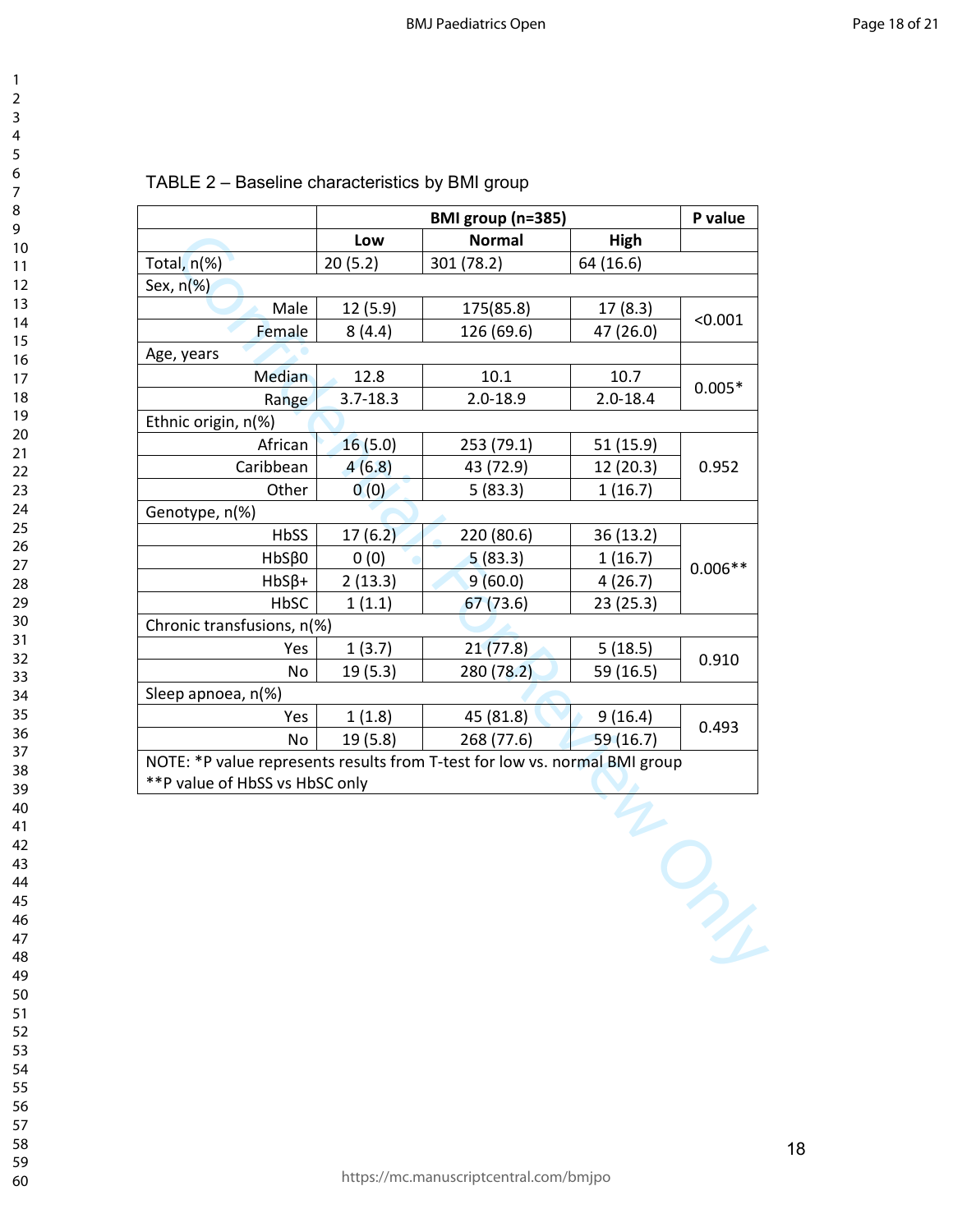| 1                   |
|---------------------|
| 2                   |
| 3                   |
| 4                   |
| 5                   |
| 6                   |
| 7                   |
| 8                   |
| 9                   |
| 10                  |
| 1<br>1              |
| 1<br>$\overline{c}$ |
| 3<br>1              |
| $\overline{14}$     |
| $\overline{15}$     |
| 16                  |
| 7<br>1              |
| 18                  |
| 19                  |
| 20                  |
| $\overline{21}$     |
| $\overline{22}$     |
| $^{23}$             |
| 24                  |
| 25                  |
| 26                  |
| 27                  |
| 28                  |
| 29                  |
| 30                  |
| 31                  |
| 32                  |
| 33                  |
| 34                  |
| 35                  |
| -<br>36             |
| 37                  |
| 38                  |
| 39                  |
| 40                  |
| 41                  |
| 42<br>43            |
| 44                  |
| 45                  |
| 46                  |
| 47                  |
| 48                  |
|                     |

**Table 3** – Hydroxycarbamide therapy by BMI group in patients with HbSS genotype

| <b>BMI</b> group                    | Hydroxycarbamide therapy, n(%) |            | P value |
|-------------------------------------|--------------------------------|------------|---------|
|                                     | Yes $(n=104)$                  | No (n=169) |         |
| Low                                 | 6(5.8)                         | 11(6.5)    |         |
| Normal                              | 81 (77.9)                      | 139 (82.2) | 0.477   |
| <b>High</b>                         | 17 (16.3)                      | 19 (11.2)  |         |
| Mean BMI (SD)                       | 18.3(3.6)                      | 17.2(2.8)  | 0.003   |
| Abbreviations: BMI, body mass index |                                |            |         |
|                                     |                                |            |         |
| I Rough<br>YL.                      |                                |            |         |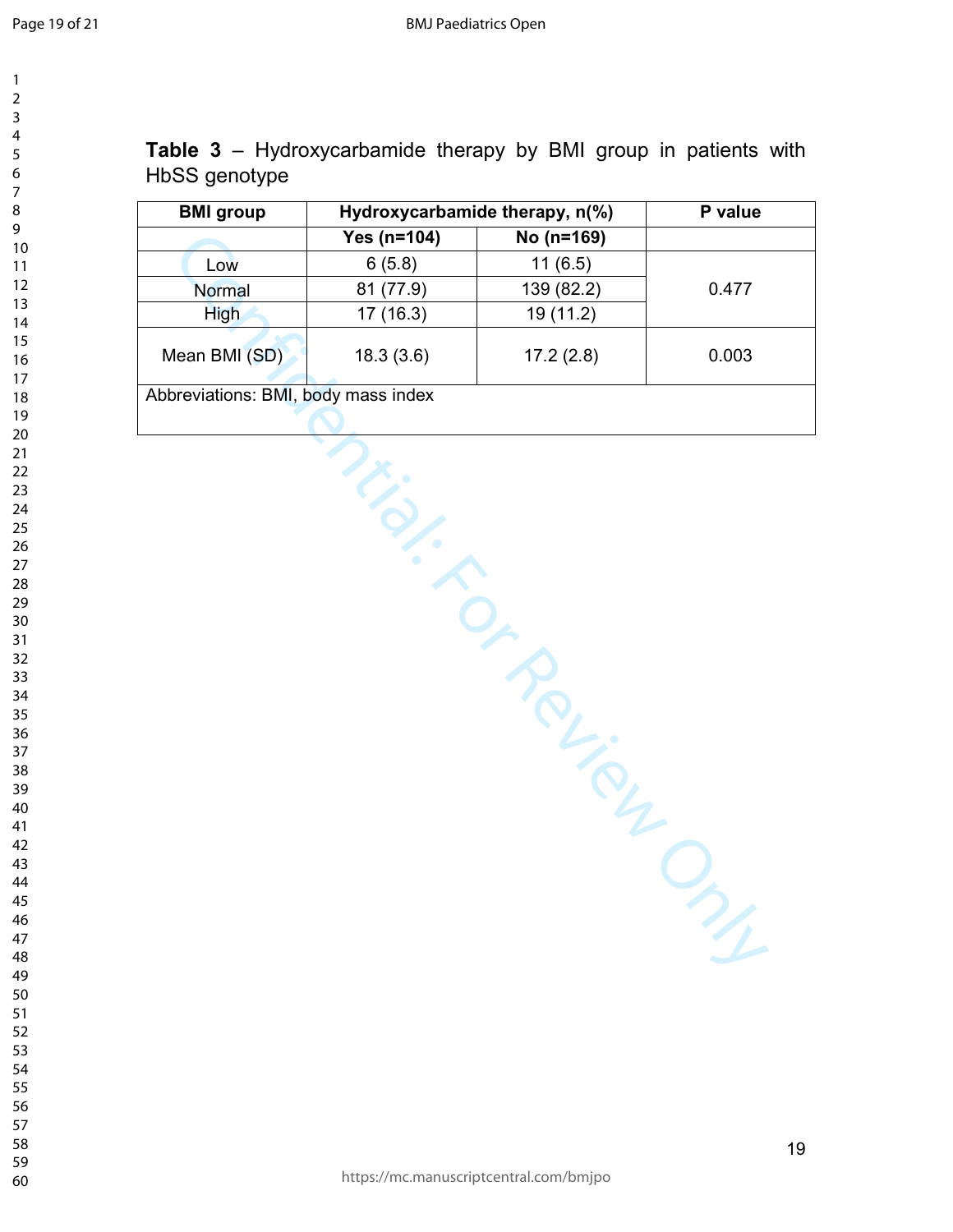| $\overline{ }$                            |  |
|-------------------------------------------|--|
| ξ                                         |  |
| 4                                         |  |
|                                           |  |
| 5                                         |  |
| 6                                         |  |
|                                           |  |
| 8                                         |  |
| 9                                         |  |
| $\overline{10}$                           |  |
|                                           |  |
| 1<br>1                                    |  |
| 1<br>$\overline{c}$                       |  |
| $\overline{\mathbf{3}}$<br>1              |  |
| 1<br>4                                    |  |
| 5<br>1                                    |  |
|                                           |  |
|                                           |  |
|                                           |  |
| 16<br>17<br>18                            |  |
| 19                                        |  |
| $\overline{20}$                           |  |
|                                           |  |
| $\overline{21}$                           |  |
| $\overline{22}$                           |  |
| 23                                        |  |
| $^{24}$                                   |  |
| $\overline{25}$                           |  |
| 26                                        |  |
|                                           |  |
| $^{27}$                                   |  |
| 28                                        |  |
| 29                                        |  |
| 30                                        |  |
| $\overline{31}$                           |  |
| $\overline{\mathbf{3}}$<br>$\overline{c}$ |  |
|                                           |  |
| $\overline{\textbf{3}}$                   |  |
| $\frac{34}{5}$                            |  |
| 35                                        |  |
| 36                                        |  |
| 37                                        |  |
|                                           |  |
| 38                                        |  |
| 39                                        |  |
| 40                                        |  |
| 41                                        |  |
| $\overline{4}$<br>$\overline{c}$          |  |
| 43                                        |  |
|                                           |  |
| 44                                        |  |
| 45<br>5                                   |  |
| 46                                        |  |
| 4                                         |  |
| 48                                        |  |
|                                           |  |
| 49                                        |  |
| 50                                        |  |
| 51                                        |  |
| C<br>,<br>2                               |  |
| C<br>3<br>Ĵ.                              |  |
| C                                         |  |
| 54                                        |  |
| C<br>$\overline{5}$                       |  |
| C<br>56                                   |  |
| l<br>57                                   |  |

TABLE 4 – A&E attendances and hospital admissions by BMI group for a 2-year period from April 2015

|                        | <b>BMI</b> group |                  |               | P value |
|------------------------|------------------|------------------|---------------|---------|
| HbSS patients (n=273)  |                  |                  |               |         |
|                        | Low $(n=17)$     | Normal $(n=220)$ | High $(n=36)$ |         |
| A&E attendances, %     |                  |                  |               |         |
| 0                      | 88.2             | 68.2             | 72.2          |         |
|                        | 5.9              | 22.3             | 22.2          | 0.450   |
| >1                     | 5.9              | 9.5              | 5.6           |         |
| Hospital admissions, % |                  |                  |               |         |
| 0                      | 58.8             | 63.2             | 55.6          |         |
| $\overline{1}$         | 17.6             | 21.4             | 22.2          | 0.780   |
| >1                     | 23.5             | 15.5             | 22.2          |         |
| HbSC patients (n=91)   |                  |                  |               |         |
|                        | Low $(n=1)$      | Normal (n=67)    | High $(n=23)$ |         |
| A&E attendances, %     |                  |                  |               |         |
| 0                      | 100.0            | 82.1             | 91.3          |         |
|                        | 0                | 11.9             | 4.3           | 0.838   |
| >1                     | 0                | 6.0              | 4.3           |         |
| Hospital admissions, % |                  |                  |               |         |
| 0                      | 100.0            | 86.6             | 95.7          |         |
|                        | O                | 6.0              | O             | 0.750   |
| >1                     | 0                | 7.5              | 4.3           |         |

Values may not sum to 100% as figures were rounded to 1 decimal place Abbreviations: BMI, body mass index; A&E, accident and emergency

TRY ONLY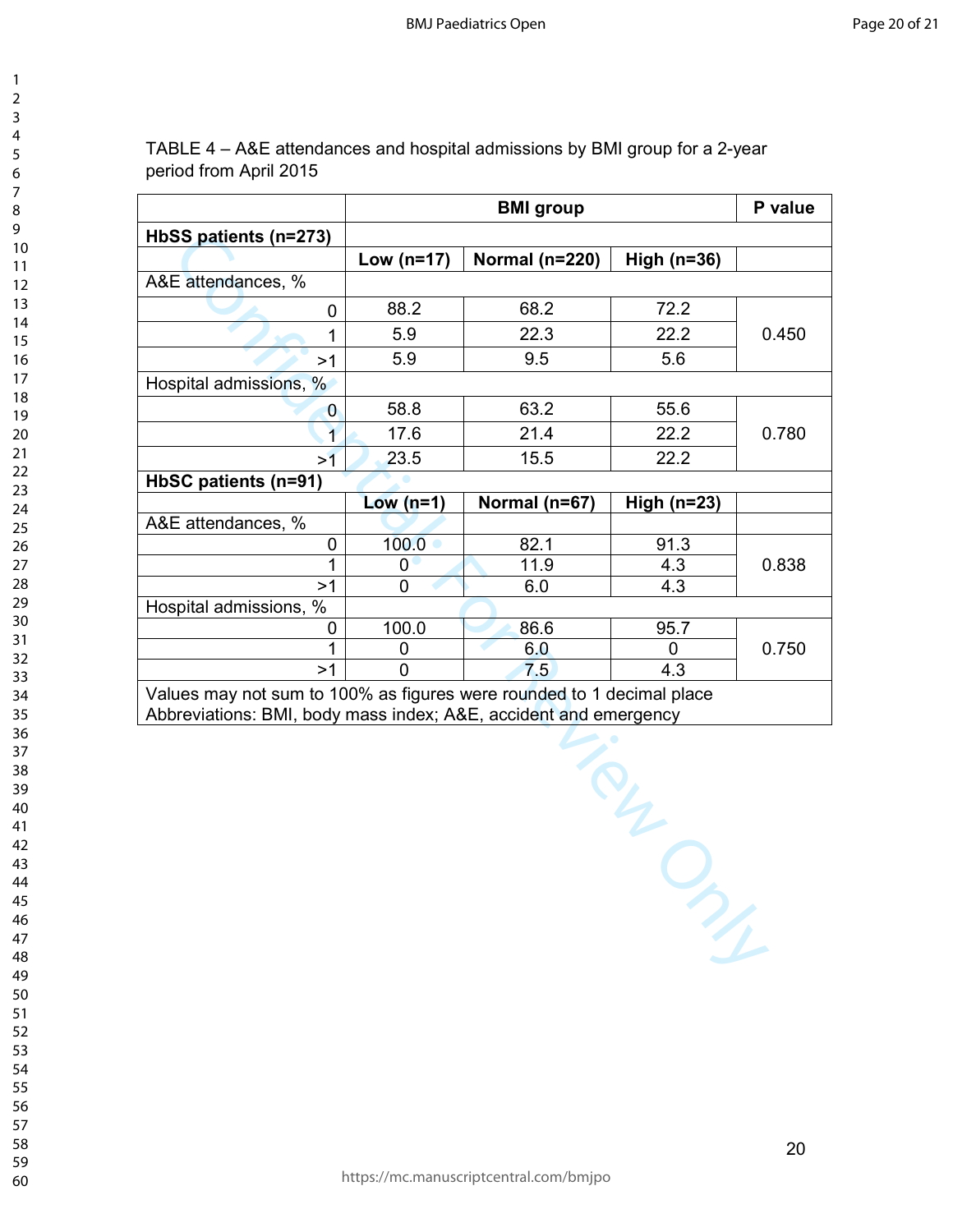| 1<br>$\overline{\mathbf{c}}$                              |  |
|-----------------------------------------------------------|--|
| 3                                                         |  |
|                                                           |  |
|                                                           |  |
|                                                           |  |
|                                                           |  |
|                                                           |  |
|                                                           |  |
|                                                           |  |
|                                                           |  |
|                                                           |  |
|                                                           |  |
|                                                           |  |
|                                                           |  |
|                                                           |  |
|                                                           |  |
|                                                           |  |
|                                                           |  |
|                                                           |  |
|                                                           |  |
|                                                           |  |
|                                                           |  |
|                                                           |  |
|                                                           |  |
|                                                           |  |
| - 456789111111111122222222223.456789111345678901234567890 |  |
|                                                           |  |
|                                                           |  |
| $\overline{\phantom{a}}$                                  |  |
| 32<br>33<br>34<br>35<br>36                                |  |
|                                                           |  |
|                                                           |  |
|                                                           |  |
|                                                           |  |
| $\overline{\mathbf{3}}$<br>$\overline{\bf 8}$             |  |
| 39                                                        |  |
| 40                                                        |  |
| $4^{\degree}$<br>1                                        |  |
| $\overline{4}$<br>,                                       |  |
| 43                                                        |  |
| 44                                                        |  |
| 45                                                        |  |
| 46                                                        |  |
| $\overline{4}$                                            |  |
| 48                                                        |  |
| 49                                                        |  |
| 50                                                        |  |
| ľ<br>$\overline{\mathbf{5}}$<br>1<br>C                    |  |
| $\overline{\mathbf{5}}$<br>,<br>C                         |  |
| $\overline{\mathbf{5}}$<br>54                             |  |
| 55                                                        |  |
|                                                           |  |

| https://mc.manuscriptcentral.com/bmjpo |  |
|----------------------------------------|--|
|----------------------------------------|--|

|  | TABLE 5 – Laboratory data by BMI group for patients with HbSS and HbSC |
|--|------------------------------------------------------------------------|
|--|------------------------------------------------------------------------|

|                                                                                       | <b>BMI</b> group |                                                                        |                 | P value*    |
|---------------------------------------------------------------------------------------|------------------|------------------------------------------------------------------------|-----------------|-------------|
| HbSS patients (n=273)                                                                 |                  |                                                                        |                 |             |
|                                                                                       | Low $(n=17)$     | Normal (n=220)                                                         | High $(n=36)$   |             |
| Hb, g/L                                                                               |                  |                                                                        |                 |             |
| Median                                                                                | 82.0             | 85.7                                                                   | 95.3            |             |
| Range                                                                                 | 69.7-101.7       | 63.0-129.7                                                             | 71.7-126.0      | $< 0.001**$ |
| ARC, $x10^9$ /L                                                                       |                  |                                                                        |                 |             |
| <b>Median</b>                                                                         | 360.5            | 374.3                                                                  | 299.2           |             |
| Range                                                                                 | 111.3-483.5      | 105.5-852.0                                                            | 100.0-609.6     | $0.022**$   |
| LDH, IU/L                                                                             |                  |                                                                        |                 |             |
| Median                                                                                | 517              | 566                                                                    | 496             |             |
| Range                                                                                 | 350-838          | 241-1263                                                               | 236-883         | 0.053       |
| HbF, %                                                                                |                  |                                                                        |                 |             |
| Median                                                                                | 6.7              | 8.3                                                                    | 16.1            |             |
| Range                                                                                 | $1.1 - 21.6$     | $0.5 - 31.8$                                                           | $1.1 - 33.7$    | $0.010**$   |
| HbSC patients (n=91)                                                                  |                  |                                                                        |                 |             |
|                                                                                       | Low $(n=1)$      | Normal (n=67)                                                          | High ( $n=23$ ) |             |
| Hb, $g/\overline{L}$                                                                  |                  |                                                                        |                 |             |
| Median                                                                                | 112.5            | 111.7                                                                  | 110.4           | 0.149       |
| Range                                                                                 |                  | 87.0-127.7                                                             | 102.7-144.7     |             |
| ARC, x10 <sup>9</sup> /L                                                              |                  |                                                                        |                 |             |
| Median                                                                                | 219.2            | 176.0                                                                  | 225.7           | 0.064       |
| Range                                                                                 |                  | 40.3-371.5                                                             | 110.7-294.6     |             |
| LDH, IU/L                                                                             |                  |                                                                        |                 |             |
| Median                                                                                | 392              | 344                                                                    | 328             |             |
| Range                                                                                 |                  | 194-494                                                                | 170-415         | 0.104       |
| HbF, %                                                                                |                  |                                                                        |                 |             |
| Median                                                                                |                  | 2.25                                                                   | 6.1             | 0.255       |
| Range                                                                                 |                  | $0.3 - 16.9$                                                           | $0.6 - 13.0$    |             |
|                                                                                       |                  | *P value represents results from T-test for normal vs. high BMI group. |                 |             |
| ** Using a linear regression model, BMI centile correlated significantly with Hb only |                  |                                                                        |                 |             |
| (independent variable, P=0.048), but not with ARC, HbF and use of HC therapy.         |                  |                                                                        |                 |             |
| Abbreviations: ARC, absolute reticulocyte count. LDH, lactate dehydrogenase. BMI,     |                  |                                                                        |                 |             |
| body mass index                                                                       |                  |                                                                        |                 |             |
|                                                                                       |                  |                                                                        |                 |             |
|                                                                                       |                  |                                                                        |                 |             |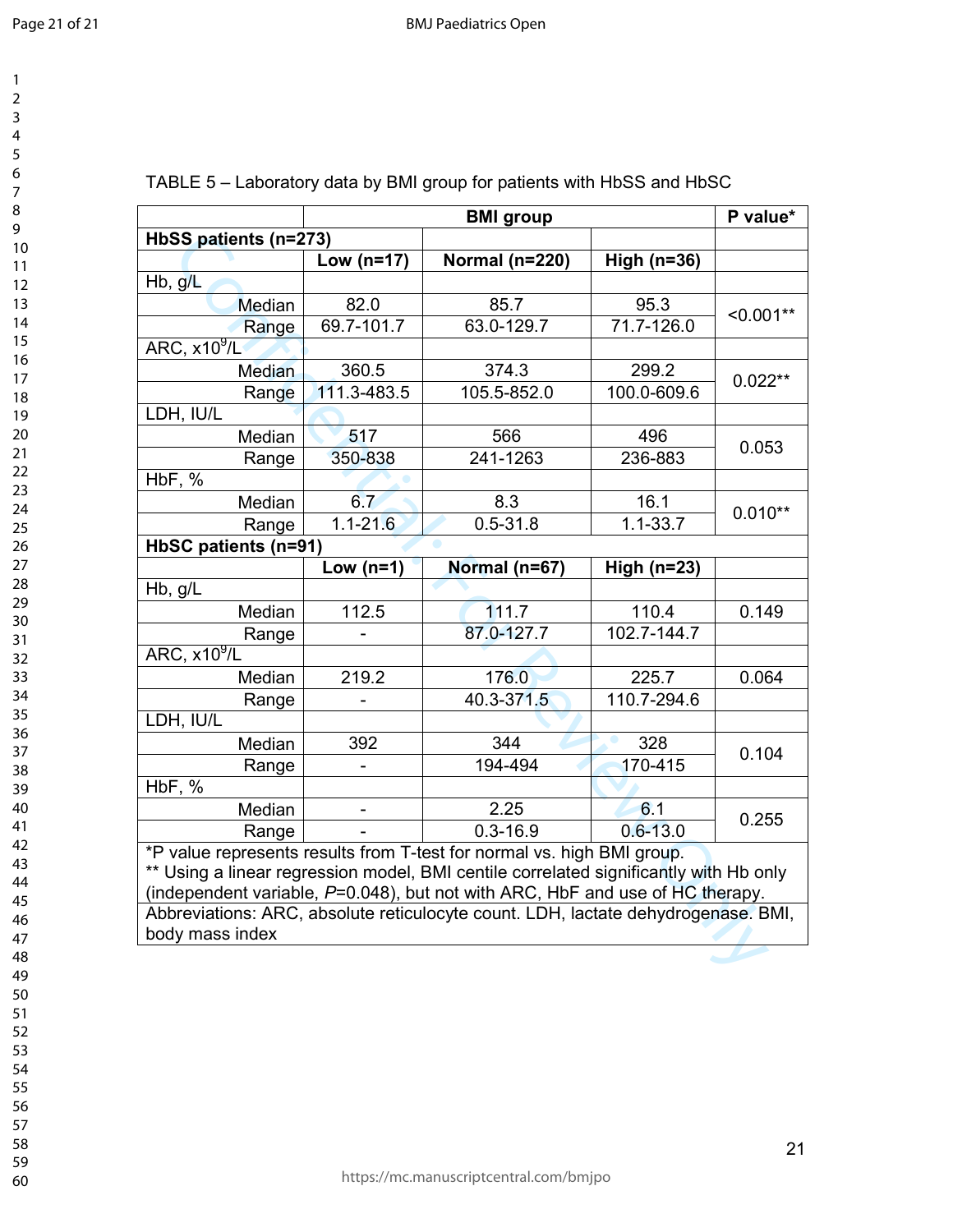# **BMJ Paediatrics Open**

# **retrospective single-centre audit**

|                                                      | High body mass index in children with sickle cell disease- a<br>retrospective single-centre audit                                                                                                                                                                                                                                                                                                         |  |
|------------------------------------------------------|-----------------------------------------------------------------------------------------------------------------------------------------------------------------------------------------------------------------------------------------------------------------------------------------------------------------------------------------------------------------------------------------------------------|--|
| Journal:                                             | <b>BMJ Paediatrics Open</b>                                                                                                                                                                                                                                                                                                                                                                               |  |
| Manuscript ID                                        | bmjpo-2018-000302.R1                                                                                                                                                                                                                                                                                                                                                                                      |  |
| Article Type:                                        | Original article                                                                                                                                                                                                                                                                                                                                                                                          |  |
| Date Submitted by the Author:                        | 15-Aug-2018                                                                                                                                                                                                                                                                                                                                                                                               |  |
| Complete List of Authors:                            | Hall, Rachael; Imperial College London Department of Life Sciences,<br>Gardner, Kate; King's College Hospital NHS Foundation Trust, Paediatric<br>Haematology<br>Rees, David; King's College Hospital, Department of Haematological<br>Medicine<br>Chakravorty, Subarna; King's College Hospital NHS Foundation Trust,<br>Paediatric Haematology; Imperial College London Department of Life<br>Sciences, |  |
| Keywords:<br>Obesity, Haematology, Comm Child Health |                                                                                                                                                                                                                                                                                                                                                                                                           |  |
|                                                      | SCHOLARONE™<br>Manuscripts<br>RI<br>$\mathcal{P}_{\mathcal{F}_{\mathcal{F}}}$                                                                                                                                                                                                                                                                                                                             |  |

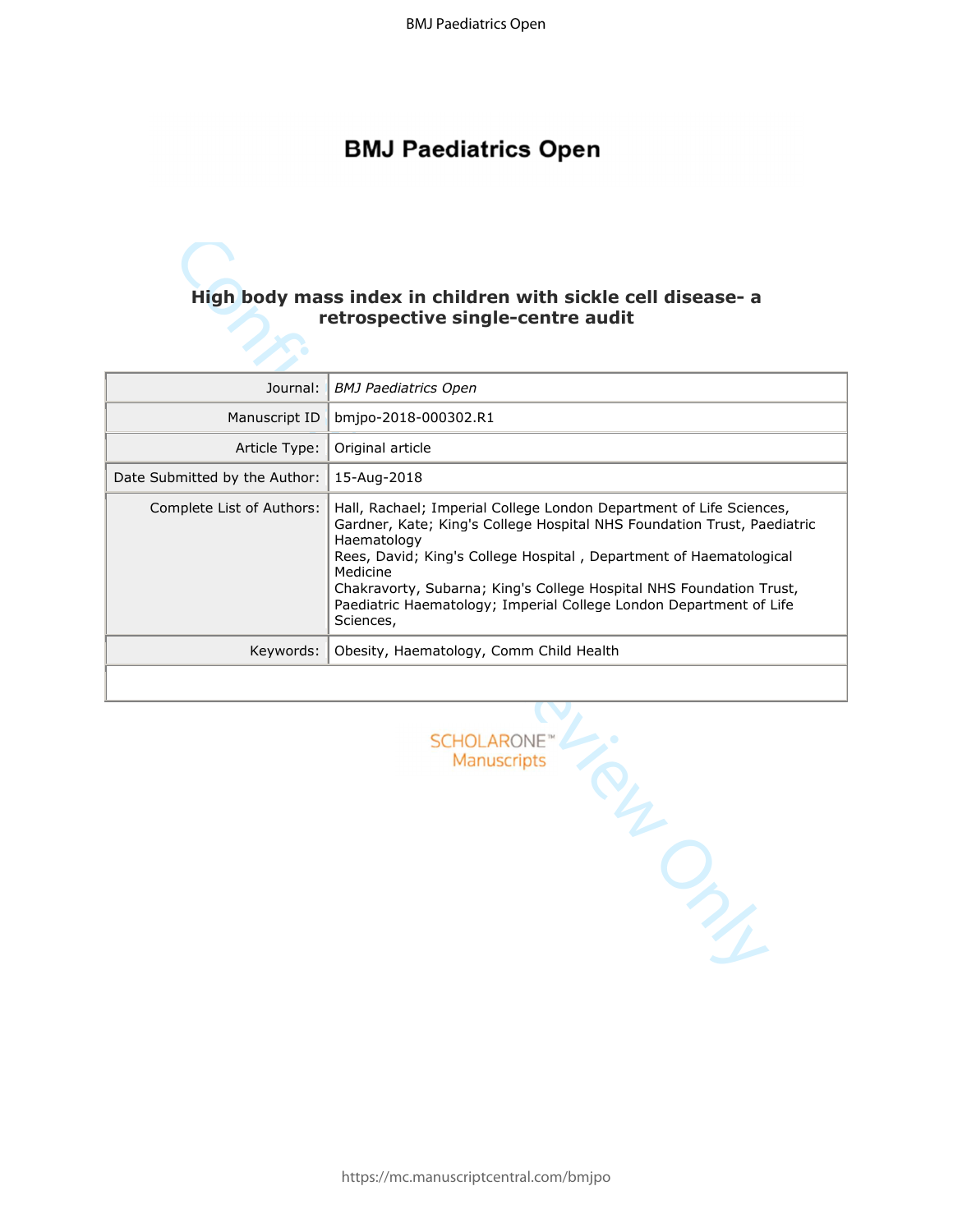#### High body mass index in children with sickle cell disease- a

# retrospective single-centre audit

- R. Hall<sup>1</sup>, K. Gardner<sup>2</sup>, D C Rees<sup>2,3</sup>, S Chakravorty<sup>2,3</sup>
- 1. Department of Haematology, Imperial College London
- 2. Department of Haematological Medicine, King's College London
- 3. Department of Paediatric Haematology, King's College Hospital, London

Experiment of Hearmatology, Imperial College London<br>Department of Hearmatological Medicine, King's College London<br>Pepartment of Hearmatological Medicine, King's College London<br>Pepartment of Paediatric Haematology, King's C Corresponding author- Dr S Chakravorty subarna.chakravorty@nhs.net Department of Paediatric Haematology, King's College Hospital NHS Trust, Denmark Hill, London SE59RS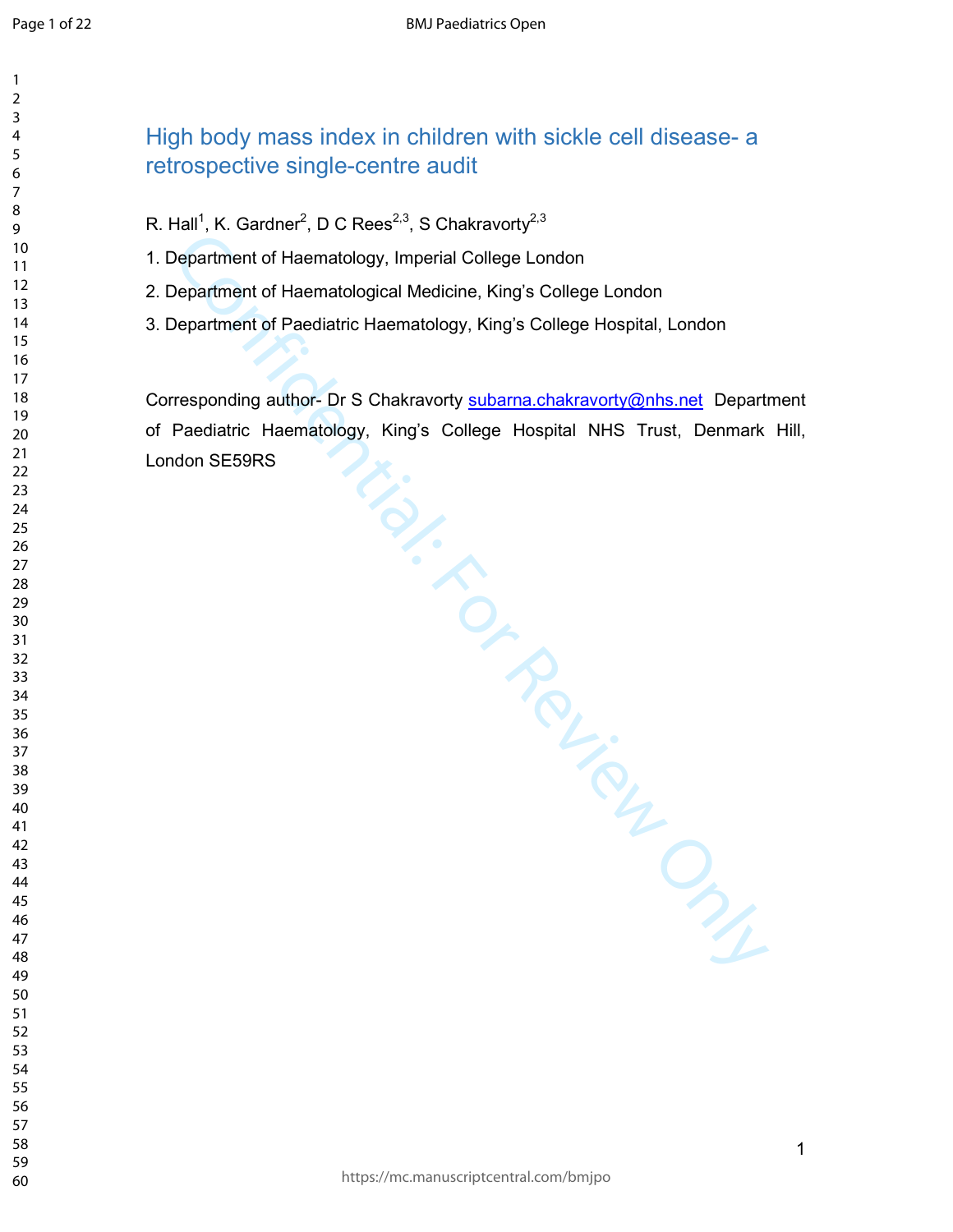# Abstract

#### **Objective**

To assess the prevalence of high body mass index (BMI) in children with sickle cell disease and assess correlation between BMI and disease severity.

#### Design

Retrospective chart review followed by statistical analysis.

#### Setting

A single tertiary paediatric clinic in inner city London.

#### **Patients**

All patients with sickle cell disease, including homozygous Haemoglobin (Hb)SS and compound heterozygous HbSC, age 2-18 years receiving clinical care at the centre, were included in the study.

#### **Interventions**

assess the prevalence of high body mass index (BMI) in children with sickle<br>ase and assess correlation between BMI and disease severity.<br>
sign<br>
rospective chart review followed by statistical analysis.<br>
rospective chart re Height and weight measurements, steady-state laboratory blood tests, hospital admission rates, adjunct therapy such as hydroxycarbamide or blood transfusions and obstructive sleep apnoea (OSA) data were obtained from the hospital electronic patient records.

#### Main outcome measures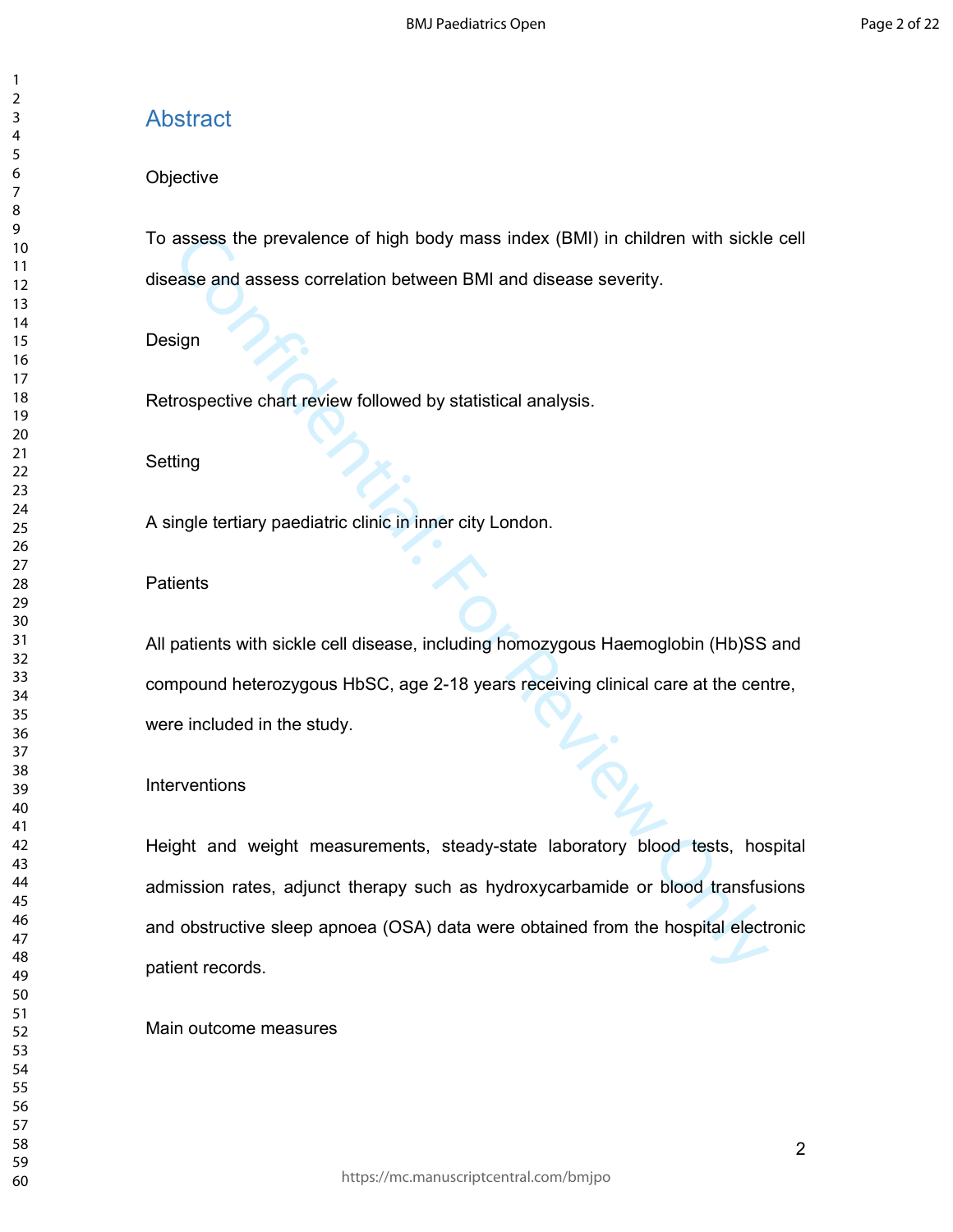To study the prevalence of high BMI and to identify any correlation between BMI and disease severity.

Results:

385 patients were included. 64 children (17%) were overweight or obese, of which a significantly higher number of children with HbSC were obese or overweight (23 out of 91, 25%) compared to those with HbSS (36 out of 273, 13%), *P*=<0.001. No correlation was found between high BMI and presence of OSA, and markers of disease severity such as admission rates, fetal haemoglobin (HbF) or lactate dehydrogenase levels.

Conclusions:

For Allie disease severity in this cohort of patients with sicknore prevalent in females and those with HbSC. Furtheeded to determine long-term effects of BMI in disease High BMI did not correlate with disease severity in this cohort of patients with sickle cell disease. Obesity was more prevalent in females and those with HbSC. Further prospective studies are needed to determine long-term effects of BMI in disease severity and outcome.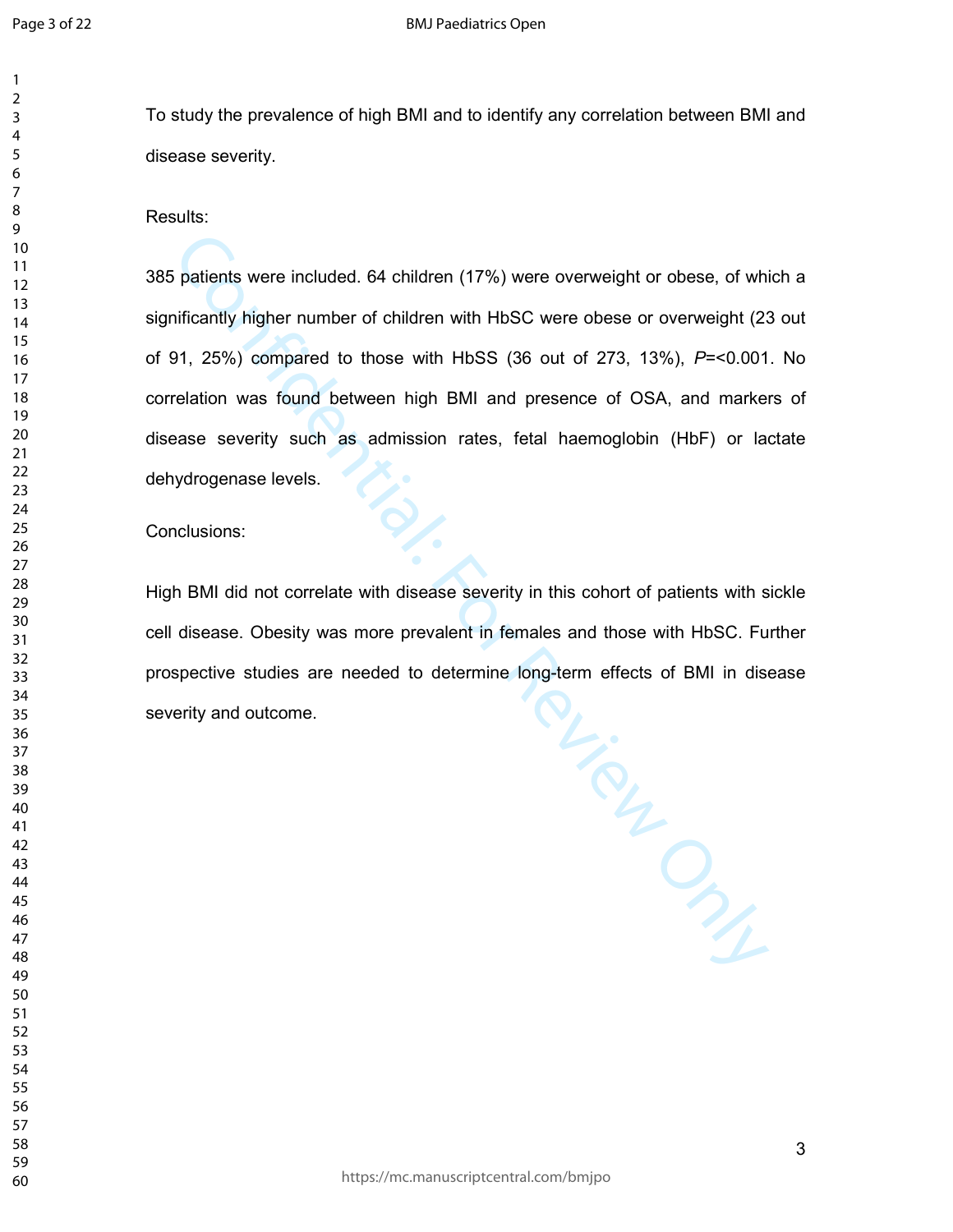# Introduction

order in England, affecting up to 1 in 300 live births in urban areas (1). The inmon and severe form of SCD, sickle cell anaemia, refers to homozygosity for the haemoglobin(Hb), known as HbSS (2). Two major pathophysiolo c Sickle cell disease (SCD) is one of the commonest clinically significant genetic disorder in England, affecting up to 1 in 300 live births in urban areas (1). The most common and severe form of SCD, sickle cell anaemia, refers to homozygosity for the sickle haemoglobin(Hb), known as HbSS (2). Two major pathophysiological processes of SCD, vaso-occlusion with ischaemia-reperfusion injury and chronic haemolytic anaemia, are driven by HbS polymerisation within erythrocytes (3).

Historically, it is well-documented that children with SCD were underweight, particularly those with HbSS (4). Poor growth in children with SCD is complex and multiple factors are likely to contribute, including increased energy and nutrient requirements resulting from increased haemolysis and erythropoiesis, and elevated protein turnover (5).

Obesity in the UK is increasing with recent figures suggesting that nearly a third (31%) of boys and more than one in four girls (28%) aged between two and fifteen years are overweight or obese (6). Although the increasing incidence is almost certainly due environmental factors, genetic factors also strongly affect susceptibility to obesity (7).

Two reports in the United States (US) found that 19-22% of children with SCD were overweight or obese (8) (9). Nutritional status and growth may have improved in SCD due to the increased use of SCD-directed therapies and lifestyle factors (9). Children in the Stroke Prevention Trial in Sickle Cell Anaemia (STOP) who regularly received transfusions over 24 months demonstrated a significant improvement in zscores for height, weight and body mass index (BMI) (10). Hydroxycarbamide (HC),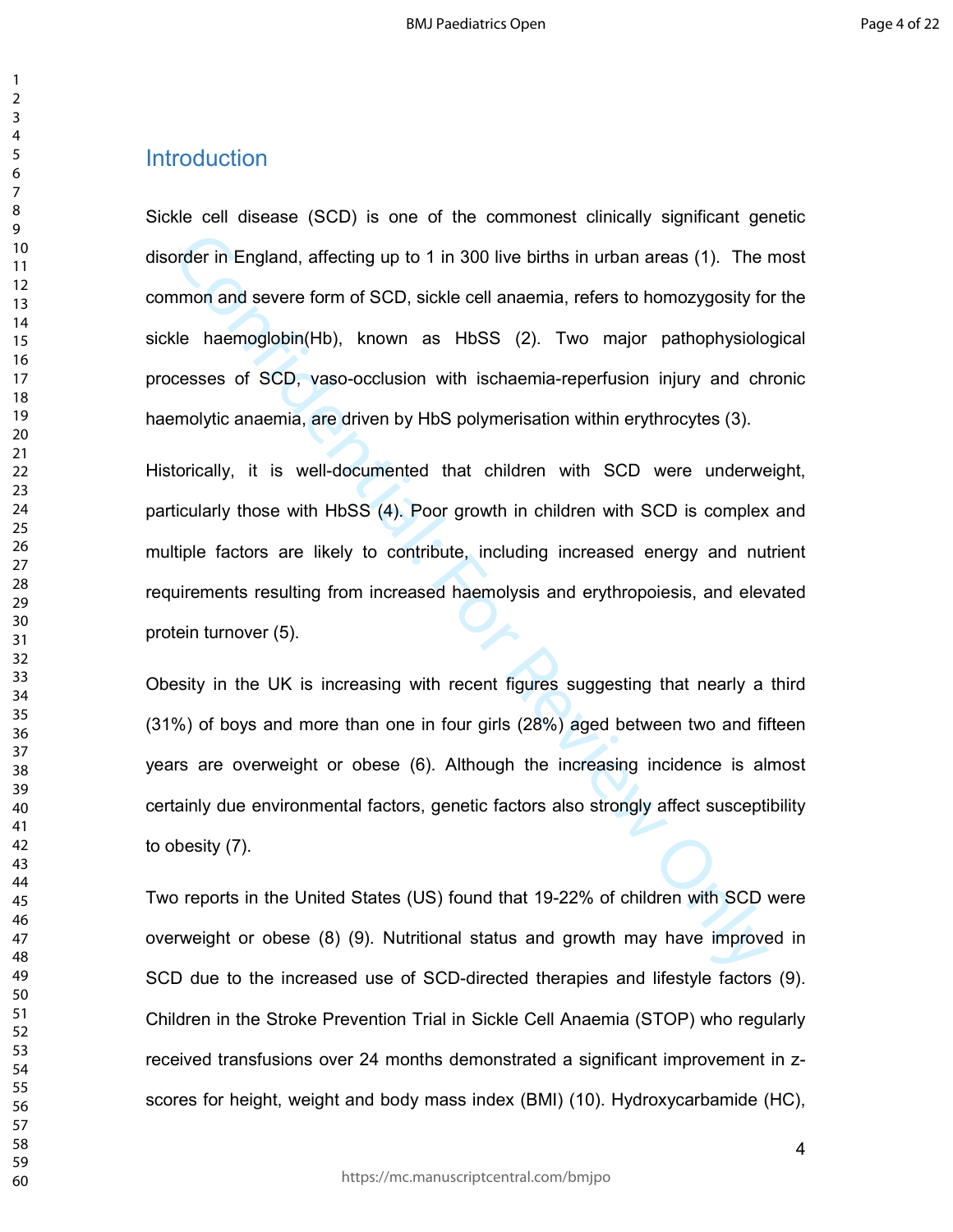which was, until recently, the only drug licenced for the use in SCD, lowers resting energy expenditure, improving energy balance and growth (11). Preventing obesity in children with SCD is vital as obesity is associated with obstructive sleep apnoea (OSA), which increases the risk of nocturnal hypoxia and vaso-occlusive episodes (VOE) (12).

Confidential: For Review Only There is limited data assessing the prevalence of high BMI in children with SCD in the UK and the relationship between BMI and disease severity. One study in the US demonstrated that there was a 36% increase in odds of being overweight or obese for each 10g/L increase in baseline Hb levels (9). Another study failed to demonstrate an association between the extremes of BMI of patients and hospitalisation for VOE (8). The purpose of this study is to assess the prevalence of high BMI in an urban population of children with SCD in the UK and evaluate whether there is a correlation between BMI and disease severity.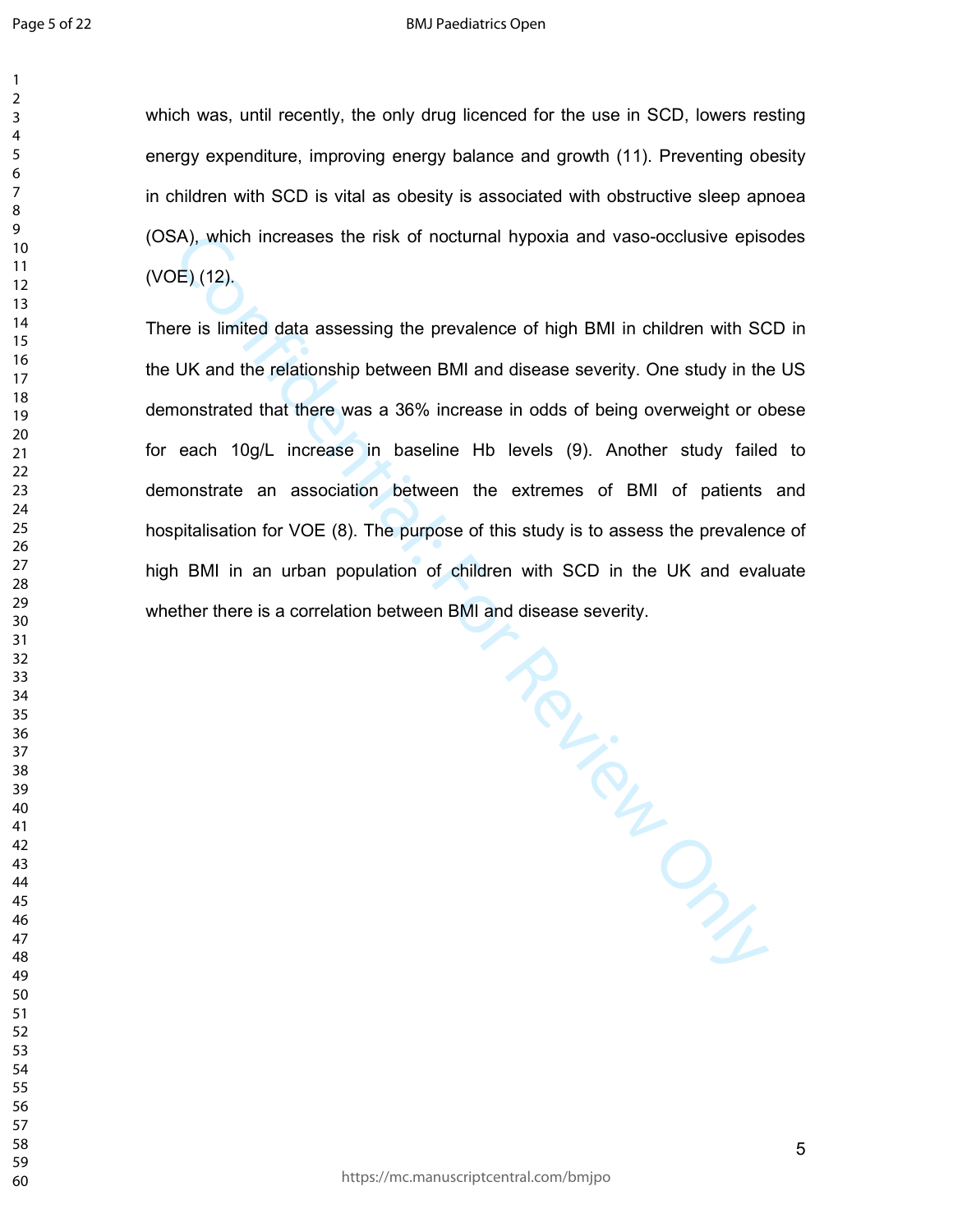# **Methods**

#### Data collection

A retrospective chart review was performed on patients aged 2 to 18 years with SCD who were registered to the National Haemoglobinopathy Register (13) and attended a paediatric haematology outpatient clinic in a single tertiary hospital in inner city London, between April 2015 and April 2017. Patients transferred to other centres were excluded.

# Clinical and laboratory data

etrospective chart review was performed on patients aged 2 to 18 years with<br>the were registered to the National Haemoglobinopathy Register (13) and atter<br>aediatric haematology outpatient clinic in a single tertiary hospi All children are weighed and measured when they attend clinic by trained clinical staff using standard, calibrated equipment. BMI and BMI percentile documented from the most recent clinic visit were recorded. Age and gender specific definitions of BMI percentiles were used, based on the British 1990 growth reference charts, as recommended in England by the National Obesity Observatory (14) (15). Overweight, or high BMI, was defined as ≥85<sup>th</sup> percentile for age and gender (obese was defined as ≥95<sup>th</sup> percentile for age and gender), whilst underweight, or low BMI, was defined as ≤5<sup>th</sup> BMI percentile. Patients were assigned to one of three groups based on their age- dependent percentile: underweight, normal weight, overweight/obese as per well-established clinical classifications (16). Data were categorised in order to study the influence of obesity on disease severity.

Through retrospective chart review, markers of disease severity were recorded, including acute sickle cell-related Accident and Emergency (A&E) attendances and hospital admissions during the 24-month period. Elective admissions were excluded.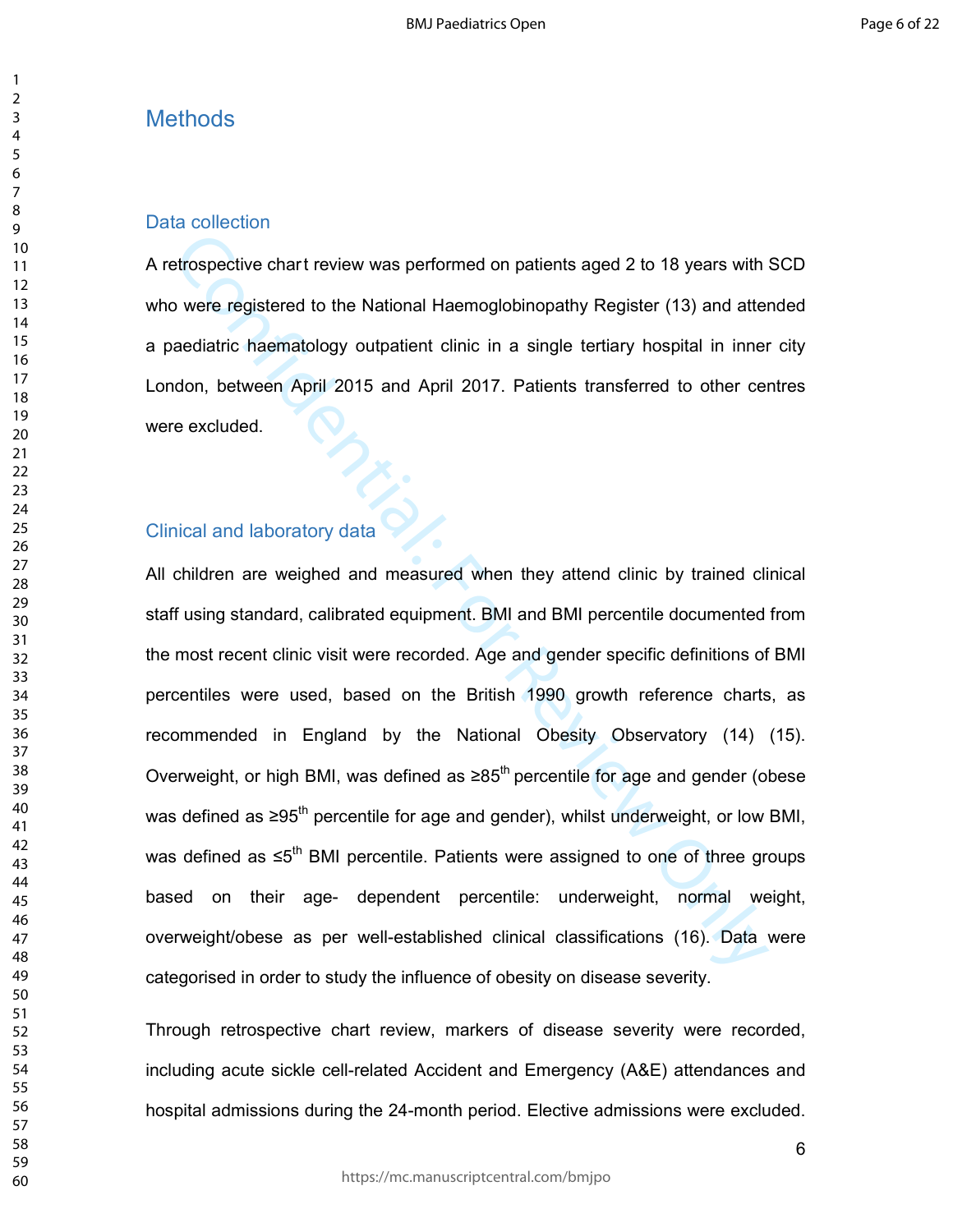Patients were assigned to none, 1 or >1 A&E attendances and none, 1 or >1 hospital admissions. Other indices of disease severity were recorded, including Hb, reticulocyte count, lactate dehydrogenase (LDH) levels and fetal Hb (HbF) level from the most recent blood test. Hb was a mean of the last three steady-state results. The use of SCD-directed treatments during this period was recorded. Statistical analysis Association between BMI group and independent variables were examined by chi-

most recent blood test. Hb was a mean of the last three steady-state results.<br>
of SCD-directed treatments during this period was recorded.<br>
tistical analysis<br>
tistical analysis<br>
cociation between BMI group and independent squared test for categorical variables and Independent Samples t Test for continuous variables. Given the small number of low BMI subjects in this study (*n*=20), only normal and high BMI groups were compared for differences with respect to laboratory data. Given the difference in disease severity by genotype, HbSS and HbSC clinical and laboratory data were assessed separately (17). Linear multiple regression analysis was undertaken to predict the relationship of BMI centiles with independent variables such as laboratory markers of disease severity and use of HC. *P-*values less than 0.05 were considered significant. All analyses were performed using the IBM SPSS Statistics, version 24 (IBM., Armonk, NY).

#### Ethical considerations

This study involved retrospective chart reviews and no identifiable patient data have been reported. Hence this was classified as a clinical audit and no formal ethical approval was sought for this study.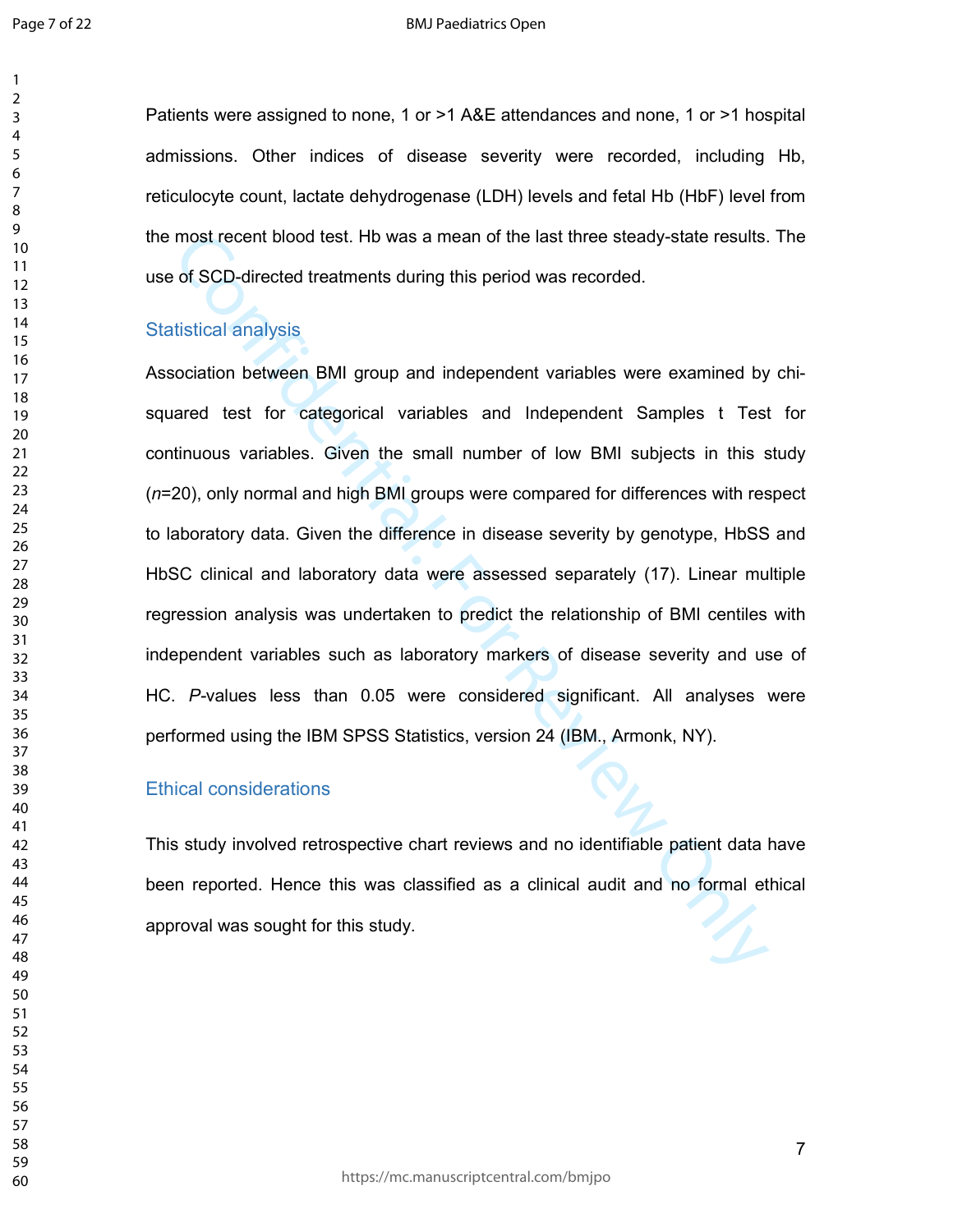# **Results**

#### Patient population

entripopulation<br>
children and adolescents with SCD between ages 2-18 years were include<br>
study. 71% children (n=273) had HbSS and 24% children (n=91) had H<br>
state (Table 1). 53% (n=204) were male. 28% patients (n=108) were 385 children and adolescents with SCD between ages 2-18 years were included in the study. 71% children (n=273) had HbSS and 24% children (n=91) had HbSC disease (Table 1). 53% (n=204) were male. 28% patients (n=108) were receiving HC therapy and 7% (n=27) chronic transfusions. 55 patients (14%) had a clinical diagnosis of obstructive sleep apnoea (OSA).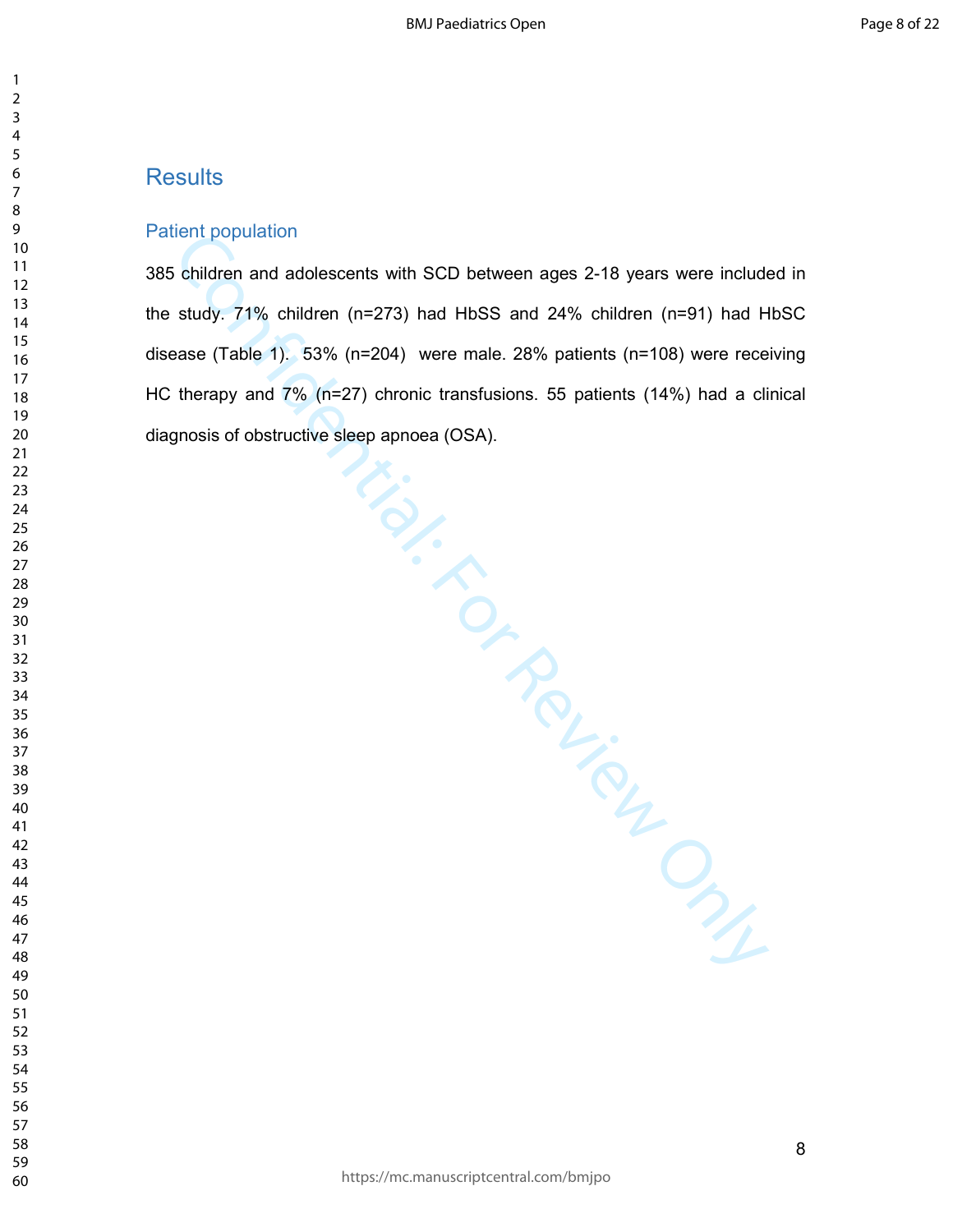| 1<br>$\overline{c}$                  |  |
|--------------------------------------|--|
| 3                                    |  |
| 4<br>5                               |  |
| 6<br>7                               |  |
| 8                                    |  |
| 9                                    |  |
| 10                                   |  |
|                                      |  |
| 11<br>12<br>13<br>14                 |  |
| 15                                   |  |
| 16<br>17                             |  |
| 18                                   |  |
| 19<br>20                             |  |
|                                      |  |
|                                      |  |
| $21$<br>$22$<br>$23$<br>$24$<br>$25$ |  |
|                                      |  |
|                                      |  |
| 26<br>27<br>28<br>29                 |  |
| 30                                   |  |
| 31<br>32<br>33                       |  |
|                                      |  |
| $\frac{34}{5}$<br>35                 |  |
| $\overline{\text{}}\text{6}$         |  |
| 27<br>38                             |  |
| 39                                   |  |
| 40<br>41                             |  |
| 42                                   |  |
| 43<br>44                             |  |
| 45                                   |  |
| 46<br>47                             |  |
| 48                                   |  |
| 49<br>50                             |  |
| 51                                   |  |
| 52<br>53                             |  |
| 54                                   |  |
| 55<br>56                             |  |
| 57                                   |  |
| 58<br>ξ                              |  |

#### TABLE 1 – Demographics of the study population

|                             | <b>Number</b>                                                                                        | Percentage |
|-----------------------------|------------------------------------------------------------------------------------------------------|------------|
| <b>Sex</b>                  |                                                                                                      |            |
| <b>Male</b>                 |                                                                                                      |            |
| Female                      |                                                                                                      |            |
| Age group (years)           |                                                                                                      |            |
| $0 - 4$                     |                                                                                                      |            |
| 59                          |                                                                                                      |            |
| 10 14                       |                                                                                                      |            |
| $15 - 18$                   |                                                                                                      |            |
| <b>Ethnic origin</b>        |                                                                                                      |            |
| <b>African</b>              |                                                                                                      |            |
| Caribbean                   |                                                                                                      |            |
| Other                       | ۰                                                                                                    |            |
| Genotype                    |                                                                                                      |            |
| <b>HbSS</b>                 |                                                                                                      |            |
| $HbS\beta0$                 |                                                                                                      |            |
| $HbS\beta+$                 |                                                                                                      |            |
| <b>HbSC</b>                 |                                                                                                      |            |
| Hydroxycarbamide            |                                                                                                      |            |
| Yes                         |                                                                                                      |            |
| No                          |                                                                                                      |            |
| <b>Chronic transfusions</b> |                                                                                                      |            |
| Yes                         |                                                                                                      |            |
| No                          |                                                                                                      |            |
| Sleep apnoea                |                                                                                                      |            |
| Yes                         |                                                                                                      |            |
| <b>No</b>                   |                                                                                                      |            |
|                             | In the whole cohort, 17% children (n=64) were overweight or obese. Of these                          |            |
|                             | children (9% of the whole cohort) were classified as overweight; with BMI c                          |            |
|                             | between the 85 <sup>th</sup> and 95 <sup>th</sup> centile for age and gender, and 31 children (8% of |            |

In the whole cohort, 17% children (n=64) were overweight or obese. Of these, 33 children (9% of the whole cohort) were classified as overweight; with BMI on or between the  $85<sup>th</sup>$  and  $95<sup>th</sup>$  centile for age and gender, and 31 children (8% of the whole cohort), were classified as obese; with BMI greater than  $95<sup>th</sup>$  centile for age and gender. Twenty children (5%) had a low BMI ( $\leq 5^{\text{th}}$  centile for age and gender) and 301 one children (78%) had a normal BMI (Table 2). Significantly more females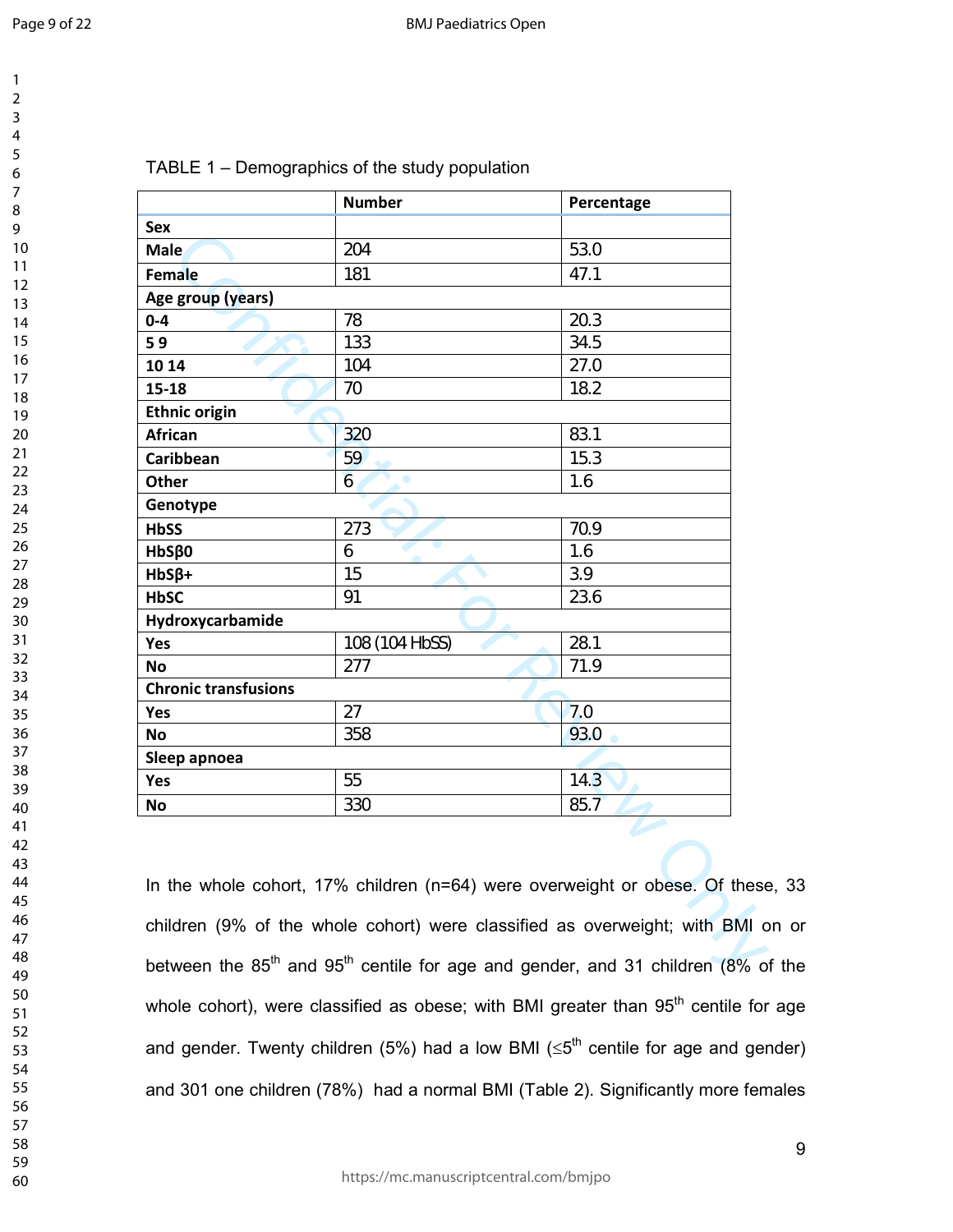had a high BMI (26%, n=47) than males (8%, n=17) (*P*=<0.001). Patients in the low BMI group were significantly more likely to be older than those in the normal BMI group. Significantly more patients with HbSC disease were overweight or obese (23 out of 91, 25%) than HbSS patients (36 out of 273,13%) (*P*=0.006). There was no significant difference between BMI group and ethnic origin, chronic transfusions and OSA.

| out of 91, 25%) than HbSS patients (36 out of 273,13%) (P=0.006). There wa       |     |                                    |             |         |
|----------------------------------------------------------------------------------|-----|------------------------------------|-------------|---------|
| significant difference between BMI group and ethnic origin, chronic transfusions |     |                                    |             |         |
| OSA.                                                                             |     |                                    |             |         |
|                                                                                  |     |                                    |             |         |
| TABLE 2 - Baseline characteristics by BMI group                                  |     |                                    |             |         |
|                                                                                  |     |                                    |             |         |
|                                                                                  | Low | BMI group (n=385)<br><b>Normal</b> | <b>High</b> | P value |
|                                                                                  |     |                                    |             |         |
|                                                                                  |     |                                    |             |         |
|                                                                                  |     |                                    |             |         |
|                                                                                  |     |                                    |             |         |
|                                                                                  |     |                                    |             |         |
|                                                                                  |     |                                    |             |         |
|                                                                                  |     |                                    |             |         |
|                                                                                  |     |                                    |             |         |
|                                                                                  |     |                                    |             |         |
|                                                                                  |     |                                    |             |         |
|                                                                                  |     |                                    |             |         |
|                                                                                  |     |                                    |             |         |
|                                                                                  |     |                                    |             |         |
|                                                                                  |     |                                    |             |         |
|                                                                                  |     |                                    |             |         |
|                                                                                  |     |                                    |             |         |
|                                                                                  |     |                                    |             |         |
|                                                                                  |     |                                    |             |         |
|                                                                                  |     |                                    |             |         |
|                                                                                  |     |                                    |             |         |

#### TABLE 2 – Baseline characteristics by BMI group

- 
- 
-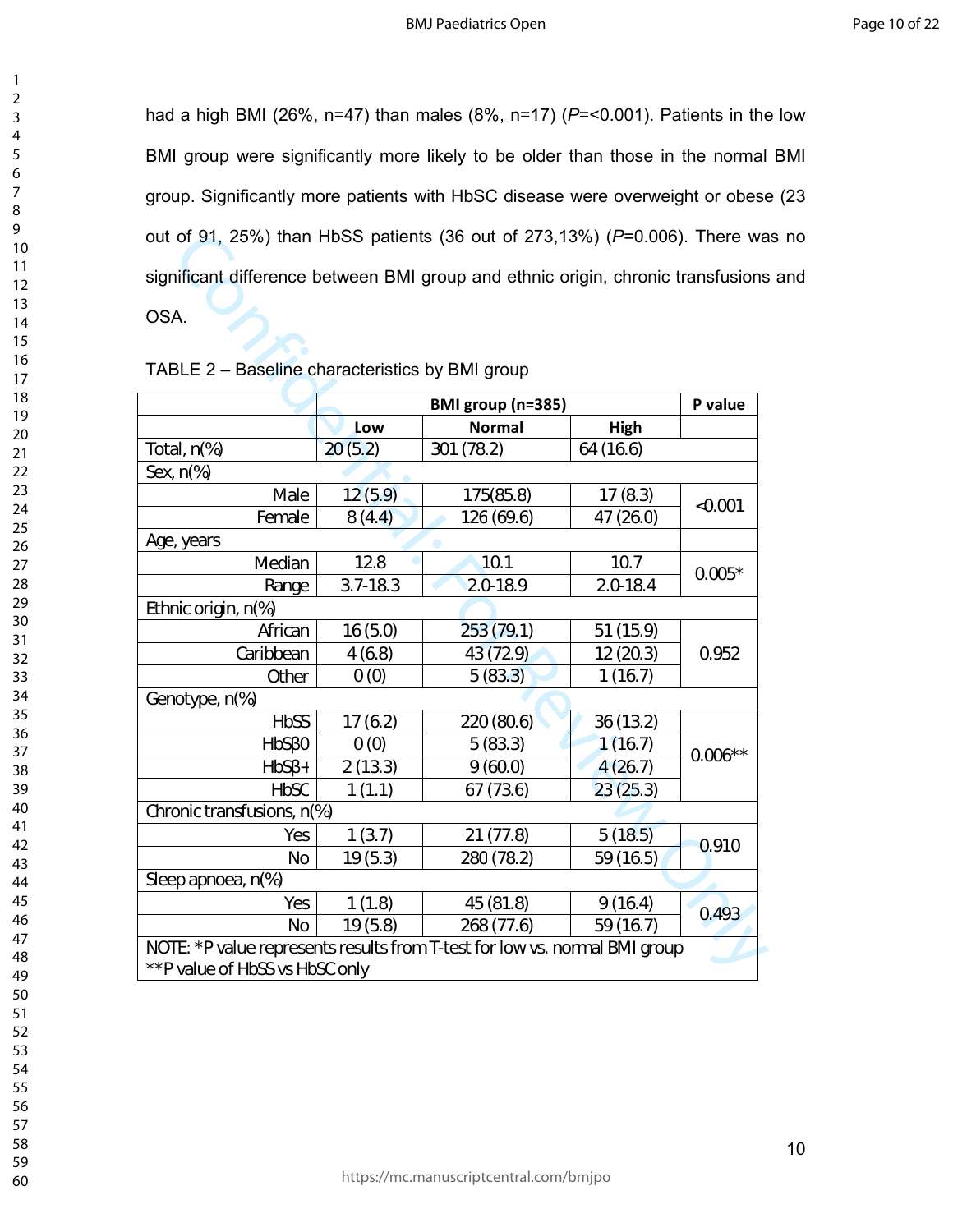# BMI and hydroxycarbamide therapy

38% HbSS patients received HC therapy (n=104), see Table 3. There was no significant difference between BMI group and HC treatment (*P*=0.47).

# **Table 3** – Hydroxycarbamide therapy by BMI group in patients with HbSS genotype

|                                     | P value    |                                |
|-------------------------------------|------------|--------------------------------|
| Yes ( $n=104$ )                     | No (n=169) |                                |
| 6(5.8)                              | 11(6.5)    |                                |
| 81(77.9)                            | 139 (82.2) | 0.477                          |
| 17(16.3)                            | 19 (11.2)  |                                |
| Abbreviations: BMI, body mass index |            |                                |
|                                     |            |                                |
|                                     |            |                                |
|                                     |            | Hydroxycarbamide therapy, n(%) |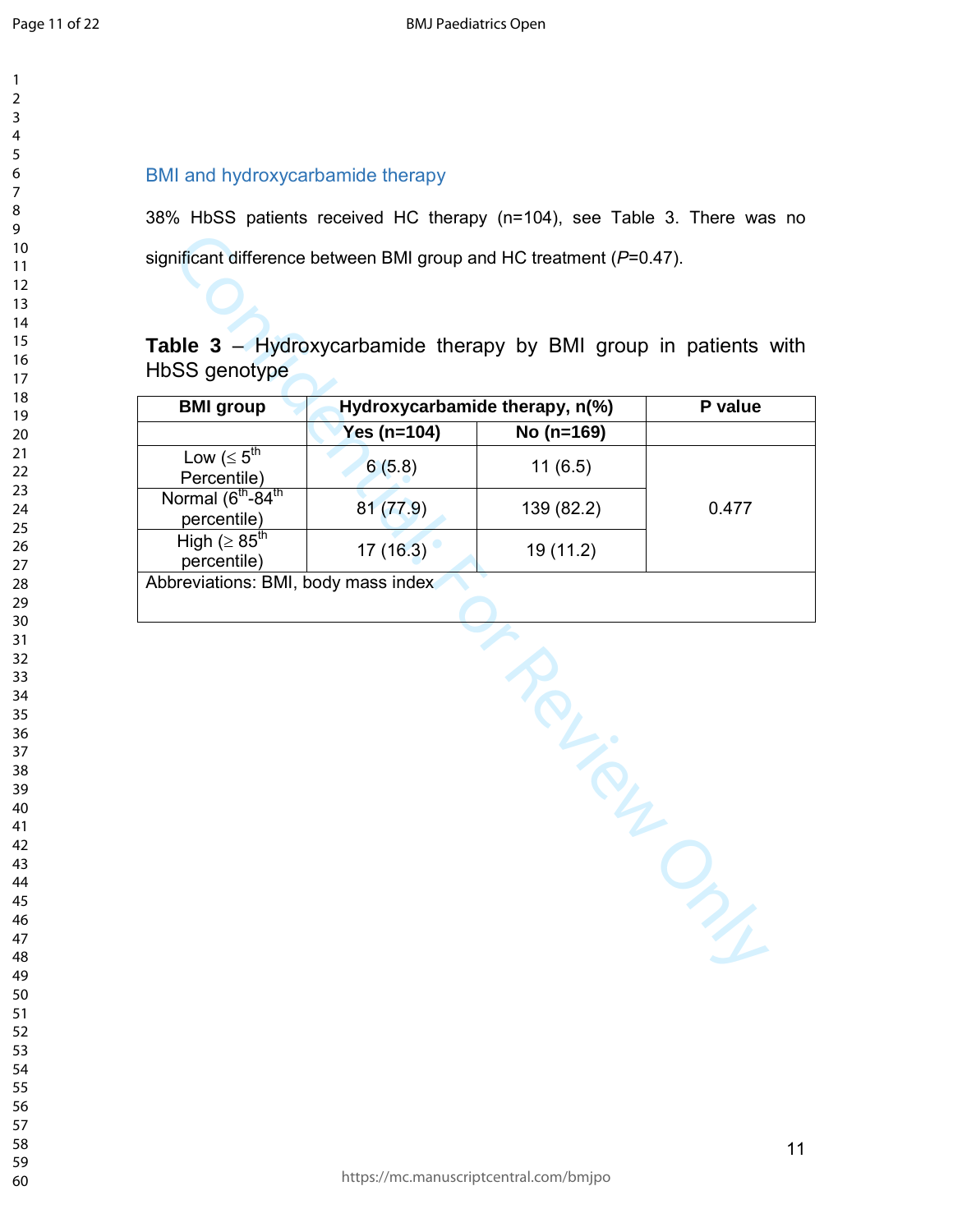## BMI, clinical and laboratory data

No significant difference in the number of A&E attendances or hospital admissions

|                                                                       |              | <b>BMI</b> group   |               | P value |  |
|-----------------------------------------------------------------------|--------------|--------------------|---------------|---------|--|
| HbSS patients (n=273)                                                 |              |                    |               |         |  |
|                                                                       | Low $(n=17)$ | Normal ( $n=220$ ) | High $(n=36)$ |         |  |
| A&E attendances, %                                                    |              |                    |               |         |  |
| 0                                                                     | 88.2         | 68.2               | 72.2          |         |  |
| 1                                                                     | 5.9          | 22.3               | 22.2          | 0.450   |  |
| >1                                                                    | 5.9          | 9.5                | 5.6           |         |  |
| Hospital admissions, %                                                |              |                    |               |         |  |
| 0                                                                     | 58.8         | 63.2               | 55.6          |         |  |
| $\overline{1}$                                                        | 17.6         | 21.4               | 22.2          | 0.780   |  |
| >1                                                                    | 23.5         | 15.5               | 22.2          |         |  |
| HbSC patients (n=91)                                                  |              |                    |               |         |  |
|                                                                       | Low $(n=1)$  | Normal (n=67)      | High $(n=23)$ |         |  |
| A&E attendances, %                                                    |              |                    |               |         |  |
| 0                                                                     | 100.0        | 82.1               | 91.3          |         |  |
| 1                                                                     | 0            | 11.9               | 4.3           | 0.838   |  |
| >1                                                                    | $\Omega$     | 6.0                | 4.3           |         |  |
| Hospital admissions, %                                                |              |                    |               |         |  |
| 0                                                                     | 100.0        | 86.6               | 95.7          |         |  |
| 1                                                                     | 0            | 6.0                | 0             | 0.750   |  |
| >1                                                                    | 0            | 7.5                | 4.3           |         |  |
|                                                                       |              |                    |               |         |  |
| Values may not sum to 100% as figures were rounded to 1 decimal place |              |                    |               |         |  |

https://mc.manuscriptcentral.com/bmjpo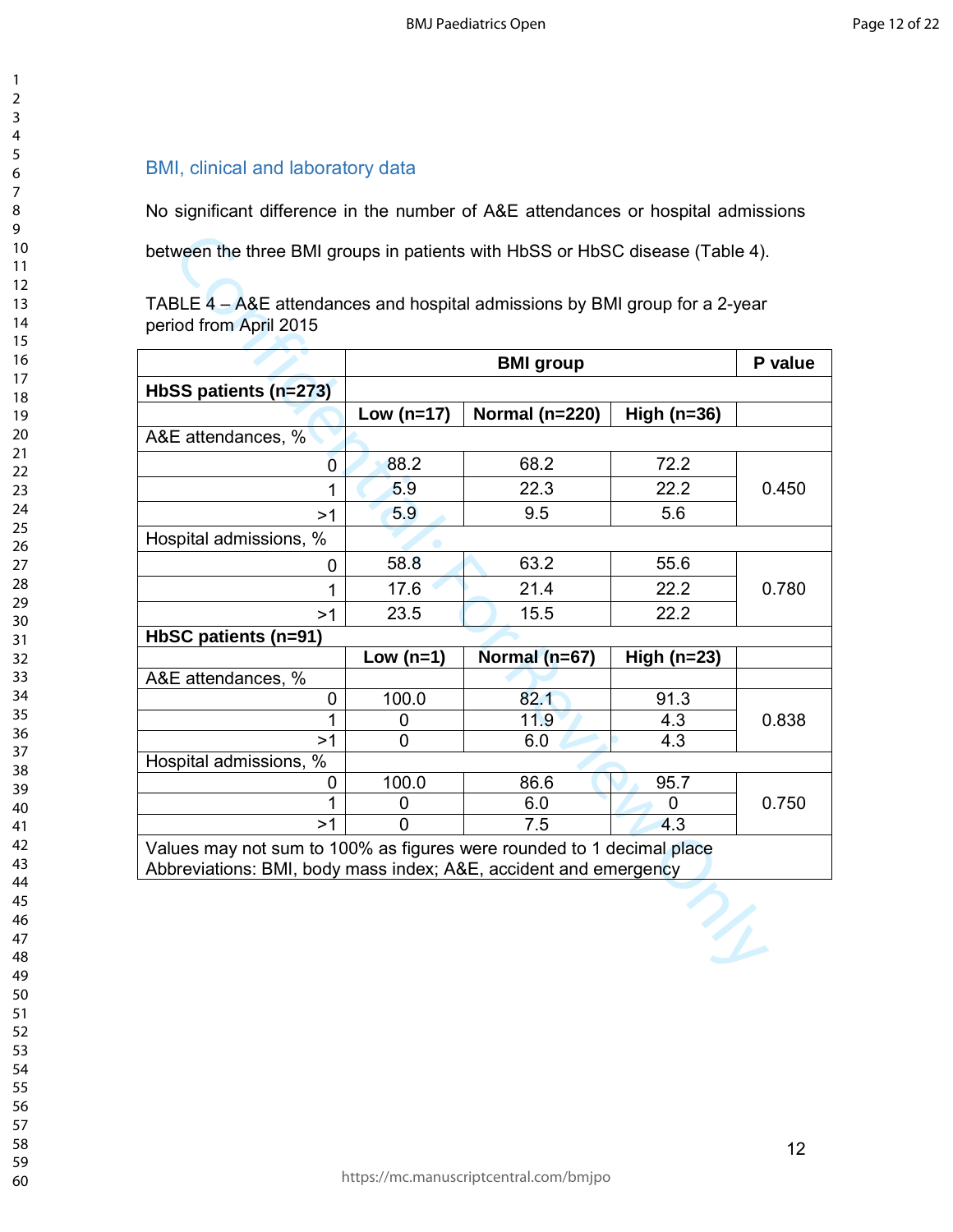The median Hb was significantly higher in the high BMI group (95g/L) compared to the normal BMI group (86g/L) for HbSS patients (*P*=<0.001). (Table 5). Further analysis indicated that the association may persist even when corrected for age at visit, Hb F percentage, use of HC and genotype (HbSS vs HbSC) (*P*=0.048), data not shown. Although the median absolute reticulocyte count (ARC) and the median HbF % were significantly lower in the high BMI group compared to the normal BMI group, this correlation did not achieve significance when corrected for HC use. Additionally, there was no significant difference between BMI group and LDH level or for all laboratory markers of disease severity between low and normal BMI groups.

markers u. .<br>Processes ... There was no significant difference for patients with HbSC disease between normal and high BMI groups and laboratory markers of disease severity.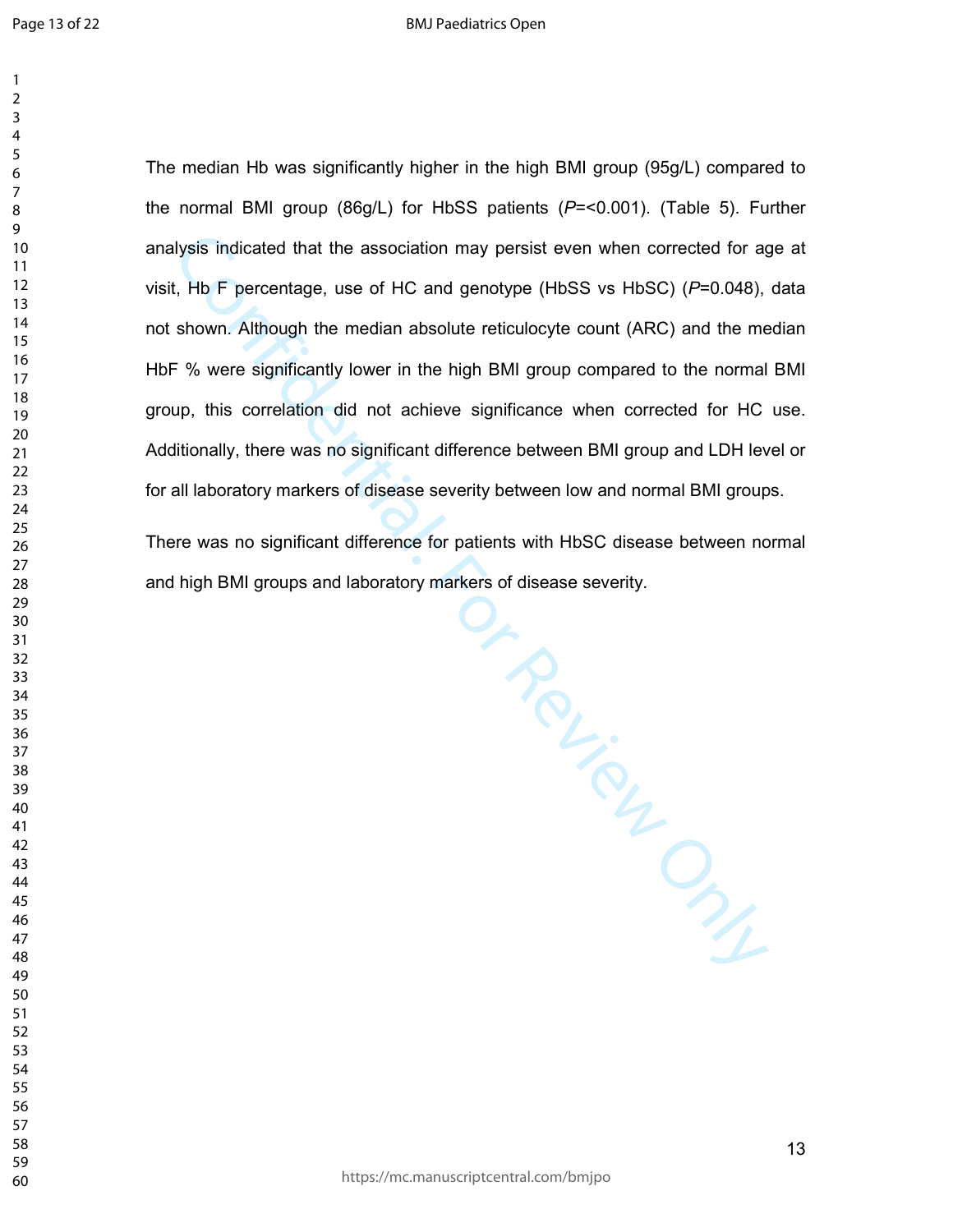| 3                         |  |
|---------------------------|--|
| 4                         |  |
| 5                         |  |
|                           |  |
| 6                         |  |
| 7                         |  |
| 8                         |  |
| 9                         |  |
| 10                        |  |
| 1<br>1                    |  |
|                           |  |
| $\overline{c}$<br>1       |  |
| 3<br>1                    |  |
| 14                        |  |
| 15                        |  |
| 16                        |  |
|                           |  |
| 17                        |  |
| 18                        |  |
| 19                        |  |
| 20                        |  |
| $\overline{21}$           |  |
| $\overline{2}$            |  |
| 23                        |  |
|                           |  |
| 24                        |  |
| 25                        |  |
| 26                        |  |
| 27                        |  |
| 28                        |  |
| 29                        |  |
|                           |  |
| 30                        |  |
| 31                        |  |
| 32                        |  |
| 33                        |  |
| 34                        |  |
| 35                        |  |
|                           |  |
| 36                        |  |
| 37                        |  |
| 38                        |  |
| 39                        |  |
| $\ddagger$<br>$\mathbf 0$ |  |
| 41                        |  |
|                           |  |
| 42                        |  |
| 43                        |  |
| 44                        |  |
| 45                        |  |
| 46                        |  |
| 47                        |  |
| 48                        |  |
|                           |  |
| 49                        |  |
| 50                        |  |
| 51                        |  |
| 52                        |  |
| 53                        |  |
|                           |  |
| 54                        |  |
| 55                        |  |
| 56                        |  |
| 57                        |  |
| 58                        |  |
| 59<br>C                   |  |
|                           |  |

| <b>BMI</b> group      |                                                                                   |                                                                        | P value*      |         |  |
|-----------------------|-----------------------------------------------------------------------------------|------------------------------------------------------------------------|---------------|---------|--|
| HbSS patients (n=273) |                                                                                   |                                                                        |               |         |  |
|                       | Low ( $n=17$ )                                                                    | Normal (n=220)                                                         | High $(n=36)$ |         |  |
| Hb, g/L               |                                                                                   |                                                                        |               |         |  |
| Median                | 82.0                                                                              | 85.7                                                                   | 95.3          | < 0.001 |  |
| Range                 | 69.7-101.7                                                                        | 63.0-129.7                                                             | 71.7-126.0    |         |  |
| ARC, $x10^9$ /L       |                                                                                   |                                                                        |               |         |  |
| <b>Median</b>         | 360.5                                                                             | 374.3                                                                  | 299.2         |         |  |
| Range                 | 111.3-483.5                                                                       | 105.5-852.0                                                            | 100.0-609.6   | 0.022   |  |
| LDH, IU/L             |                                                                                   |                                                                        |               |         |  |
| Median                | 517                                                                               | 566                                                                    | 496           |         |  |
| Range                 | 350-838                                                                           | 241-1263                                                               | 236-883       | 0.053   |  |
| $H\overline{DF, %}$   |                                                                                   |                                                                        |               |         |  |
| Median                | 6.7                                                                               | 8.3                                                                    | 16.1          |         |  |
| Range                 | $1.1 - 21.6$                                                                      | $0.5 - 31.8$                                                           | $1.1 - 33.7$  | 0.010   |  |
| HbSC patients (n=91)  |                                                                                   |                                                                        |               |         |  |
|                       | Low $(n=1)$                                                                       | Normal (n=67)                                                          | High $(n=23)$ |         |  |
| Hb, g/L               |                                                                                   |                                                                        |               |         |  |
| Median                | 112.5                                                                             | 111.7                                                                  | 110.4         | 0.149   |  |
| Range                 |                                                                                   | 87.0-127.7                                                             | 102.7-144.7   |         |  |
| ARC, $x10^9$ /L       |                                                                                   |                                                                        |               |         |  |
| Median                | 219.2                                                                             | 176.0                                                                  | 225.7         | 0.064   |  |
| Range                 |                                                                                   | 40.3-371.5                                                             | 110.7-294.6   |         |  |
| LDH, IU/L             |                                                                                   |                                                                        |               |         |  |
| Median                | 392                                                                               | 344                                                                    | 328           |         |  |
| Range                 |                                                                                   | 194-494                                                                | 170-415       | 0.104   |  |
| HbF, %                |                                                                                   |                                                                        |               |         |  |
| Median                |                                                                                   | 2.25                                                                   | 6.1           | 0.255   |  |
| Range                 |                                                                                   | $0.3 - 16.9$                                                           | $0.6 - 13.0$  |         |  |
|                       |                                                                                   | *P value represents results from t-test for normal vs. high BMI group. |               |         |  |
|                       | Abbreviations: ARC, absolute reticulocyte count. LDH, lactate dehydrogenase. BMI, |                                                                        |               |         |  |
| body mass index       |                                                                                   |                                                                        |               |         |  |
|                       |                                                                                   |                                                                        |               |         |  |
|                       |                                                                                   |                                                                        |               |         |  |
|                       |                                                                                   |                                                                        |               |         |  |

| TABLE 5 - Laboratory data by BMI group for patients with HbSS and HbSC |  |  |  |  |
|------------------------------------------------------------------------|--|--|--|--|
|------------------------------------------------------------------------|--|--|--|--|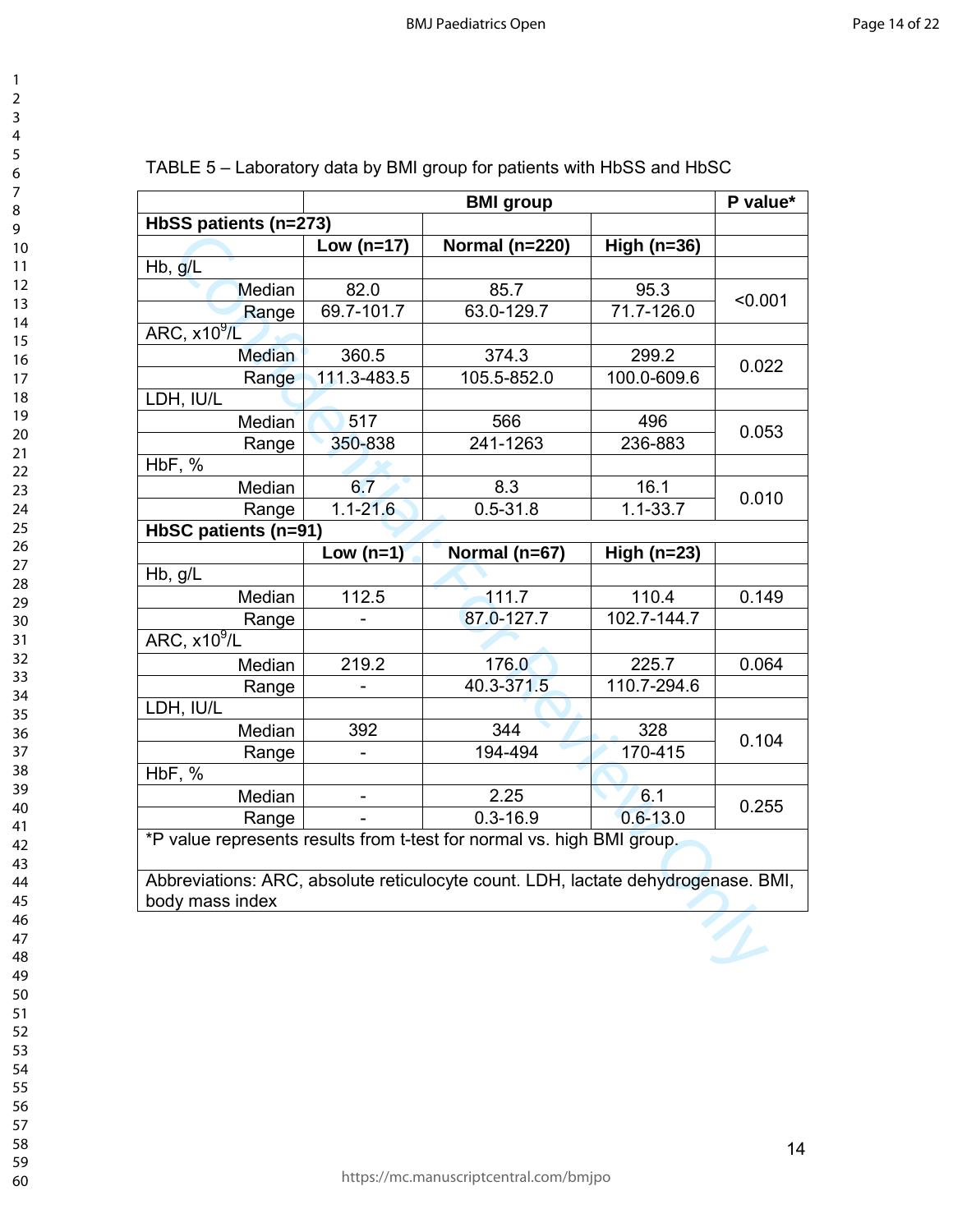# **Discussion**

17% of children with SCD, including 25% of those with HbSC disease, in this singlecentre cohort were overweight or obese. There was no association between BMI group and clinical disease severity, determined by the number of A&E attendances and hospital admissions.

of the confident with SOD, including 20% of those with host classese, in this shift econort were overweight or obese. There was no association between<br>the phy and clinical disease severity, determined by the number of A&E The proportion of overweight or obese children with SCD noted in this London cohort is similar to that in two centres in the US, where 19-22% children were reported to be overweight or obese. However, it is noteworthy that fewer children with SCD are overweight or obese compared to all children across London, where 35-40% children fall in these weight categories (8) (9) (18). This is understandable as multiple factors increase the demand for energy and nutrients in SCD (5) (19). Females were more likely to be overweight or obese than males, similar to one other study (20), but not another (9). A high BMI was more often associated with the HbSC genotype, consistent with other reports (8) (9). It is also consistent with data demonstrating that growth in children with HbSC disease is not significantly different from that in normal children (26).

It is of note that in our cohort, SCD is predominantly prevalent among individuals of African or Afro-Caribbean heritage. BMI centile charts used in this study were based on children of white ethnicity only (21), as this is the recommended BMI reference source in England (14). Although it is likely that ethnic variation in BMI is prevalent in the UK, this may not be of relevance to the SCD population, as the vast majority of SCD patients in the UK belong to ethnicities similar to that noted in our cohort (22).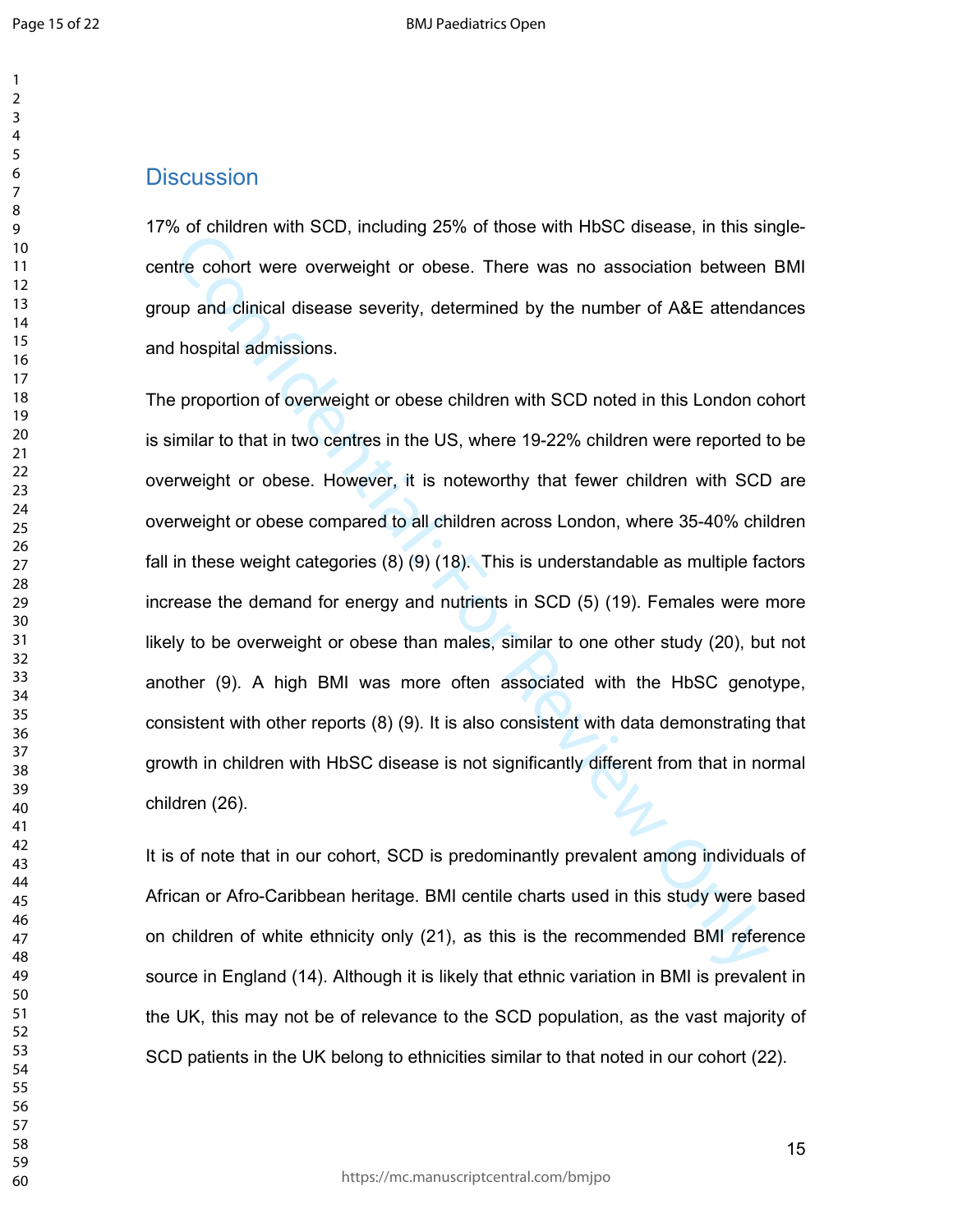It is known that HC can decrease the resting energy expenditure by 8%, by decreasing the severity of anaemia and increasing red cell survival, making more energy available for normal growth (11) (23) (24). A randomised study looking at the effect of growth in HbSS patients receiving HC in the BABYHUG trial did not show any difference in growth parameters at study entry and exit (25). However, that study involved infants only, and the duration of the study may not have been long enough to demonstrate the effect of HC on growth. The duration of SCD-directed treatment was not collected in this study and some patients may only be taking HC for a short period.

No correlation between BMI group and clinical markers of disease severity was found. The results are similar to a single centre, retrospective chart review of children with SCD from the US where no association was found between extremes of BMI and frequency of hospitalisations for VOE (8). The study only used the first admission during the study period in data analysis and did not look at the total number of admissions. This may not represent the true severity of SCD.

ict of growth in HbSS patients receiving HC in the BABYHUG trial did not s<br>difference in growth parameters at study entry and exit (25). However, that s<br>olved infants only, and the duration of the study may not have been l Hb levels demonstrated an association with high BMI in HbSS patients compared to those with normal BMI even when corrected for HC use, genotype and HbF levels. This is an interesting finding and requires further study. One study found that for each 10g/L increase in baseline Hb, there was a 36% in increase in odds of being overweight or obese (9). It could be hypothesised that less severe anaemia decreases the need for a hyperdynamic circulation, which reduces energy and nutrient demand, and could also be a marker of a less severe phenotype in general (19).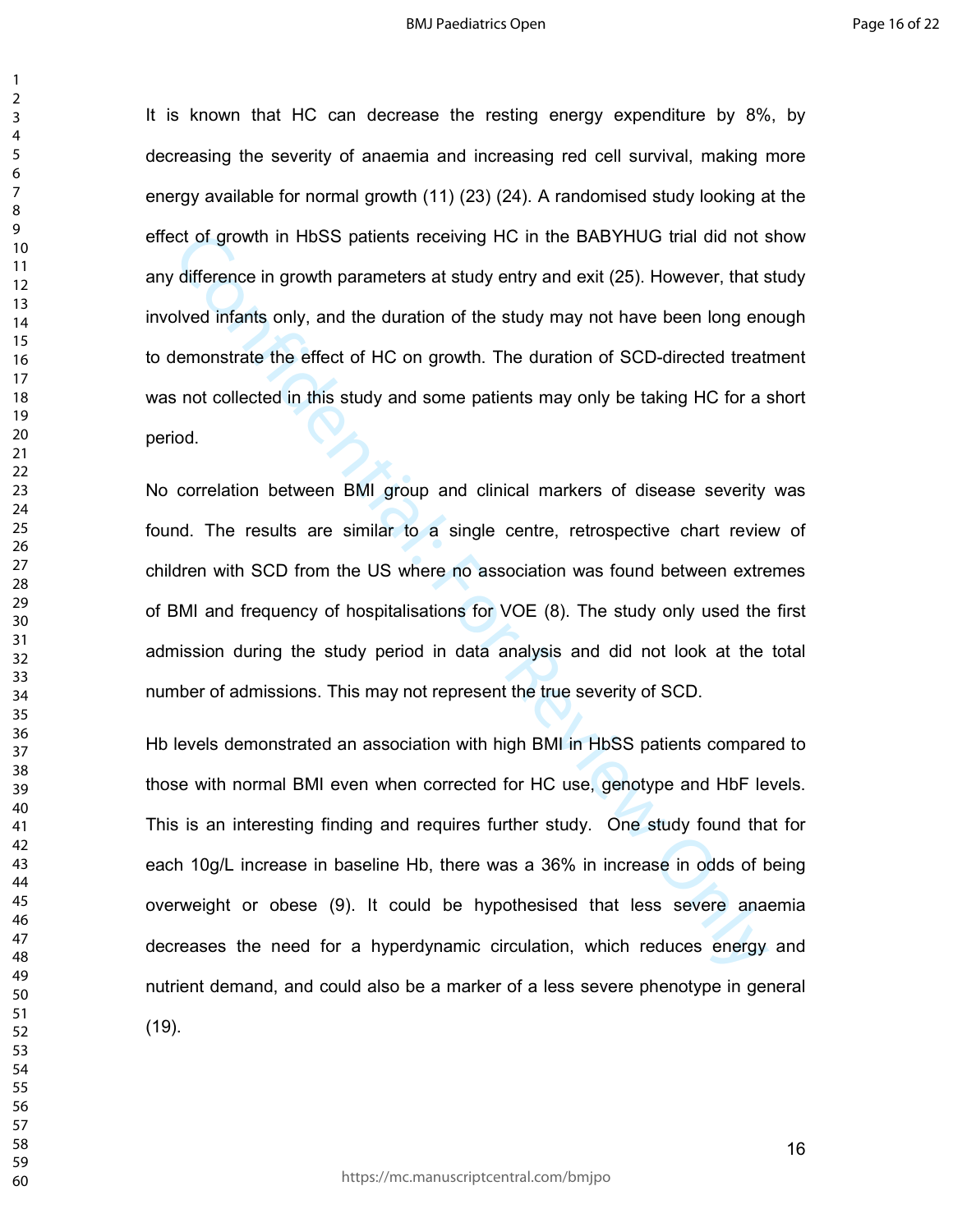No significant difference was found between BMI group and laboratory markers in patients with HbSC disease.

Some haematological features of HbSC disease are more like those of a normal individual as there is less haemolysis, a milder anaemia and fewer reticulocytes (17).

This study has some limitations. As it is retrospective, it is not possible to establish causation. Only data concerning attendances and admissions to our hospital were obtainable and it does not cover all potential A&E attendances or admissions. The patient sample is only representative of an urban population of children with SCD in the UK and will not be generalisable to all children with SCD. Duration of UK residency was not recorded, which could underestimate the prevalence of high BMI as children from developing countries are frequently underweight (4).

vidual as there is less haemolysis, a milder anaemia and fewer reticulocytes s study has some limitations. As it is retrospective, it is not possible to esta sation. Only data concerning attendances and admissions to our h Several studies have suggested that waist circumference and waist-to-height ratio are better determinants of obesity in children than BMI, but body fat measured by dual-energy x-ray absorptiometry (DEXA) is shown to be strongly correlated with BMI and weight-to-height ratio, suggesting that either can be used when DEXA is not available (26) (27). Despite the advantages of using BMI percentiles for age and gender, there are limitations of BMI. BMI is an imperfect tool to determine weight status because it does not distinguish between excess fat or lean muscle mass (28). BMI may not be appropriate for young children because they grow at different rates and so weight-to-height ratio does not accurately represent whether they are overweight (29).

Longitudinal cohort studies monitoring BMI of children over time and markers of severity in SCD would produce greater evidence of the impact of a high BMI on disease severity. Preventing obesity is vital in SCD as OSA increases the risk of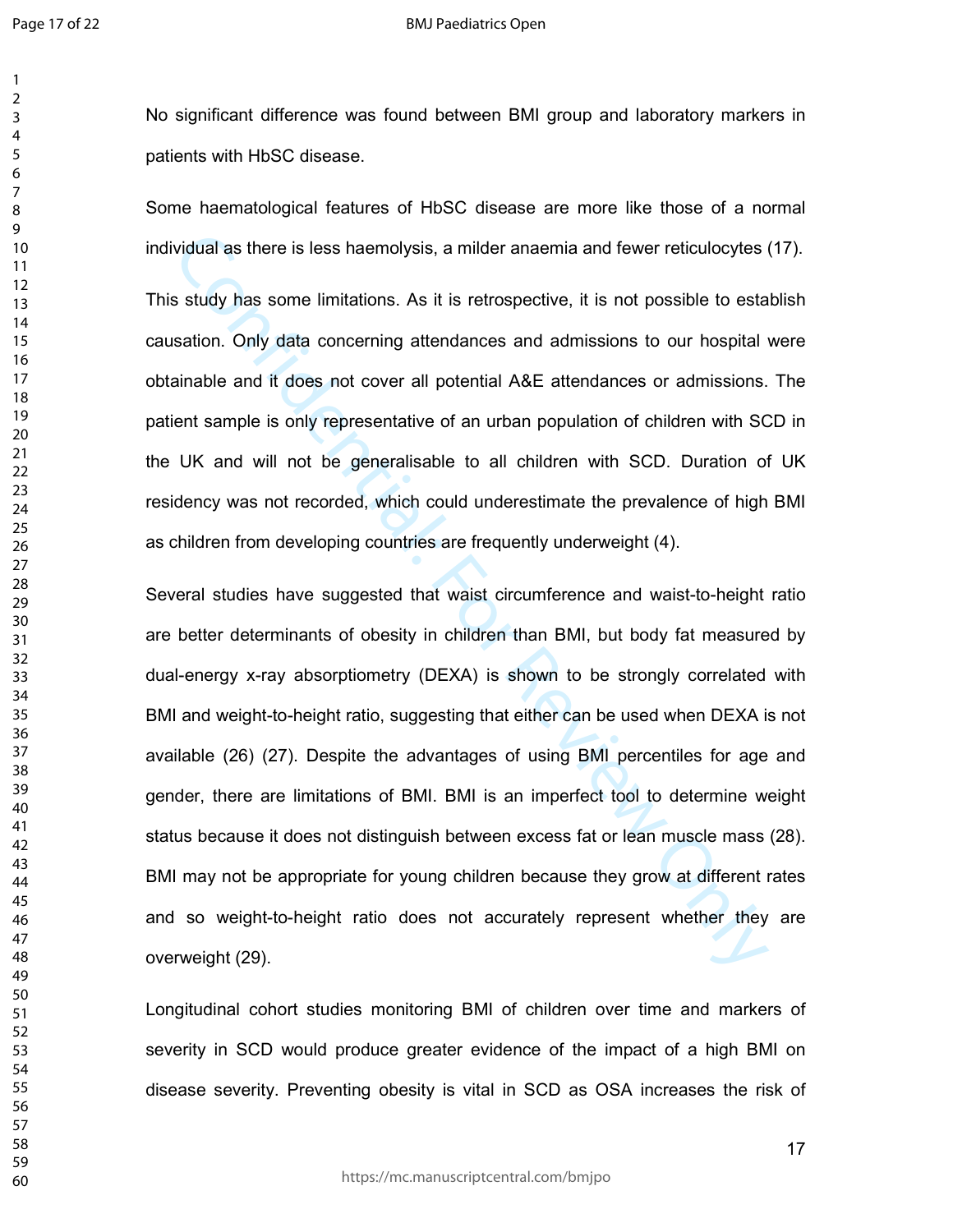night time hypoxia and VOE (12). Obesity is also associated with hypertension, which increases the risk of stroke and death in SCD (30) . Given that a significant proportion of children with SCD are overweight or obese and patients with SCD commonly have multiple nutrient deficiencies, creating the optimum nutrition and exercise regimen for children and adolescents with SCD is vital to assist them in maintaining a healthy BMI (31).

# **Conclusion**

of six<br>Contraction of Section arts The historical observation that children with SCD were underweight is no longer true, at least in high-income countries. Nearly one-sixth of children with SCD in this cohort were overweight or obese, with a high BMI more often associated with females and HbSC genotype. In this study, no association was found between BMI levels and several disease severity markers, including hospital admission rates. Further longitudinal prospective study looking at growth and BMI in children with SCD and its effect on disease severity and the effect of the use of sickle-directed therapies on BMI is needed.

#### Competing interests

The authors declare no competing interests.

# Contributorship Statement

SC planned and designed the study. RH conducted the data collection and analysis. DR and KG assisted in data analysis and interpretation. All authors reviewed and edited the manuscript.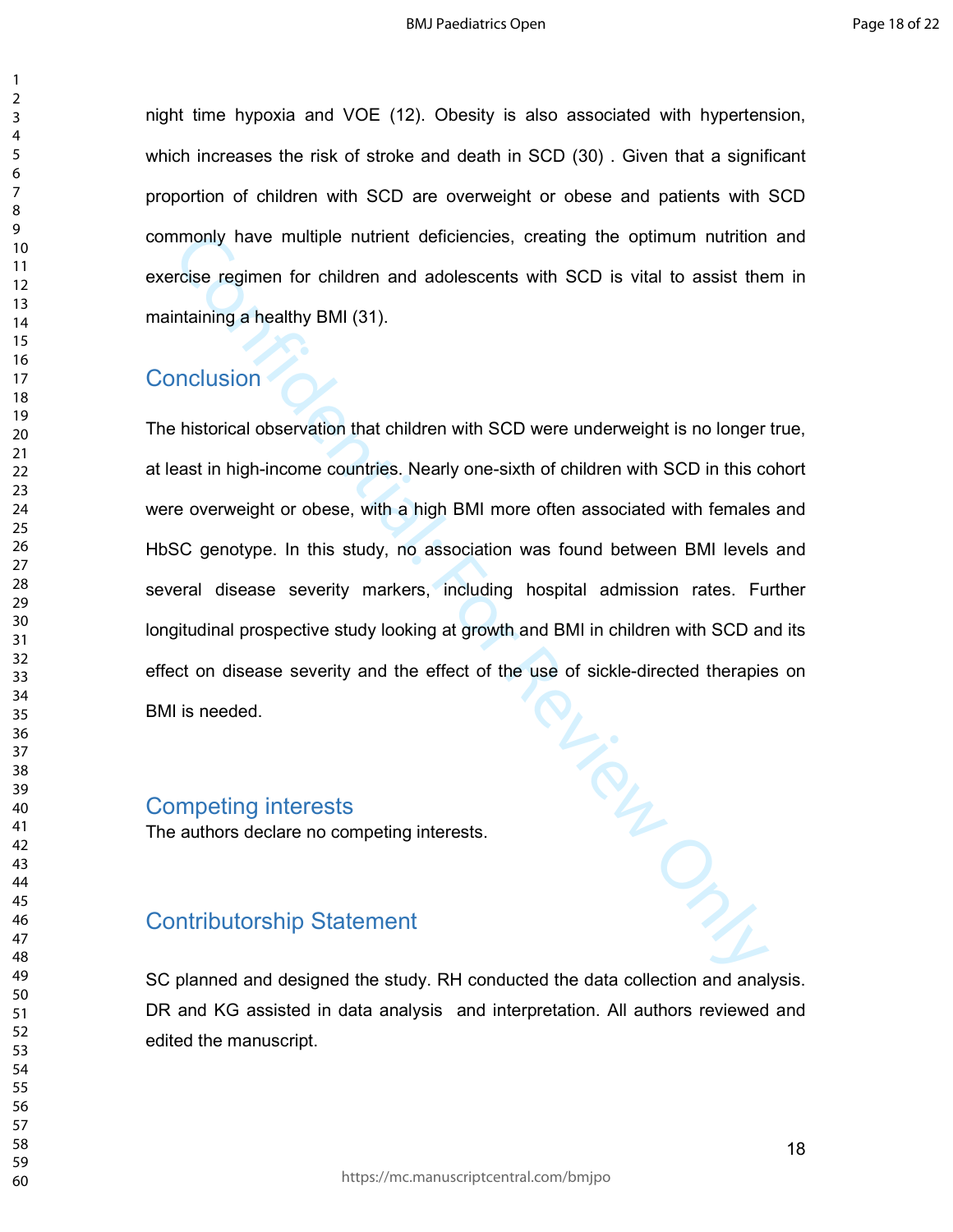# What is already known in this topic

Children with sickle cell disease (SCD), especially those with the homozygous disease HbSS were historically underweight due to increased metabolic demand and frequent ill health.

In the USA, increased frequency of childhood obesity within the general population is also reflected among SCD patients.

Obesity in SCD is not associated with disease severity.

# What this study adds

One in six children with SCD in a large single-centre UK- based cohort were overweight or obese, whilst only one in 20 children with SCD were underweight.

There was a trend for higher haemoglobin values in children who were overweight or obese compared to those with normal BMI centiles, even when corrected for age and hydroxyurea use and genotype, highlighting the need for further study in this area.

ave high.<br>Contraction Contraction Contraction Overweight or obese children did not have higher rates of hospitalisation compared to those with normal BMI.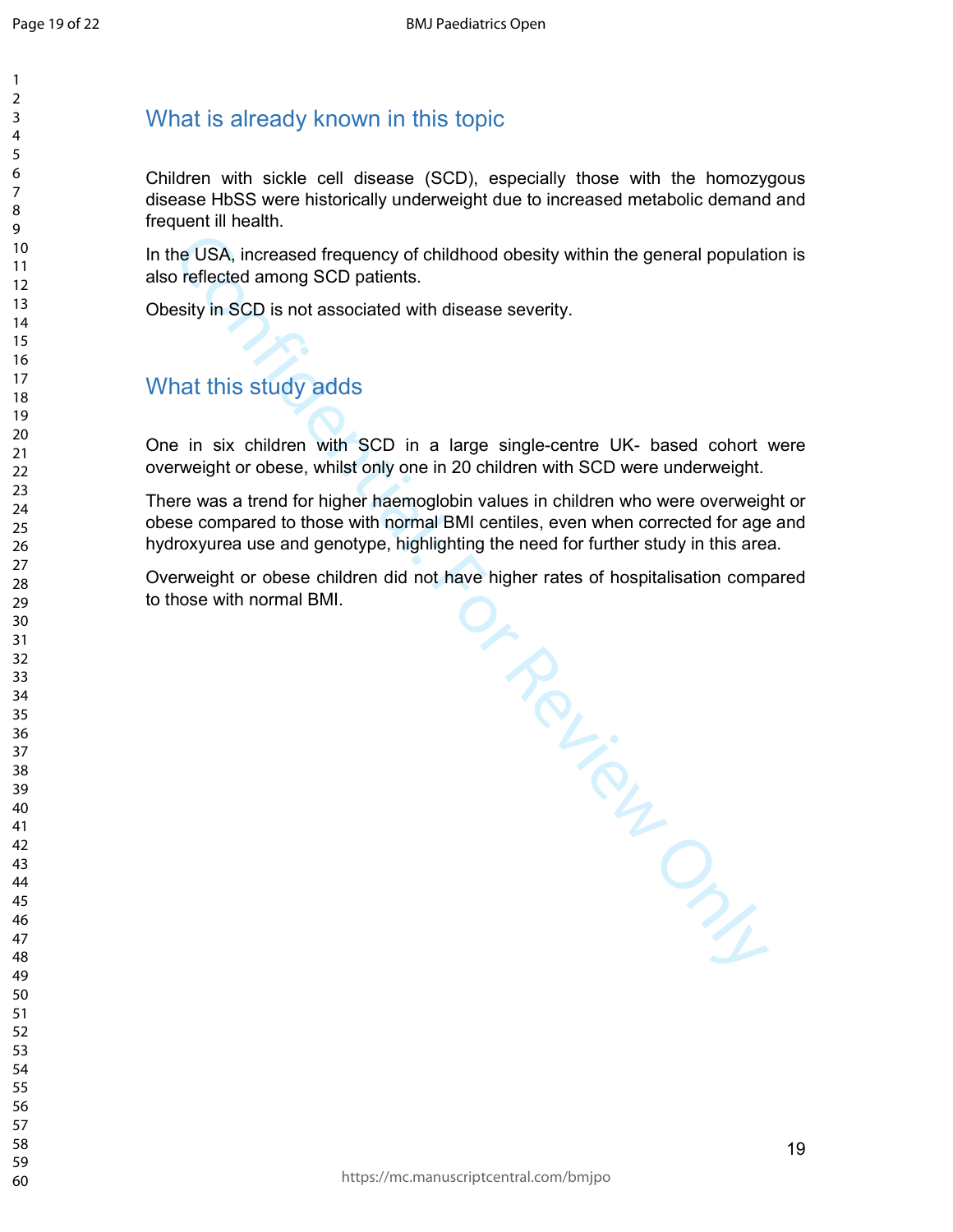# References

1. NHS Screening Programmes. Data Collection and Performance Analysis Report- Newborn Blood Spot Screening 2015/16. Public Health England.

2. Piel FB, Steinberg MH, Rees DC. Sickle Cell Disease. N Engl J Med. 2017;376(16):1561-73.

3. Rees DC, Williams TN, Gladwin MT. Sickle-cell disease. Lancet. 2010;376(9757):2018-31.

4. Thomas PW, Singhal A, Hemmings-Kelly M, Serjeant GR. Height and weight reference curves for homozygous sickle cell disease. Archives of disease in childhood. 2000;82(3):204-8.

5. Barden EM, Zemel BS, Kawchak DA, Goran MI, Ohene-Frempong K, Stallings VA. Total and resting energy expenditure in children with sickle cell disease. J Pediatr. 2000;136(1):73-9.

6. Health and Social Care Information Centre. Statistics on Obesity, Physical Activity and Diet. England; 2013.

7. El-Sayed Moustafa JS, Froguel P. From obesity genetics to the future of personalized obesity therapy. Nat Rev Endocrinol. 2013;9(7):402-13.

8. Zivot A, Apollonsky N, Gracely E, Raybagkar D. Body Mass Index and the Association With Vaso-occlusive Crises in Pediatric Sickle Cell Disease. Journal of pediatric hematology/oncology. 2017;39(4):314-7.

9. Chawla A, Sprinz PG, Welch J, Heeney M, Usmani N, Pashankar F, et al. Weight status of children with sickle cell disease. Pediatrics. 2013;131(4):e1168-73.

10. Wang WC, Morales KH, Scher CD, Styles L, Olivieri N, Adams R, et al. Effect of long-term transfusion on growth in children with sickle cell anemia: results of the STOP trial. J Pediatr. 2005;147(2):244-7.

11. Fung EB, Barden EM, Kawchak DA, Zemel BS, Ohene-Frempong K, Stallings VA. Effect of hydroxyurea therapy on resting energy expenditure in children with sickle cell disease. J Pediatr Hematol Oncol. 2001;23(9):604-8.

12. Hargrave DR, Wade A, Evans JP, Hewes DK, Kirkham FJ. Nocturnal oxygen saturation and painful sickle cell crises in children. Blood. 2003;101(3):846-8.

Terfencess<br>
NHS Screening Programmes. Data Collection and Performance Analysis<br>
NHS Screening Dod Spot Screening 2015/16. Public Health England.<br>
Piel FB, Steinberg MH, Rees DC. Sickle Cell Disease. N Engl J Med.<br>
7:376(16 13. National Haemoglobinopathy Register. NHR Information Service Patient Number by Centre and Diagnosis: National Haemoglobinpathy Register; 2016 [Available from: http://www.nhr.nhs.uk/wp-

#### content/uploads/2016/05/NumberPatientsByCentre.pdf.

14. National Obesity Observatory. A simple guide to classifying body mass index in children. Public Health Observatories in England,; 2011.

15. Dinsdale H. RC, Ells L. . A simple guide to classifying Body Mass index in children. Oxford: National Obesity Observatory; 2011.

16. Cole TJ. Growth monitoring with the British 1990 growth reference. Arch Dis Child. 1997;76(1):47-9.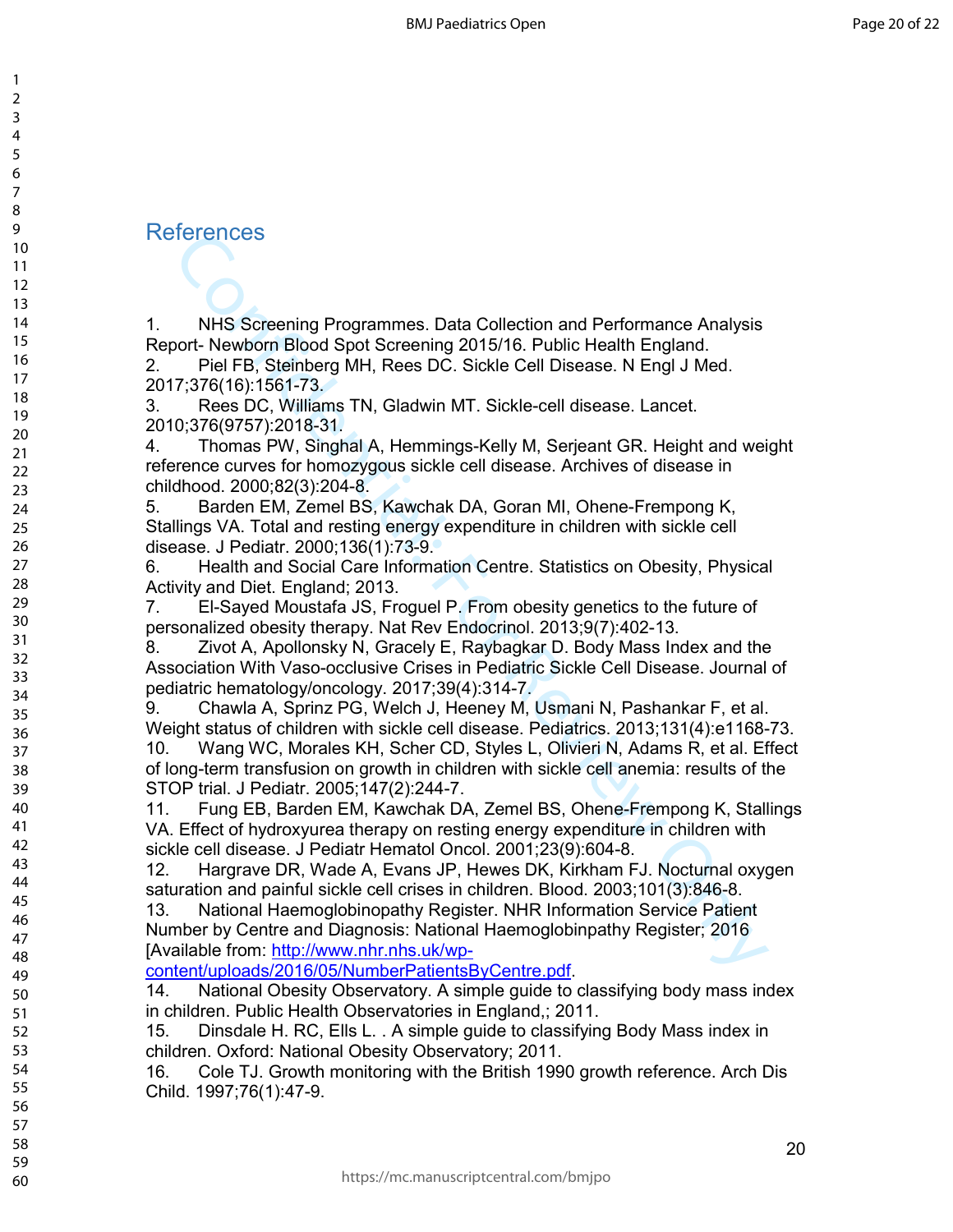3 4 5

7

60

B.2(3): 165-89.<br>
Mitchell MJ, Carpenter GJ, Crosby LE, Bishop CT, Hines J, Noll J. Growth<br>
2003(4):2021-15.<br>
Mitchell MJ, Carpenter GJ, Crosby LE, Bishop CT, Hines J, Noll J. Growth<br>
166, 2021-15.<br>
Freeman JV, Cole TJ, Chi 17. Nagel RL, Fabry ME, Steinberg MH. The paradox of hemoglobin SC disease. Blood reviews. 2003;17(3):167-78. 18. Townsend N BP, Wickramasinghe K, Williams J, Vujcich D, Rayner M. . Children and Young People Statistics- British Heart Foundation. 2013. 19. Al-Saqladi AW, Cipolotti R, Fijnvandraat K, Brabin BJ. Growth and nutritional status of children with homozygous sickle cell disease. Ann Trop Paediatr. 2008;28(3):165-89. 20. Mitchell MJ, Carpenter GJ, Crosby LE, Bishop CT, Hines J, Noll J. Growth status in children and adolescents with sickle cell disease. Pediatr Hematol Oncol. 2009;26(4):202-15. 21. Freeman JV, Cole TJ, Chinn S, Jones PR, White EM, Preece MA. Cross sectional stature and weight reference curves for the UK, 1990. Arch Dis Child. 1995;73(1):17-24. 22. National Haemoglobinopathy Register. National Haemoglobinopathy Registry Annual Report 2016/17. UK; 2017. 23. Paule I, Sassi H, Habibi A, Pham KP, Bachir D, Galacteros F, et al. Population pharmacokinetics and pharmacodynamics of hydroxyurea in sickle cell anemia patients, a basis for optimizing the dosing regimen. Orphanet J Rare Dis. 2011;6:30. 24. Ballas SK, Marcolina MJ, Dover GJ, Barton FB. Erythropoietic activity in patients with sickle cell anaemia before and after treatment with hydroxyurea. Br J Haematol. 1999;105(2):491-6. 25. Rana S, Houston PE, Wang WC, Iyer RV, Goldsmith J, Casella JF, et al. Hydroxyurea and growth in young children with sickle cell disease. Pediatrics. 2014;134(3):465-72. 26. Martin-Calvo N, Moreno-Galarraga L, Martinez-Gonzalez MA. Association between Body Mass Index, Waist-to-Height Ratio and Adiposity in Children: A Systematic Review and Meta-Analysis. Nutrients. 2016;8(8). 27. Savva SC, Tornaritis M, Savva ME, Kourides Y, Panagi A, Silikiotou N, et al. Waist circumference and waist-to-height ratio are better predictors of cardiovascular disease risk factors in children than body mass index. Int J Obes Relat Metab Disord. 2000;24(11):1453-8. 28. Must A, Anderson SE. Body mass index in children and adolescents: considerations for population-based applications. Int J Obes (Lond). 2006;30(4):590- 4. 29. Olsen IE, Lawson ML, Ferguson AN, Cantrell R, Grabich SC, Zemel BS, et al. BMI curves for preterm infants. Pediatrics. 2015;135(3):e572-81. 30. Pegelow CH, Colangelo L, Steinberg M, Wright EC, Smith J, Phillips G, et al. Natural history of blood pressure in sickle cell disease: risks for stroke and death associated with relative hypertension in sickle cell anemia. Am J Med. 1997;102(2):171-7. 31. Martyres DJ, Vijenthira A, Barrowman N, Harris-Janz S, Chretien C, Klaassen RJ. Nutrient Insufficiencies/Deficiencies in Children With Sickle Cell Disease and Its Association With Increased Disease Severity. Pediatr Blood Cancer. 2016;63(6):1060-4. 2 6 8 9 10 11 12 13 14 15 16 17 18 19 20 21 22 23 24 25 26 27 28 29 30 31 32 33 34 35 36 37 38 39 40 41 42 43 44 45 46 47 48 49 50 51 52 53 54 55 56 57 58 59